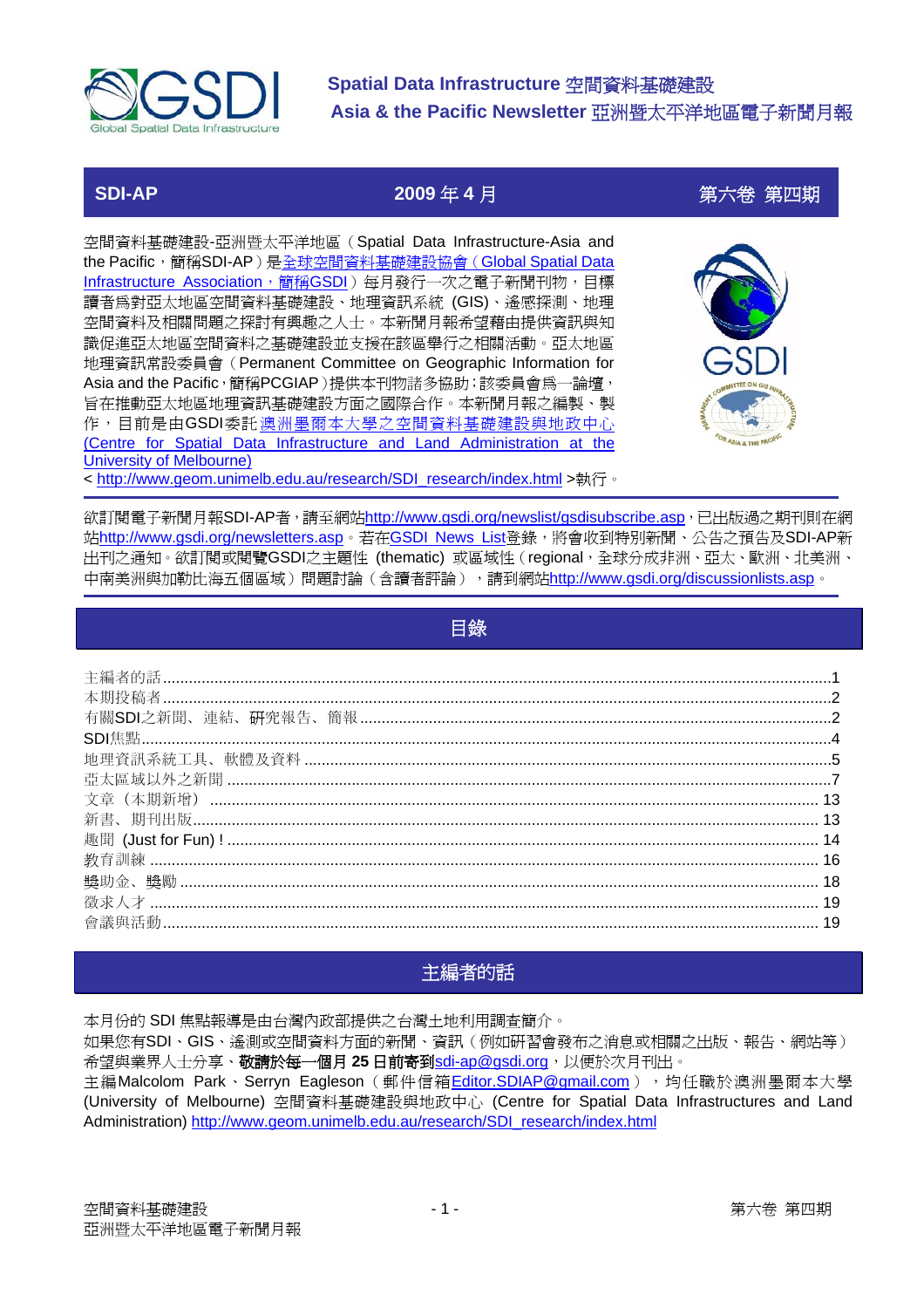<span id="page-1-0"></span>

[回到目錄](#page-0-0)

### 本期投稿者

感謝以下個人、組織對本刊物本期的貢獻:Paul Box 提供新聞資料與建議;Kate Lance 提供新聞資料;台灣內 政部譯成中文;GIS Development 與 Asia Surveying Mapping Magazine 的 Shivani Lal 提供資料。

#### [回到目錄](#page-0-0)

### 有關 **SDI** 之新聞、連結、研究報告、簡報

#### 印度 **Kerala** 州將建置 **SDI**

Kochi (印度南部的海港城市):印度 Kerala 州 (在印度南部)政府將建置該州的 SDI, 作為該州數位空間資料的 儲存、處理、流通使用中心平台。該 SDI 之建置計畫最近已獲准,州政府已向中央政府申請經費並預計一年內完 成建置。州政府將在數個月內公告徵求該 SDI 建置之執行計畫。 ( 消息來源:The Hindu,2009 年 3 月 13 日 < <http://www.hindu.com/2009/03/13/stories/2009031357120400.htm> >)

#### 新加坡全國 **SDI** 計畫即將上路

新加坡政府已著手進行全國的 SDI 建置計畫。新加坡土地管理局 (Singapore Land Authority) 局長藍運開 (Lam Joon Khoi) 在元月 20 日於新加坡舉行的美國環境系統研究公司 (ESRI) 2009 年使用者會議上指出,該計書名為 "新加坡地理空間資訊之協力作業環境" (Singapore Geospatial Collaborative Environment), 預算達新加坡幣 1,200 萬元(約 783 萬元),將於 2009 年 4 月開始執行。

(消息來源:< <http://www.asmmag.com/news/singapore-s-national-spatial-data-infrastructure> >)

#### 澳洲東南部森林火災引發資料公開之議論

澳洲東南部地區上個月爆發有史以來最嚴重的森林火災,造成 200 多人死亡與重大的損失。這場火災引起一些業 界人士再次辯論當災害發生時,相關的資料是否應該開放供大眾使用以及民間企業在這方面所能扮演的角色。…

#### ﹝本文編輯所加﹞反之,很多人提出資料供公共使用的問題

引發辯論的意外事件是世界上第一個:澳洲的 Google 決定繪製森林火災地圖。澳洲 Google 的工程部主任 Alan Noble 在澳洲 Google blog 指出,希望這幅地圖能幫助遭火災波及的民眾以及減輕已經塞爆的相關網站之流量負荷。 然而,該地圖上的森林火災都是發生在私人土地,其資料來自維多利亞州 (Victorian) 的野火義勇消防機構 (Country Fire Authority CFA) 網站之 RSS 回報訊息,而 CFA 只負責私有土地所發生的火災。公有土地資料的版 權在維多利亞州政府的"資源保護與環境廳"(Department of Sustainability and Environment DSE) 手中,但該廳 不允許 Google 使用這些資料。(消息來源:Asian Survey &Mapping

<http://www.asmmag.com/news/australian-bushfires-spark-open-data-debate>

更詳細的報導請參見"澳洲首都地區緊急援救服務署"**(Australian Capital Territory Emergency Services Agency)** 發布之新聞

< [http://www.esa.act.gov.au/ESAWebsite/content\\_esa/media\\_page/2009\\_\\_\\_016\\_esa\\_maps\\_team\\_play\\_major\\_](http://www.esa.act.gov.au/ESAWebsite/content_esa/media_page/2009___016_esa_maps_team_play_major_role_in_vic_fire_emergency.pdf) [role\\_in\\_vic\\_fire\\_emergency.pdf](http://www.esa.act.gov.au/ESAWebsite/content_esa/media_page/2009___016_esa_maps_team_play_major_role_in_vic_fire_emergency.pdf) >

#### 管理韓國的土地 **(Managing Korean Land)**

這是一篇敍述南韓土地管理發展沿革的文章。

- 南韓政府於 1975年成立"大韓土地公司" (Korea Land Corporation KLC),從事土地取得並負責管理、開發 建築物供政府辦公與民眾居住使用。KLC於 1990 年開始執行一個 GIS 計畫,並開始蒐集、整理資訊。
- 這些資訊後來變成 KLC 的空間資料庫,不僅除去多餘、無用的資料,而且成為 KLC 方便、迅速取用最新資料 的整合型平台。同時,該資料庫空間資料的共通標準以及詮釋資料 (metadata) 之開發已提昇資料的品質並有 助於建立以資訊為基礎的工作流程。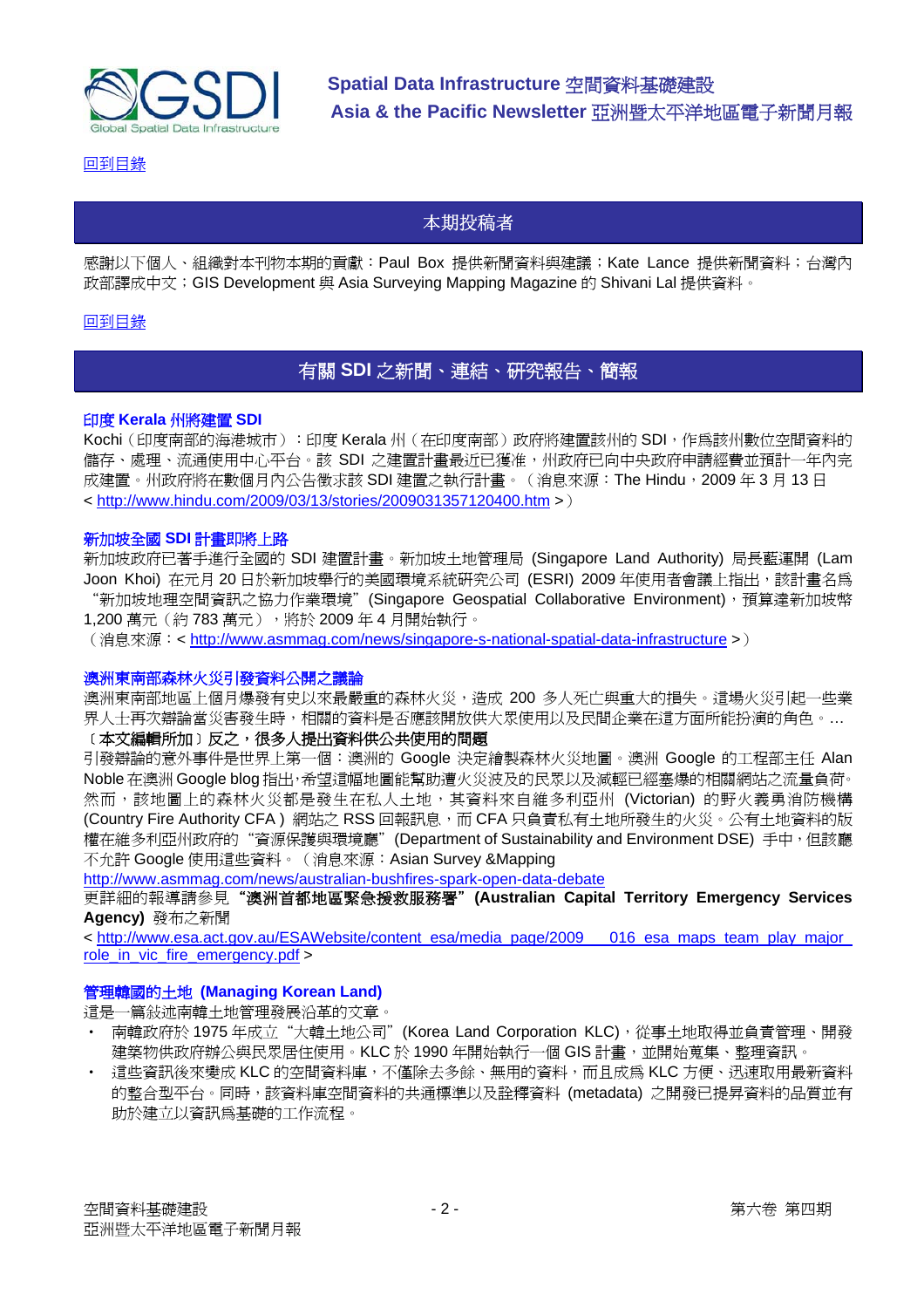

• 目前,該資料庫的儲存量超過一兆 byte (terabyte),包括南韓土地資訊系統、土地開發可行性評估、都市規劃 資訊系統、都市規劃統計系統。這些資料以及首爾 (Seoul)、大田 (Daejeon) 市政府與其它政府機構所建立的 資料庫均為南韓全國性 SDI 的一部分。

本文全篇請參見Asian Surveying and Mapping雜誌<<http://www.asmmag.com/features/managing-korean-land>>

#### 印尼希望續用日本衛星影像以監視森林

印尼的林務部 (Forestry Ministry) 希望繼續使用"日本國家宇宙航空研究開發機構"(JAXA) 之衛星所拍攝的精 密影像,用以評估印尼森林的情況。

(消息來源: GIS Development < http://www.gisdevelopment.net/news/viewn.asp?id=GIS:N\_sbmdiginaf >)

#### 澳洲科學家擬製作全球土壤地圖

澳洲雪梨大學 (University of Sydney) 的科學家正在開發用於未來5年測繪全球冰層覆蓋地區以外的陸地表面之製 圖技術,以製作類似 Google Earth 的土壤性質地圖。

(消息來源:University of Sydney <<http://www.usyd.edu.au/news/84.html?newsstoryid=3140> >

and GIS Development < [http://www.gisdevelopment.net/news/viewn.asp?id=GIS:N\\_ewlijcompr](http://www.gisdevelopment.net/news/viewn.asp?id=GIS:N_ewlijcompr) >)

#### 中國出版四川大地震相關地圖集

中國已出版 2008年5月12日四川西南部地區及附近省分之芮氏 8級大地震的地圖集,共有 228幅地圖,全盤展 示該地震,包括發生地震之區域的地質、地震造成之損毁、災後處理與重建。這是中國第一次用地圖詳實記錄地震 之整個過程。(消息來源:GIS Development <

[http://www.gisdevelopment.net/news/viewn.asp?id=GIS:N\\_shxnaqmbet](http://www.gisdevelopment.net/news/viewn.asp?id=GIS:N_shxnaqmbet) > & China View < [http://news.xinhuanet.com/english/2009-03/19/content\\_11036793.htm](http://news.xinhuanet.com/english/2009-03/19/content_11036793.htm) >)

#### **ESRI** 將協助中國解決農村地權問題

美國的環境系統研究公司 (ESRI) 之加拿大子公司 (ESRI Canada) 與ESRI中國子公司 (ESRI China Beijing)、美 國GPS(全球定位系統)解決方案顧問公司Trimble Navigation之中國子公司 (Trimble China)、美國地政軟體顧問 公司International Land Systems (ILS)、中國地圖測繪公司"北京地星偉業數碼科技"合作,展示運用GIS與測量 技術解決中國的農業地權問題。此一計畫之前導試驗已完成,試驗結果可能作為以GIS為基礎之全國農業土地登記 與權利認證制度之基本架構。中國政府若實施該制度,很可能提昇其保障 8 億農民土地權利之行政能力。(消息 來源: GIS Development < [http://www.gisdevelopment.net/news/viewn.asp?id=GIS:N\\_fwapqknovb](http://www.gisdevelopment.net/news/viewn.asp?id=GIS:N_fwapqknovb) > and < [http://www.esricanada.com](http://www.esricanada.com/) >)

#### 風險地圖顯示美國、中國居天然災害造成的經濟損失之前兩名

根據英國顧問公司 Maplecroft 繪製之風險地圖, 2008年全世界天然災害浩成的經濟損失達 2,000 億美元, 美國、 中國蒙受之損失在所有國家中分居第一、第二,兩者合計約佔全球損失的 90%。

(消息來源: Maplecroft News Digest < <http://maplecroft.com/common/pressroom.html> > and GIS Development < [http://www.gisdevelopment.net/news/viewn.asp?id=GIS:N\\_wndbsrcyqe&Ezine=mar1609&section=News](http://www.gisdevelopment.net/news/viewn.asp?id=GIS:N_wndbsrcyqe&Ezine=mar1609§ion=News) >)

#### **C-DAC** 將協助監測印度 **Assam** 州(位於印度東北部)洪水

印度的"先進計算發展中心" (Centre for Development of Advanced Computing,簡稱C-DAC,為印度資訊技術 與通信部設立之研發機構)將運用其所開發的洪水監測系統協助印度Brahmaputra(雅魯藏布江,源於西藏)流域 水災之援救工作。該監測軟體搭配微波遙測設備可以偵測洪水水位的上升並即時發出警報,而且能顯示淹水的村 莊、道路並提供這些村莊的相關資料。C-DAC將在Brahmaputra流域管理局以及Assam災害援救單位之協助下,於 2010 年 6 月開始執行洪水監測計畫。(消息來源:Times of India <<http://timesofindia.indiatimes.com/>>, < <http://tinyurl.com/dcxcxd>> & GIS Development

<[http://www.gisdevelopment.net/news/viewn.asp?id=GIS:N\\_bvumgylzrt&Ezine=mar1609&section=News](http://www.gisdevelopment.net/news/viewn.asp?id=GIS:N_bvumgylzrt&Ezine=mar1609§ion=News) >)

#### 印度南部大城 **Bangalore** 完成房地產之 **GIS** 製圖

以GIS繪製的Bangalore不動產地圖出爐後,Bangalore都會區不動產管理機構 (Bruhat Bengaluru Mahanagara Palike BBMP)將寄發通知給所得申報錯誤的不動產所有權人。Bangalore的不動產稅申報超過20 萬件,稅收總額 超過 10 億盧比(約 1,980 萬美元)。據BBMP的一位部門副首長U A Vasanth Rao,利用最新的GIS技術更新不動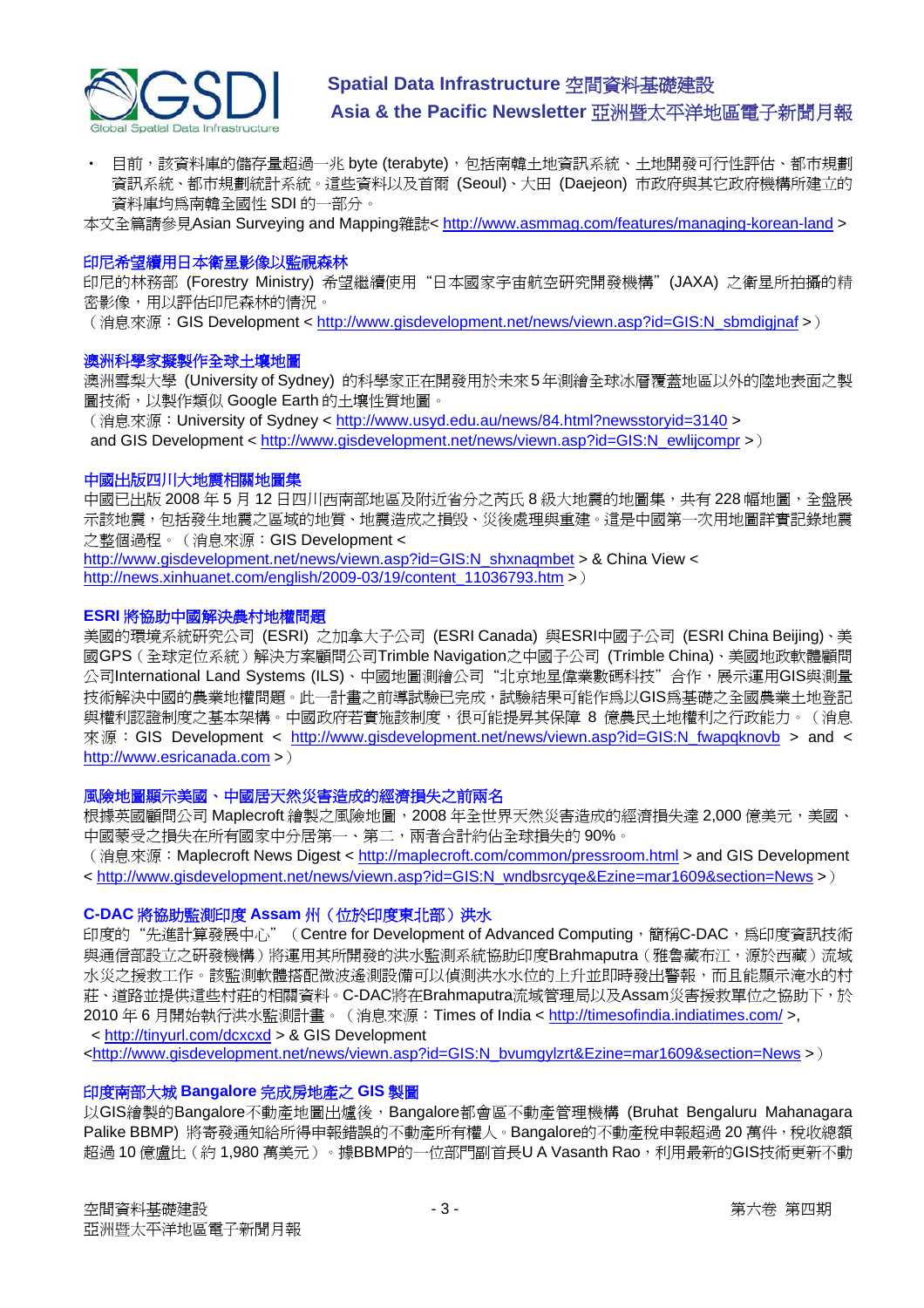<span id="page-3-0"></span>

產資料,使資料正確並提高其公信力,因此能更精確地掌握不動產納稅人的資料以及追踪逃稅者。(消息來源: Times of India <<http://timesofindia.indiatimes.com/>>, < <http://tinyurl.com/brnqm5>> & GIS Development < [http://www.gisdevelopment.net/news/viewn.asp?id=GIS:N\\_fakwhrxdzj&Ezine=mar1609&section=News](http://www.gisdevelopment.net/news/viewn.asp?id=GIS:N_fakwhrxdzj&Ezine=mar1609§ion=News) >)

#### 印度將實施 **Torrens** 土地產權管理系統

印度政府已執行"全國土地登記現代化計畫"(National Land Records Modernisation Program),目的是要實施 "Torrens土地所有權管理系統" (Torrens Title System,為大英國協國家的土地登記法,源自Robert R. Torrens 爵 士 於 1858 年 引 進 到南澳 大利亞 )。( 消息來 源 : Asian Surveying & Mapping <<http://www.asmmag.com/news/india-moves-toward-torrens-title-system>>)

#### 印尼的地政改革

土地行政程序的改革是印尼政府處理嚴重土地管理問題之核心工作。雖然印尼的土地行政目前仍是問題層出不窮, 但也顯示情況正在改善且比以前快很多。

印尼國家土地署 (National Land Agency) 署長 Joyo Winoto 在美國華盛頓舉行的一個研習會中提到有許多樂觀的 理由。這場研習會的主題為"為千年發展著想的土地管理"(Land Governance in Support of the Millennium Development Goals),由世界銀行與國際測量師聯合會 (FIG) 共同主辦。

(消息來源:Asian Surveying & Mapping <<http://www.asmmag.com/news/land-reform-in-indonesia>>)

#### [回到目錄](#page-0-0)

### **SDI** 焦點

本月份之SDI焦點報導由台灣內政部資訊中心沈金祥先生< [moi0795@moi.gov.tw](mailto:moi0795@moi.gov.tw) >提供 < <http://www.moi.gov.tw/english/index.aspx>>

鑑於對土地規劃之殷切需求,內政部曾於 1993 年至 1995 年辦理一次全國性國土利用調查作業,作為國土規劃之



依據。隨著全球經濟的蓬勃發展,十地利用的變化加快且日趨複雜,致前開資料已不敷 使用。因此,內政部交由國土測繪中心於 2006 年起規劃辦理第二次全國性土地使用分 類調查,運用航遙測影像內涵豐富資訊、GIS 輔助資料及部分地面調查作業,快速獲取 滿足國土規劃及決策分析需求之成果,此作業將於 2009 年度完成。另為落實資料維護 及更新,使產製之國土利用調查成果能有效且持續地應用於國土規劃、防救災、環境與 污染監控、資源探勘、地質分析等領域,規劃於 2009 年至 2015 年辦理局部更新及維運。 其具體效益如下:

- 1. 建置國土利用資料庫,充實國土資訊系統。
- 2. 建立國土利用更新機制,提供政府決策依據。
- 3. 發展遙測影像判釋及變遷偵測技術。
- 4. 建立流通供應機制,以提供各機關加值應用。

#### 本電子新聞月報編輯部竭誠邀請投稿,供未來各期的 **SDI** 焦點報導。

在此預告,5 月份的 SDI 焦點報導是 Christian Stock 博士的"**整合空間製圖與虛擬的共同作業環境"(Integrating Spatial Mapping with Collaborative Virtual Environments)**:

澳洲的"空間資訊研究合作中心"(Cooperative Research Centre for Spatial Information) 已與墨爾本大學合作開 發"空間資訊之挖掘與視覺化顯示環境"(Spatial Information Exploration & Visualisation Environment SIEVE) 軟體平台,讓使用者利用空間製圖的資料在網路的 3D 空間(類以【第二人生,Second Life】)探索虛擬環境。 儘快訂一本 **5** 月的本電子新聞月報,以免向隅。

#### [到目錄](#page-0-0) 回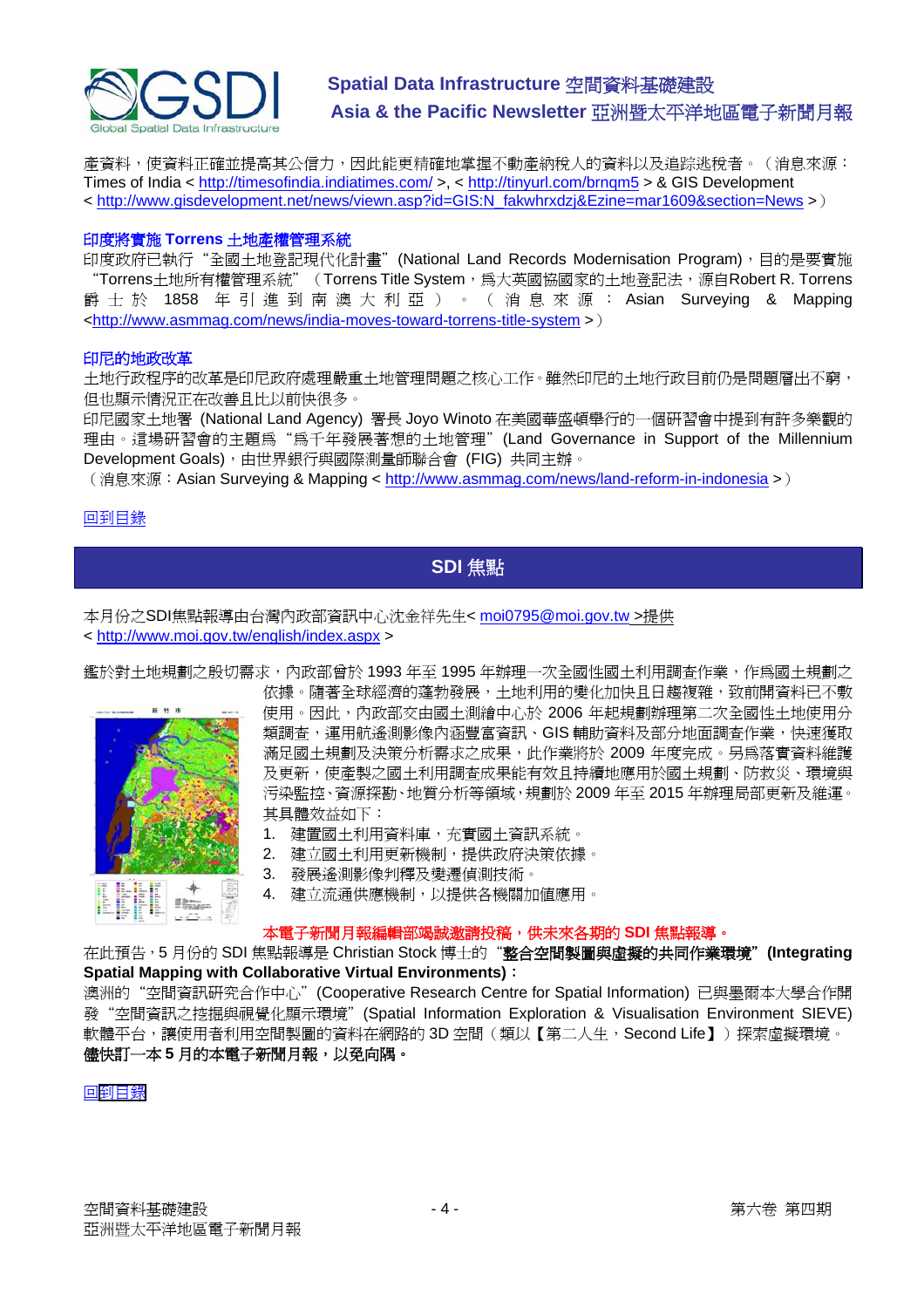<span id="page-4-0"></span>

### 地理資訊系統工具、軟體及資料

#### 世界水資源與氣候地圖

國際水資源管理機構(International Water Management Institute IWMI, 總部在斯 里蘭卡,針對亞、非洲的農業用水資源)製作的"世界水資源與氣候地圖集"(World Water and Climate Atlas) 提供灌溉、農業規劃人員氣候與能供農業使用的水氣之 精確資料。該地圖集提供下列的一個月與一年的摘要統計:降水(包括雨、雪、雹 等)、溫度、濕度、日照時數、蒸發估計值、風速、下雨與未下雨之天數、無霜之、 天數、Penman-Montieth之水氣蒸發散(evapotranspiration,蒸發與植物散發水氣 合計)率(譯者註:Penman-Montieth為聯合國糧食與農業組織建議之蒸發散推估 方法)。(消息來源:<<http://www.iwmi.cgiar.org/WAtlas/Default.aspx> >)



#### **GIS** 技術改善決策

澳洲煤礦業進行一項計畫,調查、研究用於評估開採煤礦造成的地盤下陷之方法。該計畫發現,許多煤礦公司運用 GIS 的空間資料評估地盤下陷,但如果他們也評估與採礦有關的活動,將使 GIS 技術發揮更大的效益。 (消息來源:Australian Mining

< <http://www.miningaustralia.com.au/Article/GIS-technology-improves-decision-making/468786.aspx>>)

#### **Earth Knowledge** 的世界全幅製圖工具 **(Full Screen Map Tool)** 之圖層資料

美國公司 Earth Knowledge Inc.是提供地球環境、科學地圖資料的領導廠商。該公司最近設立一個新網站,包括地 理空間資訊之入口,以提供全世界地球與環境科學最新的技術發展、知識予企業界與社會領導人士、教育界人士、 學生、自然保護人士、科學家、一般社會大眾。(消息來源:Earth Knowledge <http://www.earthknowledge.net/userguide/section6/subsection6/fullscreenmaptool/default.asp?item=2345854>

#### **Exploring field vegetation reflectance as an indicator of soil contamination in river floodplains**(地表植物 反射比作為河川洪水平原土壤污染指標之研究)

此為研究報告,作者有7位:Kooistra. L.; Salas, E.A.L.; Clevers, J.G.P.W.; Wehrens, R.; Leuven, R.S.E.W.; Nienhuis, P.H.; Buydens, L.M.C.

**摘要:**研究地表植物覆蓋之反射比與河川洪水平原土壤所含鎳、鎘、銅、鋅、鉛金屬之高濃度的相關性。該研究運 用一部田野輻射計測量高解析度的植物反射比之可見光到近紅外光 (400–1,350 nm) 的光譜。 詳情請參見URL:< [http://dx.doi:10.1016/S0269-7491\(03\)00266-5](http://dx.doi.org/10.1016/S0269-7491%2803%2900266-5) >

#### **Roger Tomlinson** 之 **GIS** 前瞻

2009 年 2 月出版的 GEOconnexion International 期刊刊出 Roger Tomlinson 先生(譯者註:GIS 界的泰斗,創辦 GIS 顧問公司 Tomlinson Associates, Ltd.) 之專訪。Tomlinson 先是回顧孕育 GIS 概念的方法論述,然後發表他 對未來 10 年 GIS 發展的看法。

(消息來源: < <http://gislounge.com/the-future-of-gis-according-to-roger-tomlinson/> >)

#### **GIS** 技術協助東南亞掃除未爆地雷

東南亞是全世界未爆地雷、炸彈最多的區域之一。柬埔寨為"渥太華禁用地雷條約"(Ottawa Treaty,通常Ottawa Convention)的簽約國之一,有義務在 2009 年清除境內全部未爆地雷、炸彈、炮彈,但該國因無法在今年做到, 已請求展延清除期限。美國的環境系統研究公司 (ESRI) 已提供軟體予"柬埔寨除雷行動與受害者援助署" (Cambodian Mine Action and Victim Assistance Authority),協助該署建立用以記錄未爆地雷、炸彈、炮彈之資料 庫以及製作相關地圖。所記錄的資訊可提高找出地雷、炸彈、炮彈分布地區的準確度。由於柬埔寨人口逐漸增加, 清除未爆地雷、炸彈、炮彈之迫切感也日益增加。

(消息來源:Carla Wheeler<<http://maic.jmu.edu/Journal/12.2/notes/wheeler/wheeler.htm> >)

伊拉克計劃繪製種族分布地圖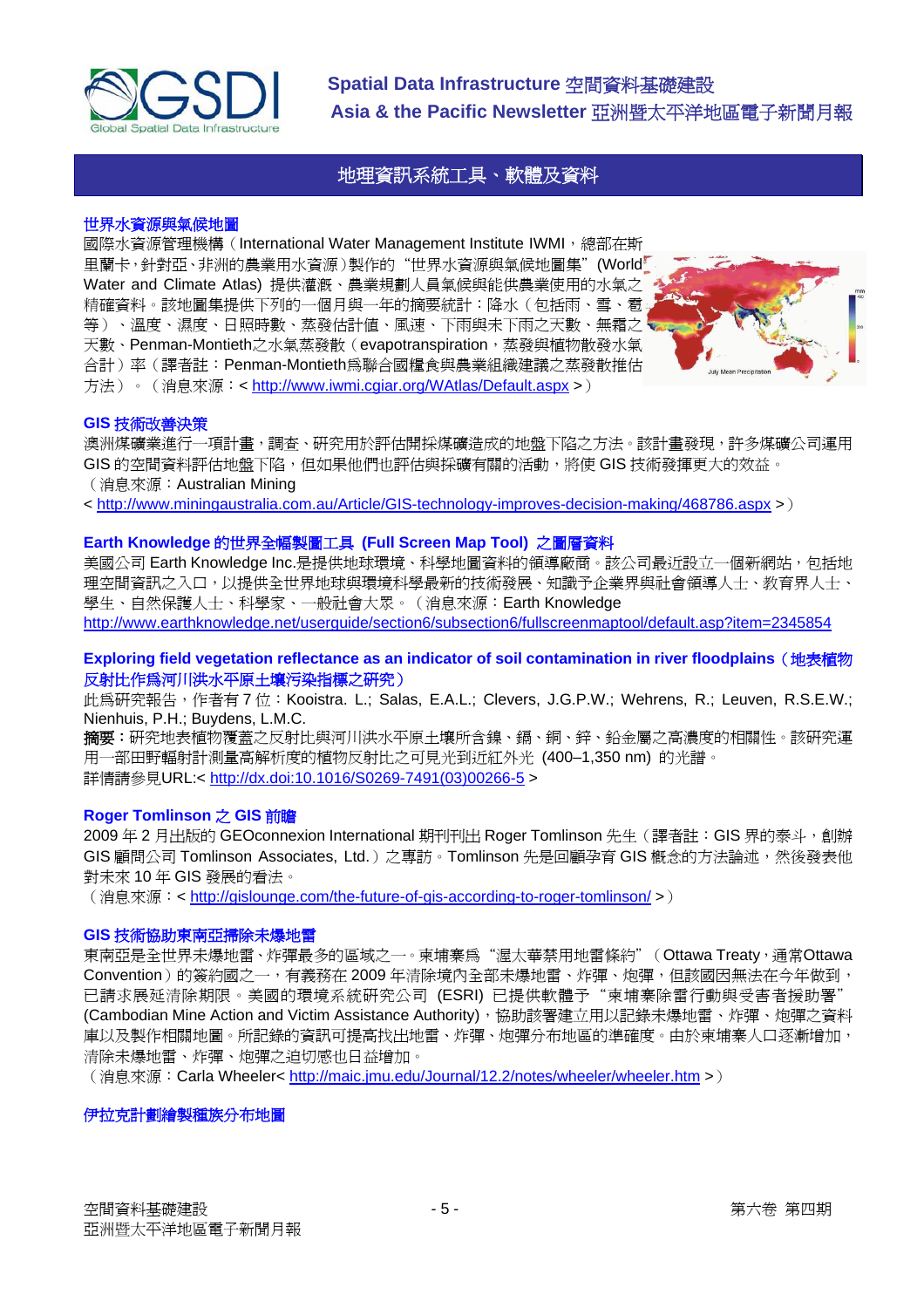

伊拉克 (Iraq) 政府正規劃在今年 10 月進行 22 年來第一次的全國人口普查,由 25 萬名中、小學教師負責挨家挨 戶訪問調査,普查資料將供繪製人口地圖。雖然伊拉克全國人口估計有 2,800 萬,但並無人口特徵例如宗教信仰、 種族之空間分布資料。該普查可協助政府分配預算,但也勢必遭到政治性的攻擊。

(消息來源:< <http://vector1media.com/spatialsustain/iraq-plans-to-map-its-ethnic-divisions.html> > and < [http://www.reuters.com/article/homepageCrisis/idUSL2153841.\\_CH\\_.2400](http://www.reuters.com/article/homepageCrisis/idUSL2153841._CH_.2400) >)

#### 中國將為印尼建造衛星

中國政府上個月決定為印尼建造一顆遙測衛星,供印尼政府監視印尼各島嶼周圍海域。印尼"海域安全協調署" (the Maritime Security Board,印尼文為Bakorkamla) 將擁有該衛星之所有權並負責營運,但資料也將提供印尼政 府其它機構使用。(消息來源:<<http://www.asmmag.com/news/china-to-build-indonesian-satellite>>)

美國航空暨太空總署 (NASA) <<http://www.nasa.gov/>>已在線上提供新的遙測工具Giovanni

Giovanni 是 NASA"Goddard 地球科學資料與資訊服務中心"(Goddard Earth Sciences Data and Information Services Center CES-DISC) 開發之應用軟體,其全名為"CES-DISC 互動式線上視覺展式與分析架構" (CES-DISC Interactive Online Visualization and Analysis Infrastructure, 縮寫成 Giovanni) 。Giovanni 提供一 個簡單、直覺的方法讓使用者無需下載即可直接擷取豐富的地球科學遙測資料,進行視覺化的顯示、分析。

< <http://disc.sci.gsfc.nasa.gov/giovanni/index.html> >(消息來源:UCLA Library blog

< <http://blogs.lib.berkeley.edu/eart.php/2009/03/04/giovanni-remote-sensing-tool>>&

GIS Development 週刊,2009 年 3 月 16 日

#### 火災即時資訊系統 **(FAS ) 2.0** 版

位於華盛頓的"國際自然保育"機構 (Conservation International CI) 已推出"火災即時資訊系統 (Fire Alert System FAS) 2.0 版, 針對南美洲玻利維亞 (Bolivia) 與秘魯 (Peru)、印度洋的馬達加斯加 (Madagascar)、印尼 境內發生的火災,以近乎即時傳送的方式提供美國國家航空暨太空總署 (NASA) Terra與Aqua衛星的遙測資料。 FAS使用者可指定該 4 國境內地區,訂閱這些地區火災的報告、地圖,也可訂閱e-mail即時通報連同JPEG影像、 文字檔、ArcGIS shapefile、Google Earth KML檔。免費訂閱請參見CI網站< [http://firealerts.conservation.org](http://firealerts.conservation.org/) >。 FAS 2.0 版比以前的版本之加強部分如下:

- 訂閱網站之完整設計。
- 每天或每週自動傳送的火災資訊增加 3 個國家,即印尼、玻利維亞、秘魯(原先只有馬達加斯加)。
- 使用的語文增加西班牙文、印尼文(原先只有英文、法文)。
- 使用者可以依自己需要指定這 4 國境內的地區,例如保護區、生物多樣性生態區、原生動植物區、植物與森林 區、行政界線、森林伐木區。
- 可以同時指定多個地區以掌握與目標地區有關的資訊。
- 線上提供月報、年報、地圖。
- 與 CI 之"火災風險"(Fire Risk) 網站連結。

FAS是由CI與下列機構合作開發:美國馬利蘭大學資源管理系統火災資訊 (Fire Information for Resource Management System, University of Maryland); NASA的MODIS Rapid Response System (每天提供近乎即時的 衛星影像之系統);國際資源組織(International Resources Group,位於美國華盛頓的專業服務顧問公司);馬 達加斯加之"環境、森林、旅遊部"(Ministry of Environment, Forests and Tourism);美國國際開發署(USAID)。 詳細情形請連絡John Musinsky< <mailto:j.musinsky@conservation.org>>

#### 印度 **Haryana** 利用衛星影像偵察山區違建

印度西北部的 Haryana 州之林務主管單位已開始接收清楚顯示 Aravalli 山區違章建築的衛星影像,這些違章建築位 於印度"Punjab 土地保護法"(Punjab Land Preservation Act) 第 4、5 節 (Sections 4 and 5) 所管轄的地區。這 些衛星影像由"印度森林調查局"(Forest Survey of India) 提供, 並已由該林務主管單位提供給外界檢視違章建 築。

(消息來源:Hindustan Times< <http://tinyurl.com/aero3k> > And GIS Development

< [http://www.gisdevelopment.net/news/viewn.asp?id=GIS:N\\_wnesayvkcm&Ezine=mar0909&section=News](http://www.gisdevelopment.net/news/viewn.asp?id=GIS:N_wnesayvkcm&Ezine=mar0909§ion=News) >)

#### 印度之 **Bhuvan** 引起治安憂慮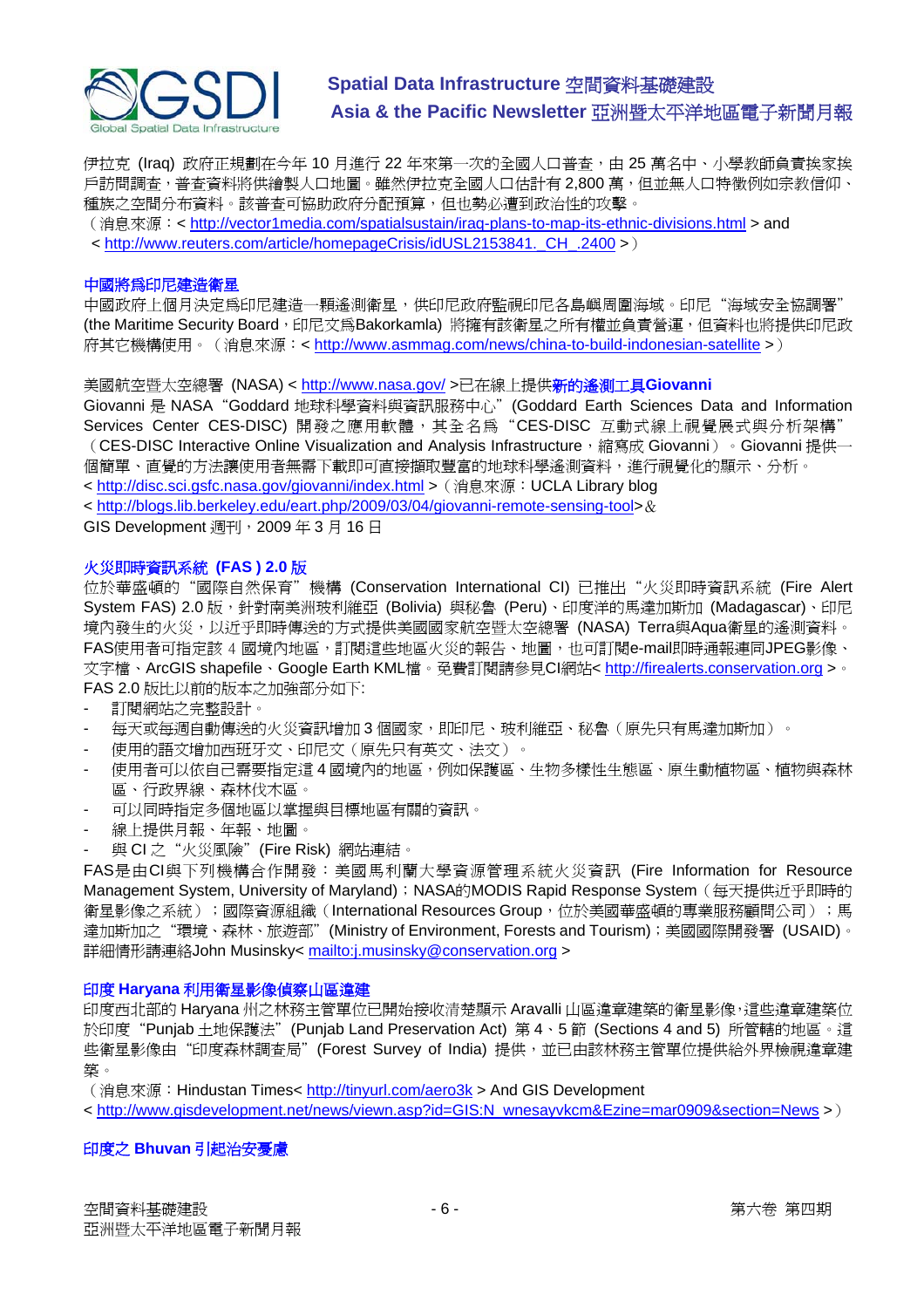<span id="page-6-0"></span>

印度即將推出 Bhuvan: 印度版的 Google Earth,但政府官員擔心 Bhuvan 被用於犯罪,因為孟買發生的恐怖攻擊 之調査發現恐怖分子曾研究攻擊目標之 Google 影像地圖。印度期望 Bhuvan 優於 Google Earth,能以其高解析度 衛星影像、資料協助使用者判斷印度境的土壤類型與地下水資源。(消息來源:Reuters

< <http://in.reuters.com/article/domesticNews/idINDEL46429420090310> > & GIS Development

< [http://www.gisdevelopment.net/news/viewn.asp?id=GIS:N\\_wmhincqtfs&Ezine=mar1609&section=News](http://www.gisdevelopment.net/news/viewn.asp?id=GIS:N_wmhincqtfs&Ezine=mar1609§ion=News) >)

#### **GPStogo** <<http://foundation.openstreetmap.org/gpstogo/>>

GPStogo 是配合推行 OpenStreetMap (線上製作開放式地圖之計畫)的方案,提供 GPS (全球定位系統)接收儀 給開發中國家買不起這種行動設備之特定使用者。

GPStogo 由設於英國的 OpenStreetMap 基金會 (OpenStreetMap Foundation, OpenStreetMap 之經營管理機構) 負責執行,目標是以長期借用方式提供 GPS 接收機給任何開發中國家的符合資格者使用。

GPStogo 的初期目標是每個月購買一支 GPS 接收機,借給開發中國家曾測繪 OpenStreetMap 地圖的個人使用, 借期至少 6 個月。

#### 借用人資格

開發中國家境內任何個人欲申請借用 GPS 接收機者須符合下列所有條件:

- ◎ 已在一個開發中國家擁有永久居留權。
- © 曾對 OpenStreetMap 有過貢獻,例如曾為該計畫追踪 Yahoo!、NASA 或其它來源之影像資料,但這種追踪的 目標地點不限定是在申請人居住的地區。其它的貢獻方式包括 wiki 維護、軟體開發、資料上傳。
- ◎ OpenStreetMap 之登記使用者,且在該網站所做之修改、增加資料等是公開方式,俾 OpenStreetMap 能知道 並確認這種貢獻。

#### 捐贈者

GPStogo 歡迎捐款贊助,方式是每個月捐助 5 萬鎊 ( 或 10 美元、10 歐元 ) ,詳細辦法請參閱線上之說明。如果 想知道可能使用 GPS 接收儀的人,可參閱符合資格之候選人名單。GPStogo 也歡迎一次性的特殊捐款。

GPStogo 也希望擁有 GPS 接收儀但已不再使用者,將該設備捐出供符合資格的申請人使用。有意捐機者請查閱符 合資格之候選人名單,以確定接收儀是否符合申請人的需要。 (消息來源:感謝 Kate Lance 提供上述訊息)

#### 馬來西亞即將發射遙測衛星

馬來西亞遙測衛星 Razaksat 已運抵太平洋的馬紹爾群島共和國 (Republic of Marshall Islands) 之 Omelek 島, 預 定 4 月 21 日由美國公司 SpaceX (全名為 Space Exploration Technologies Corp.) 所造之火箭 Falcon-1 從該處 發射升空。該衛星配備光學遙測儀器,將在大致環繞赤道、低傾斜角的軌道運行,藉以利用馬來西亞上空濃密雲層 之破洞進行遙測。(消息來源:Asian surveying & Mapping

< <http://www.asmmag.com/news/razaksat-arrives-at-launch-site->> and Wonkug Baek

< [http://www.mosti.gov.my/mosti/index.php?option=com\\_content&task=view&id=1109&Itemid=1](http://www.mosti.gov.my/mosti/index.php?option=com_content&task=view&id=1109&Itemid=1) >)

#### **gvSIG Mobile 0.2** 試用版

gvSIG已推出試用版本gvSIG Mobile 0.2 pilot,其主要特色是字母與數字組合 (alphanumeric)、類似CAD (電腦輔 助設計)圖形設計以及安裝在PhoneME虛擬機。該試用版可從gvSIG網站的"Downloads"下載< [http://www.gvsig.gva.es/index.php?id=2125&L=2](https://owa.unimelb.edu.au/exchweb/bin/redir.asp?URL=http://www.gvsig.gva.es/index.php?id=2125%26L=2) >,另外,該網站的"New features"則說明該版的特色。

#### 印度運用 **GPS**、**GIS** 測試樹木普查法

英國公司Enbitech Ltd董事長同時也是印度公司Terracon Ecotech Pvt Ltd執行長的Ramesh Madav博士,已運用 GPS、GIS技術成功地測試樹木的普查方法。該測試有很多技術專家、地方政府與中央政府代表在場觀察。(消息 來源: Hamara Photos < [http://hamaraphotos.com](http://hamaraphotos.com/) >, <<http://tinyurl.com/chgyx8> > & GIS Development < [http://www.gisdevelopment.net/news/viewn.asp?id=GIS:N\\_lvfykxgtju&Ezine=mar3009&section=News](http://www.gisdevelopment.net/news/viewn.asp?id=GIS:N_lvfykxgtju&Ezine=mar3009§ion=News) >

#### [回到目錄](#page-0-0)

### 亞太區域以外之新聞

本節摘要報導亞太以外區域重要的 SDI 發展。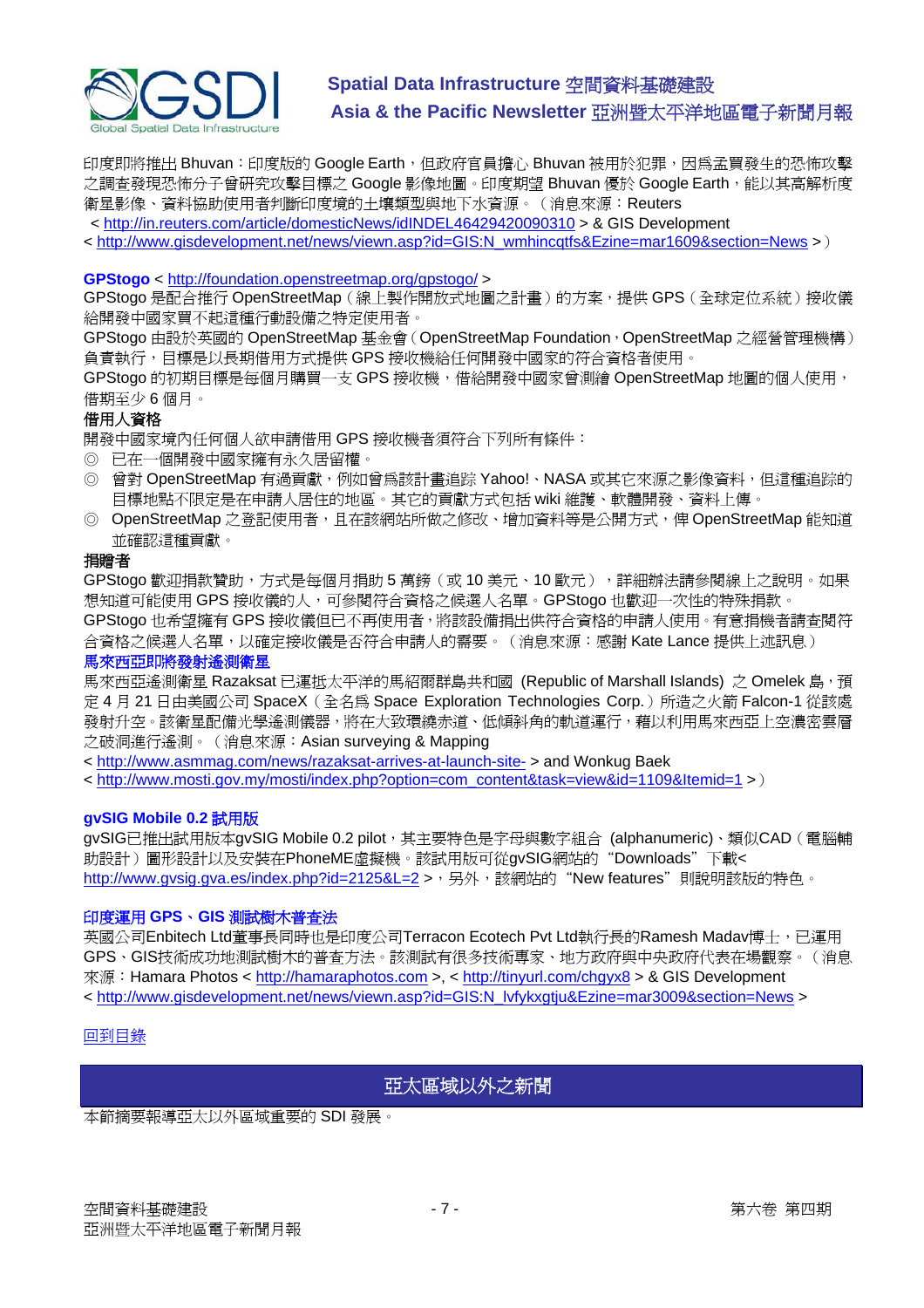

#### 英國利用雷射航照地圖評估洪水風險

英國最大的自來水公司之一委託英國顧問公司 Ambiental Technical Solutions 運用精確 的雷射遙測 3D 數位地圖評估英國 5 處自來水廠基地發生洪水的潛在危險,包括洪水之 機率、空間範圍、水深。Ambiental 之評估為該 5 處自來水廠防洪措施總體檢之一部分, 所運用的雷射遙測資料為英國公司 Bluesky International 提供之航空光達 (LiDAR) 測 量數據。(消息來源:Geoconnexion



< [http://www.geoconnexion.com/geo\\_news\\_article/Bluesky-Airborne-Lasers-Assess-Flood-Risks-/5469](http://www.geoconnexion.com/geo_news_article/Bluesky-Airborne-Lasers-Assess-Flood-Risks-/5469) >)

#### **OGC** 成立空間資訊法規與政策委員會

開放式地理空間資訊組織 (Open Geospatial Consortium OGC)的董事會已成立一個專責處理與空間資訊有關的法 規、政策問題,原因是這些問題將影響 OGC 的技術發展之要求條件。

過去,與空間資料、技術有關的法規問題大抵由政府的法律專家或政府委託的律師處理。由於空間資訊技術之消費 者、企業應用成長迅速,政府與民間部門的地理空間資訊與技術之使用者、提供者均面對這些應用衍生的廣泛、多 樣之法規問題。這些應用包括網路衛星影像瀏覽器、車用衛星導航裝置、衛星導航 PDA、位置導向服務

(location-based services) 功能手機、商用智慧軟體、社交網站、運用衛星追踪車輛與設備等。這些應用牽涉智慧 財產、責任、隱私、國家安全等,因而衍生法規問題。然而,對於這些問題,現有的法規與政策架構並不足以讓政 府、企業、消費者瞭解應有的規範。(消息來源:

< [http://www.gisdevelopment.net/news/viewn.asp?id=GIS:N\\_oedzagqnic&Ezine=mar0209&section=News](http://www.gisdevelopment.net/news/viewn.asp?id=GIS:N_oedzagqnic&Ezine=mar0209§ion=News) > Open Geospatial Consortium press release:<<http://www.opengeospatial.org/pressroom/pressreleases/964> >)

#### 英國政府製作犯罪地圖的美意反而使民間困惑?**(Is the Government Crime mapping initiative failing UK communities?)**

·篇報導指出倫敦的媒體顧問公司 Cimex Media 發現英國警察單位製作的犯罪地圖有瑕疵,可能阻礙政府達到政 策目的。

英國政府 2008年警政綠皮書報告的施政計畫之一是要求全國各地的警察單位繪製互動式犯罪地圖,並在 2008年 年底之前提供民眾使用。

名列英國最佳的 50 家數位服務公司的Cimex Media< [http://www.cimex.com](http://www.cimex.com/) >已調查這些犯罪地圖服務社會大眾 的情形,以及使用各警察單位製作的犯罪地圖時,在資料提供方面之問題。調查的結果值得政府警惕,因為這些地 圖不僅對使用者沒有幫助,而且讓使用者較未使用地圖前更加困惑。(消息來源:Cimex新聞稿,Directions Magazine < <http://www.directionsmag.com/press.releases/?duty=Show&id=29420>>)

#### 美國地質調查所 **(USGS) 2008** 年非洲遙測市場調查報告 **(USGS 2008 Africa Remote Sensing Study released)**

< <http://www.globalinsights.com/USGS2008AfricaRSS.pdf> >

< <http://www.globalinsights.com/USGSIMap/results.htm> >(以國家為單位之互動式地圖)

鑑於非洲遙測市場與航空、衛星遙測技術有關,美國地質調場所 (USGS) 委託美國的市場調查顧問公司 Global Marketing Insights, Inc. 調查、研究非洲的遙測市場。該公司已完成"2008 年非洲航空、衛星遙測市場調查與分 析:未來 10 年之趨勢"(2008 Africa Survey and Analysis of the Remote Sensing Market, Aerial and Spaceborne-10 Year Trends), 並提交報告給 USGS。

Global Marketing Insights 在 2008年元月到 2009年元月的一年期間進行一系列的線上調査,調査範圍廣泛,包括 影響遙測業的趨勢、遙測應用以及航空錄影、數位影像、感測與衛星影像等之資料需求。調查涵蓋 30 多個非洲國 家,共有 377 份樣本。

對於地理空間資訊業界人員而言,該報告可提供很有價值的市場資訊與分析。該報告的趨勢分析與見解例舉如下: --在運用遙測技術以及使用地理空間資料以促進非洲未來的永續發展之機會方面已有相當進展。

--民間部門已開始推動開發非洲的地理空間資料。

--接受調查的遙測業界公司或人士認為,他們已有足夠的遙測技術,但他們能用的地理空間資料庫不敷所需,影響 他們最大的趨勢,就是資料提供。

--總括而言,對這些公司、人士的業務而言,影響最大的是能夠提高地面影像解析度之技術改進,其次是高性能的 GPS(全球定位系統)裝備,然後是更大的資料儲存容量。

(感謝 Kate Lance 提供上述訊息)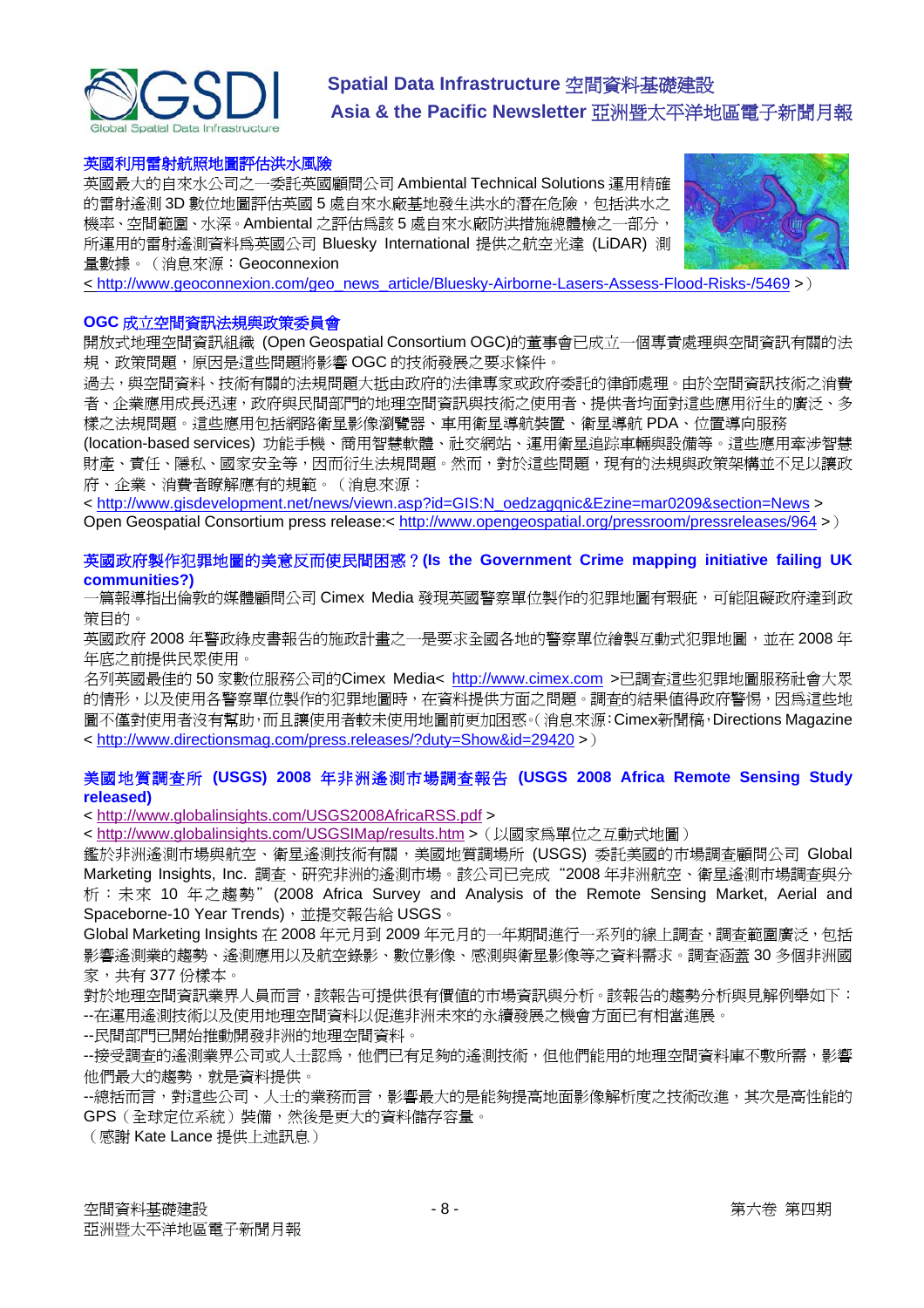

#### **MarineMap** <<http://marinemap.org/index.html> >

是美國加州大學 (University of California) Santa Barbara分校海洋科學研究 所 (Marine Science Institute) 支援海域地理空間資料蒐集與資料流通運用所 執行的製圖計畫。以下這一張地圖是一個應用例子,此地圖顯示加州"海洋 生物保護法"(Marine Life Protection Act) <<http://marinemap.org/mlpa/>> 的立法目標。另一張地圖顯示加州南部Santa Rosa與Santa Cruz海岸外的島 嶼以及海洋哺乳動物、海鳥。這些地圖必須獲准才能使用。用滑鼠點擊可將 地圖放大。



- (資料來源:Directions Magazine"Off the Beaten Path"
- < <http://www.directionsmedia.net/newsletters.archive/index.php?ID=1336>>)

#### 主題製圖網站 **Thematic Mapping** 獲得 **Google** 之 **KML** 研究獎

< <http://blog.thematicmapping.org/2009/03/kml-in-research-award-to.html> >

Google於 3 月 9 日宣布< <http://google-latlong.blogspot.com/2009/03/and-award-goes-to.html> >,**Thematic** Mapping網站的KML (Keyhole Markup Language, Google之地圖套疊標準)主題地圖中之一, 在"KML研 究" (KML in Research) 競賽中獲獎< [http://www.google.com/educators/kml\\_contest.html](http://www.google.com/educators/kml_contest.html) > · 該幅主題地圖以稜 柱 (prism) 之生動的視覺表現,展示 1960 年到 2005 年全球嬰兒死亡率。地圖的統計資料是從"聯合國統計處 (United Nations Statistics Division) 所建立之資料庫搜尋引擎UNdata <<http://data.un.org/>>下載, UNdata有豐 富的全球統計資料。(消息來源:Thematic Mapping blog,本刊在此向其得獎<mark>致賀</mark>!)

#### **NASA** 將發射探月太空船

美國航空暨太空總署 (NASA) 即將發射"繞月球飛行探測器" (the Lunar Reconnaissance Orbiter LRO), LRO 並 將與中國、印度、日本發射的繞月球探測器會合,以強化月球的測繪品質。LRO 將繞月球探測 12 個月,NASA 將 利用探測資料在月球表面選擇一個適當的地點,作為美國 2020 年太空人登月探勘的基地。

LRO 還有另一項任務,即監測月球過去到現在之變化。NASA Goddard 太空飛行中心 (Space Flight Center) 太陽 系探測部副主任、同時也是LRO 計畫科學家 Richard Vondrak 說:『我們將用高解析度的相機拍攝以前"阿波羅 計畫"(Apollo program,譯者註:該計畫執行期間爲 1961-1975)探測過的地方,以瞭解這些地方幾十年來發生 的變化,這有助於更加瞭解太空中的隕石撞擊月球之情況。』(消息來源:Directions Magazine

< <http://apb.directionsmag.com/archives/5505-Change-Detection-on-the-Moon.html>>)

#### 美國國防部將使用大型飛船監視地面

#### 該巨型飛船上的雷達將從 **65,000** 呎的高空持續不斷地密切監視地面上的活動。

華盛頓消息–美國國防部表示,將花費4億美元開發一個巨型飛船,使用高精密度雷達從 65,000 呎高空不間斷地 監視地面上的車輛、飛機甚至人員。

美國空軍首席科學家 Werner J.A. Dahm 指出,這絕對是技術上的一大革新,該無人駕駛的巨型飛船介於間諜飛機 與遙測衛星之間。

據國防部官員,該 450 呎長的飛船將使美國軍方更能掌握敵人的行動、日常軍事活動、戰術等。而且,該飛船持 續監視大區域--例如阿富汗與巴基斯坦邊界一帶--內之小型活動的能力將大幅改善美國的軍事情報。

Dahm 說:『該飛船進行的監視是連續不斷的,因為短時間的監視--例如數小時或數日--無法拼湊影像。』 (消息來源:Los Angeles Times

< <http://www.latimes.com/news/nationworld/nation/la-na-spyblimp13-2009mar13,0,4608400.story>>)

#### 製圖牽涉之危險情況

很多人以為製圖工作容易,因為只要在標的土地實地記錄所要的資訊,然後以適當的比例尺繪在紙上,工作人員不 會遭到槍殺或逮捕。Google 是大型線上製圖平台之一,其製圖方法是沿街、路拍攝照片,讓使用者對從 A 點到 B 點有更佳的方向感,而這就是許多人所認知的製圖。事實上,製圖工作有其不為人知的一面,它必須運用知識而且 必須蒐集已提及的知識。"知識"可稱為情報,因而與刺探消息、間諜活動有關。遙測衛星應用之前,蒐集資訊最 容易的方法是用飛機在相標地區拍攝照片或用雷達偵測。然而,這需要該目標地區所屬的國家之允許,或該國之默 許以免機員被捕後造成外交問題。

(消息來源: PenguinMartini blog<http://penguinmartini.wordpress.com/2009/03/08/the-dangers-of-map-making/>)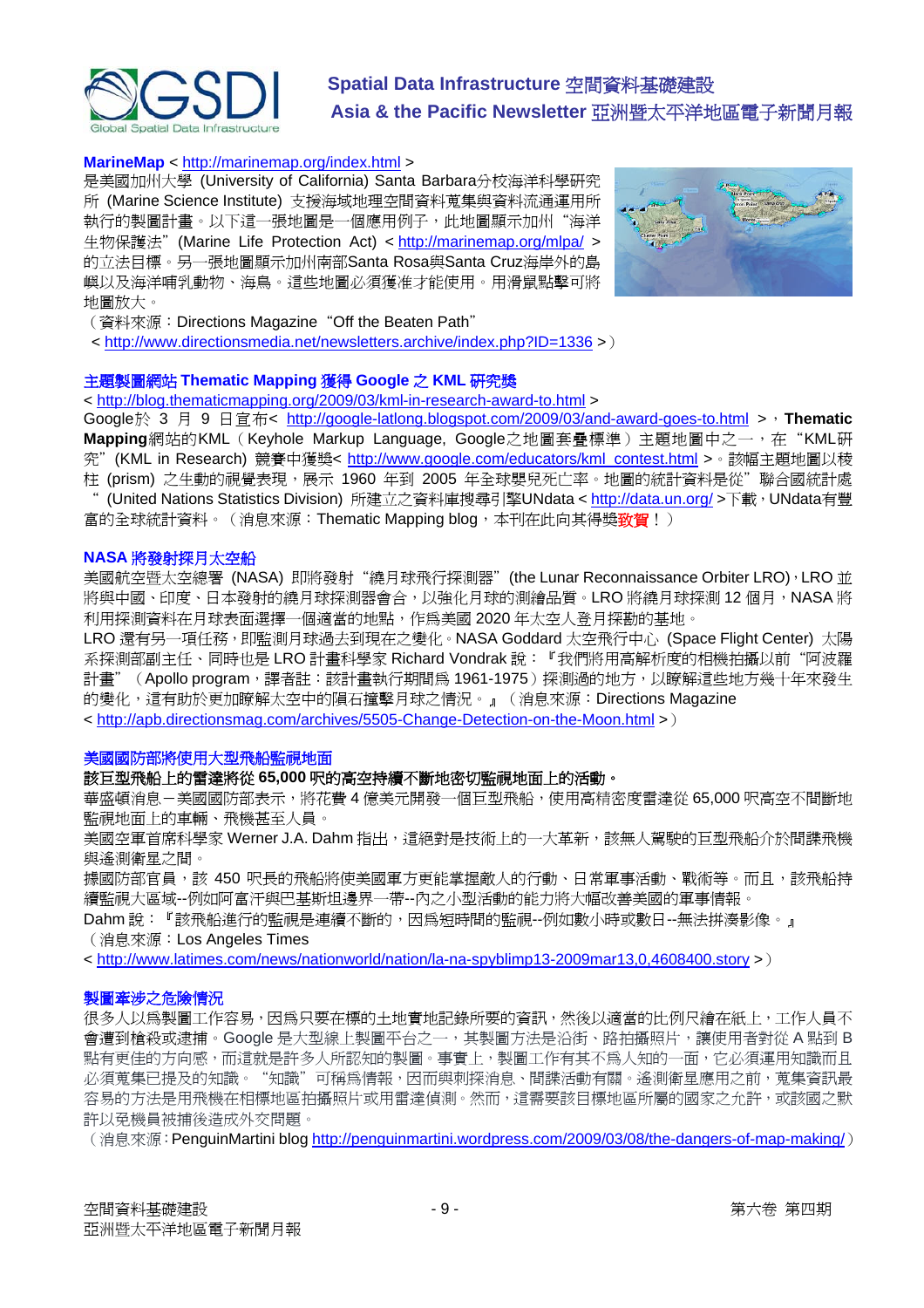

#### **CarbonTools PRO**(線上製圖軟體之開發工具)支援 **OGC** 之 **GML 3.2**

美國公司Carbon Project, Inc. 專門開發空間資料基礎架構之應用與空間社會 (geosocial) 領域之解決方案,客戶 包括專業人員、軟體開發人員、政府機關、開發製圖軟體或使用地理空間資料的企業。該公司總部位於麻州的 Burlington, 並在維吉尼亞州設事務所,股東均為個人,詳情見該公司網站< [http://www.TheCarbonProject.com](http://www.thecarbonproject.com/) > (消息來源:GIS User <<http://www.gisuser.com/content/view/17032/2/>>)

#### **Infoterra** 將繪製大西洋北端巴芬灣之石油污染地圖

歐洲地理空間資訊供應商 Infoterra 將為丹麥的"格陵蘭國家石油公司"(the National Oil Company of

Greenland,簡稱 Nunaoil)測繪巴芬灣(Baffin Bay,位於格陵蘭島與加拿大東北部的 Baffin 島之間)海域的石油 污染地圖並進行判讀。該製圖計書將於 2009 年 7 至 10 月間進行,預計運用約 480 幅雷達衛星影像,涵蓋海域面 積達 24 萬平方公里。

(消息來源:GIS Development < [http://www.gisdevelopment.net/news/viewn.asp?id=GIS:N\\_ewkjfpdtub](http://www.gisdevelopment.net/news/viewn.asp?id=GIS:N_ewkjfpdtub) > & < [http://www.infoterra.co.uk](http://www.infoterra.co.uk/applications_ogm_globalseeps.php) > & V1 Magazine <

[http://www.vector1media.com/top-stories/corporate-news/infoterra-to-map-and-classify-oil-slicks-over-baffin-bay](http://www.vector1media.com/top-stories/corporate-news/infoterra-to-map-and-classify-oil-slicks-over-baffin-bay-greenland/) [-greenland/](http://www.vector1media.com/top-stories/corporate-news/infoterra-to-map-and-classify-oil-slicks-over-baffin-bay-greenland/) >

#### **PCI Geomatics** 提供其軟體產品 **Geomatica** 給埃及亞歷山大新圖書館

加拿大的地理空間影像應用軟體開發商 PCI Geomatics 宣布,基於其推動教育與社區發展之公益精神,已贈送兩 套新開發之軟體 Geomatica 給埃及亞歷山大港 (Alexandrina) 的新圖書館 Bibliotheca Alexandrina (簡稱 BA)。 BA 透過先進的科技-例如 Geomatica-將埃及的悠久歷史介紹給全世界,同時肩負重拾舊圖書館(譯者註:被公 認為全世界最早設立的圖書館,毀壞後才興建 BA)時代開放、求知的精神。BA 的任務是作為知識的生產與傳播 之中心,以及人民與文化對話、互相瞭解的場所。

BA 不僅是圖書館,而且是知識的寶庫,其設施包括一個網際網路資料庫、6 個專業的圖書館、3 個博物館、1 個天 文館、1 個科學博物館、4 個藝廊、1 個大型會議中心等。

(消息來源: PCI Geomatics press release < [http://www.pci.on.ca/pressnews/2008\\_PCI\\_alexandria.html](http://www.pci.on.ca/pressnews/2008_PCI_alexandria.html) > and GIS Development < http://www.gisdevelopment.net/news/viewn.asp?id=GIS:N\_cpgmxovywr >)

#### 聯合國的 **GLCN** 啟用新入口網站

聯合國"糧食與農業組織"(FAO)、"環境規劃署"(UNEP) 設立之"全球地表覆蓋資料網"(Global Land Cover Network,簡稱GLCN,為生產多用途、標準格式之地表覆蓋物資料的全球聯盟)宣布啓用其新入口網站,URL為 < [http://www.glcn.org](http://www.glcn.org/) >。該網站連同FAO設立之非洲資料生產計畫Africover< [http://www.africover.org](http://www.africover.org/) >提供地表 覆蓋有關議題之重要資訊、分析、專業知識等。

GLCN 的出版品、軟體工具、資料等分別在該入口網站的各"區"(sections)提供瀏覽,如下所述:

"活動區"(**Activities** section) 透過 GLCN 之組織蒐集地表覆蓋製圖方面全球性、區域性、全國性之計畫、措施、 個案研究等。

"地表覆蓋本體論區" (Land Cover Ontology section) 說明"地表覆蓋分類系統" (Land Cover Classification System, LCCS) 之概念、方法以及未來的發展方向(LCCS 之 3 版)。

"軟體區"(Software section) 列出、說明 GLCN 開發之工具列應用軟體並提供下載,供運用於地表覆蓋製圖、分 析計畫。

"資料庫區" (Databases section) 包括全球性、區域性、全國性資料集的參考、詮釋說明,這些資料集由地表覆 蓋製圖與變遷偵測計畫提供,也可供其它的這種計畫使用。另外,也包括 LCCS 的圖例、補充說明以及 LCCS 分 類下之全球分布情況。

"出版區"(Publication section) 與"資源區"(Resources section) 提供可下載的檔案(例如新聞刊物、系列出 版、手冊、國家簡要介紹)以及 GLCN 生產之資訊的參考資料(新聞、活動、網路連結等)或對地表覆蓋領域之 業者、專家有用之參考資料。

歡迎讀者浩訪 GLCN 入口網站並經常瀏覽該網站時時更新的資訊,他敬希不吝指教,提供寶貴意見給 < <mailto:glcn@fao.org>>

#### 補充資訊: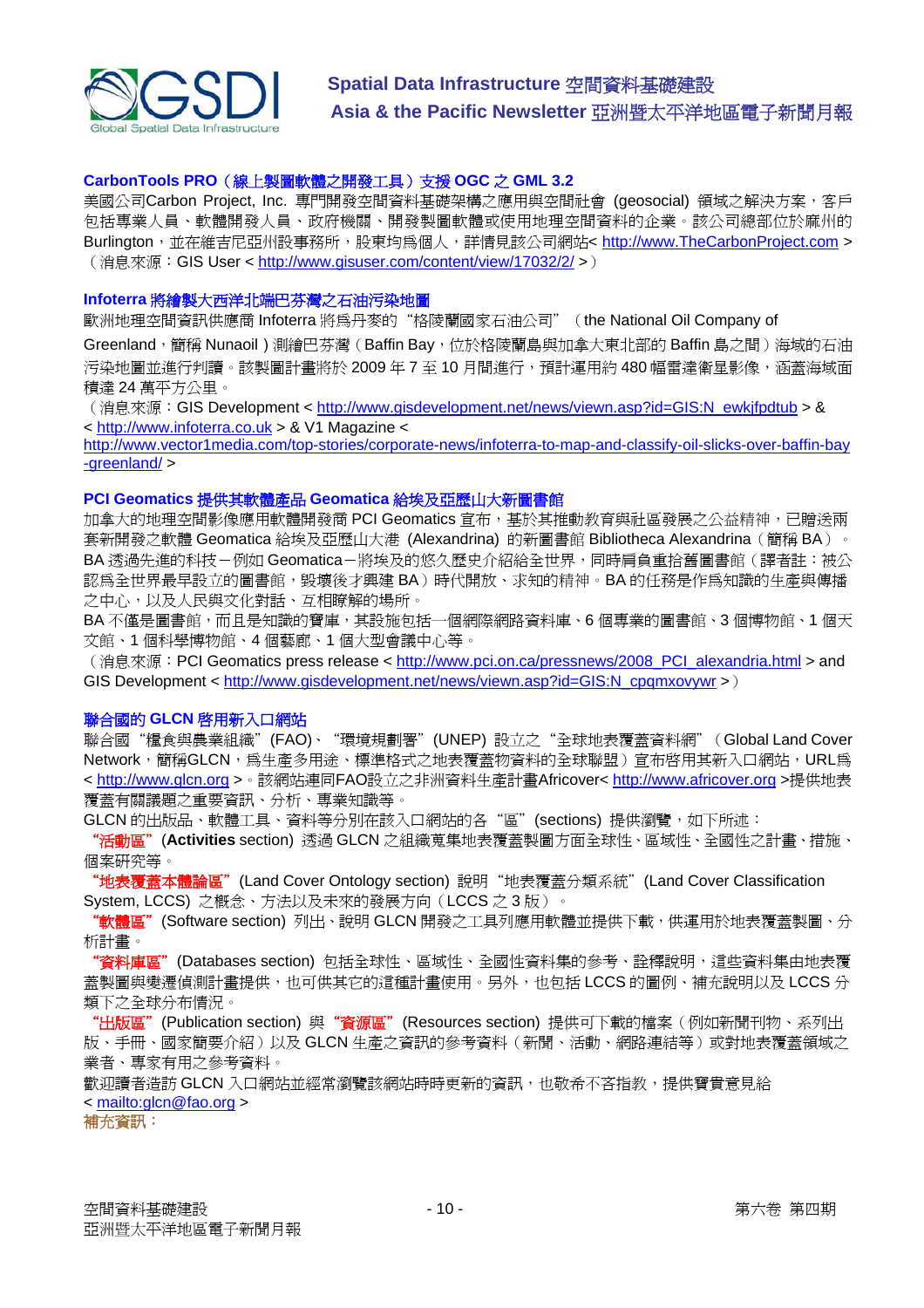

有關GLCN活動、產品的摘要說明,請上網到GLCN之新聞報資料檔<<http://www.glcn.org/news/> >以及最近一期 (2009年3-4月)的新聞報

(消息來源:感謝Craig von Hagen提供以上訊息< <mailto:craigvonhagen@yahoo.co.uk>>

#### 美國聯邦政府單位採購地理空間資訊之新制度

美國聯邦政府機構之地理空間資訊軟體採購即將有一個統一的採購平台,即 2009 年 3 月 6 日啓用的"地理空間採 購作業線"(Geospatial Line of Business),為一"精明採購的詢價制度"(SmartBuy Request for Quotation)。該 作業線是在美國內政部贊助之一個大型計畫之下,預期能提高採購效率並節省納稅人的錢。

(消息來源:感謝Wonkug Baek提供以上訊息& < http://www.fgdc.gov/fgdc-news/smartbuy-rfg-announcement >)

#### 運用太空船追踪地球重力變化以揭開地底的秘密:偵測洋流甚至石油蘊藏

歐洲太空船 Goce (即 Gravity Field and Steady-state Ocean Circulation Explorer 之簡寫, 地球重力場與穩定狀態 之海洋水循環探測器;譯者註: 2009年3月17日從俄羅斯發射升空)的探測資料能讓科學家判讀位於地殼板塊 (tectonic plates) 運動下面、經常造成地震的岩漿流, 藉以研判地球的內部運動, 何括洋流與石油礦的位置。Goce 將量度地球重力場各種原因造成的極微小反常情況,這些原因的來源很廣,包括山脈、地下熔岩流 (lava flows)、 海溝。

Goce 任務經理 Rune Floberghagen 指出, Goce探測的敏感度可比喻為一片雪花(重量僅1公克的幾分之一)掉 到超大型油輪的甲板上後,油輪感受到的極微小衝擊。

科學家早已知道地表上地球重力隨著空間位置變化,也瞭解測量重力變化可探測地球內部之運動。然而,儀器要設 計到能測得極微小變化的靈敏程度而且又能經得起火箭發射的震撼,一直到現在才變成可能。Goce已從3 月的最 後一個週末開始運作。

英國 Newcastle 大學專門研究地球重力的教授 Philip Moore 指出, Goce所測的地球重力場資料之精確度與解析度 是現有的陸地與衛量測技術無法達到的。(消息來源: Sunday Times (倫敦), 2009年3月22日

- < <http://www.timesonline.co.uk/tol/news/world/europe/article5950372.ece>> and the European Space agency < [http://www.esa.int/esaCP/SEMH3NITYRF\\_UnitedKingdom\\_0.html](http://www.esa.int/esaCP/SEMH3NITYRF_UnitedKingdom_0.html) > and GIS News
- < [http://www.gisdevelopment.net/news/viewn.asp?id=GIS:N\\_bzofsghauy&Ezine=mar2309&section=News](http://www.gisdevelopment.net/news/viewn.asp?id=GIS:N_bzofsghauy&Ezine=mar2309§ion=News) >

最新的報導為Asian Surveying & Mapping <<http://www.asmmag.com/news/goce-satellite-begins-work>>)4 月 10 日(星期五)傳真至此

#### 加拿大、丹麥科學家合作繪製北冰洋地圖



加拿大、丹麥的科學家合作測繪北冰洋(或稱北極海)的地圖,此有助該兩國將領土延伸到北極或更遠。 兩國的科學家於冰雪覆蓋的 Ward Hunt 島-加拿大最北端的領+-紮營,3 月底開始聯合測繪計書。 (消息來源:GIS News and Canada.com

<[http://www.gisdevelopment.net/news/viewn.asp?id=GIS:N\\_wdnirguvpl&Ezine=mar2309&section=N](http://www.gisdevelopment.net/news/viewn.asp?id=GIS:N_wdnirguvpl&Ezine=mar2309§ion=News) [ews](http://www.gisdevelopment.net/news/viewn.asp?id=GIS:N_wdnirguvpl&Ezine=mar2309§ion=News) >

< <http://www.canada.com/Danish+Canadian+scientists+Arctic+Ocean/1398916/story.html>>

#### 研究過去以模擬未來 (**Model the future by studying the past)** < <http://www.earthsystemtrends.org/> >

"地球趨勢模擬器"( Earth Trends Modeler ETM, 譯者註: 美國克拉克大學的 Clark Labs 開發之軟體工具)是 針對地球觀測衛星影像時間數列分析之應用設計。

(消息來源:GIS News <<http://www.gisdevelopment.net/ezine/weekly/mar2309.htm> >

and Earth Systems Trends blog <<http://www.earthsystemtrends.org/> >

#### 非洲四國新地圖

塞內加爾 (Senegal)、津巴布維 (Zimbabwe)、模里西斯 (Mauritius)、塞昔爾群島 (Seychelles) 的新地圖包括使 用者創造之內容,可謂非洲人為非洲所製作之地圖。(消息來源:Google Africa blog

< <http://google-africa.blogspot.com/2009/03/new-maps-for-senegal-zimbabwe-mauritius.html> > and GIS News

< <http://www.gisdevelopment.net/ezine/weekly/mar2309.htm>>

英國擬用衛星測量海平面起伏與土壤水氣含量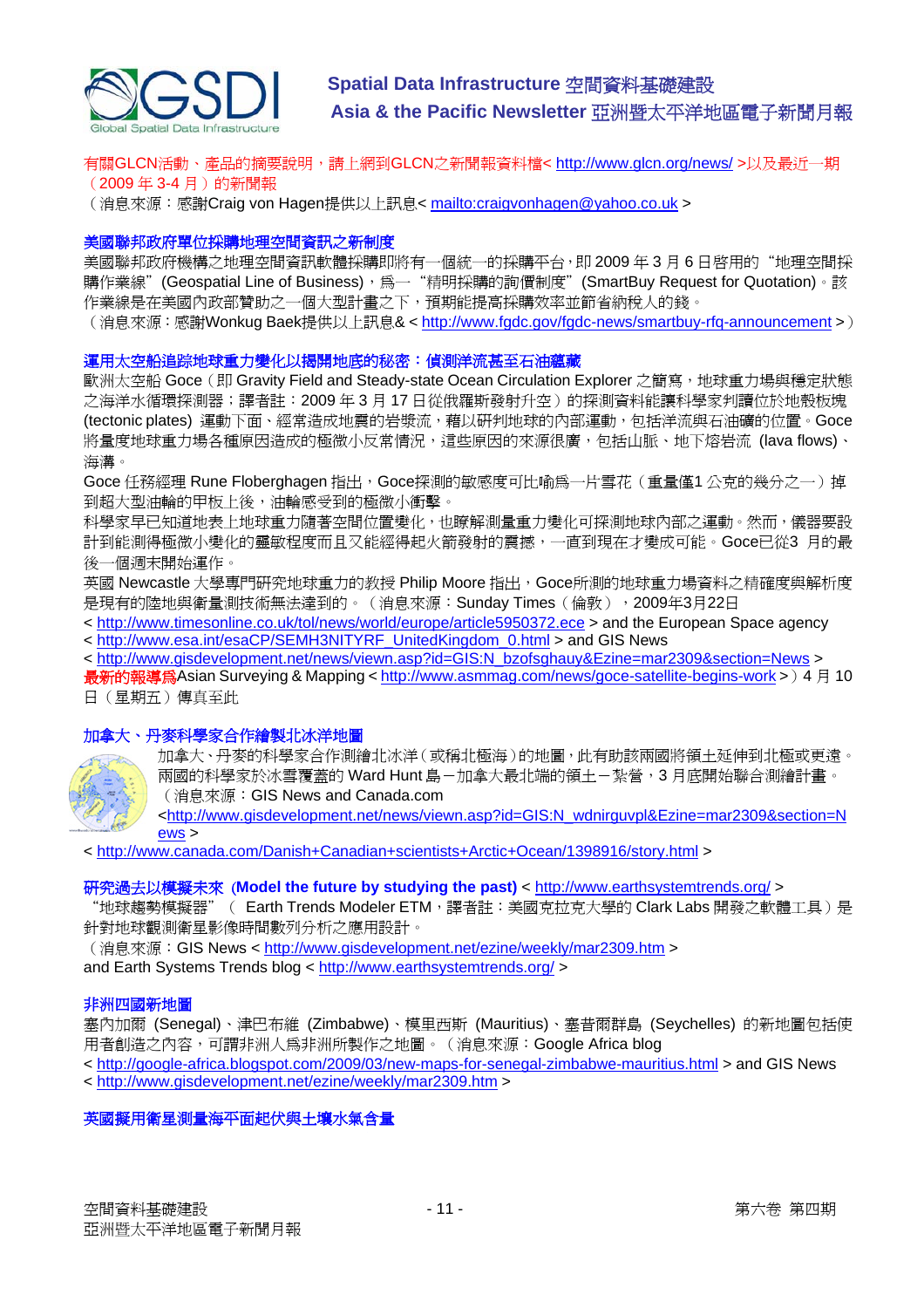

英國的"地球觀測儀器中心" (Centre for Earth Observation Instrumentation) 資助一個革新性的研究計畫, 目的 是開發能測量海平面起伏狀況 (roughness) 與土壤水氣含量的儀器。(消息來源:Asian Surveying & Mapping < <http://www.asmmag.com/news/satellites-measure-sea-surface-roughness>>

#### **FAO-GeoNetwork** < <http://www.fao.org/geonetwork/srv/en/main.home> >

聯合國"糧食與農業組織" (FAO) 設立的開放性地理空間資訊使用平台 GeoNetwork 之目的如下:

- 改善地理空間資料、資訊的整合利用
- 提供決策參考
- 推動運用各種領域的知識、技術以達到永續發展
- 強化對地理資訊使用效益的瞭解

GeoNetwork 讓使用者很容易擷取不同的機構提供之主題地理空間資訊。

#### 地球的 **3D** 瀏覽 **(Eyes on the Earth 3D)**

**NASA-JPL** < <http://climate.jpl.nasa.gov/Eyes/eyes.html> >是美國國家航空暨太空總署 (NASA) 所屬之"噴氣推 進實驗室"(Jet Propulsion Laboratory JPL, 由加州理工學院負責管理), 推出在 3D的情境中瀏覽NASA 10 多 顆所拍攝的地球觀測影像。(資料來源:V1 Magazine

< <http://www.vector1media.com/newsletter/archive/v1-newsletter%11vol.-3,-issue-11/> >

#### 海平面上升速度是預測的兩倍

格陵蘭 (Greenland) 與南極地區陸地冰層之融化已迫使聯合國科學發出上述之強烈警告。

(消息來源:The Independent

<[http://www.independent.co.uk/environment/climate-change/sea-levels-rising-twice-as-fast-as-predicted-164208](http://www.independent.co.uk/environment/climate-change/sea-levels-rising-twice-as-fast-as-predicted-1642087.html) [7.html](http://www.independent.co.uk/environment/climate-change/sea-levels-rising-twice-as-fast-as-predicted-1642087.html) >

#### 乾旱造成亞馬遜雨林碳排放

線上新聞媒體"科學日報"(Science Daily) 之一篇報導指出,一個研究全球最大的熱帶雨林亞馬遜達30年的計畫 提出全球第一的證據,顯示亞馬遜森林的乾旱已使大量的樹木枯死,因而排出大量的碳 (Carbon)。(消息來源: Science Daily< [http://www.sciencedaily.com/news/earth\\_climate/air\\_quality/](http://www.sciencedaily.com/news/earth_climate/air_quality/) >)

#### **2030** 年達到全球城市永續發展之遠景

美國公司思科 (Cisco Systems) 已與全世界最大的 106 個都市組成的協會 Metropolis (都會區) 簽署一個發展計 書備忘錄,該計畫的目標是在 2030 年使全世界的城市達到永續發展的情況。

Metropolis 指出:21 世紀是都會區的世紀,全球已有超過一半的人口居住於都市,且此一百分比將迅速上升。 Metropolis 的當務之急是提供全球都會區及其人口最好的服務,而與思科合作就是要開發資訊與經驗交流最有效的 方法,用以建立永續發展的城市以及強化 Metropolis 之目標。(消息來源: Geospatial Today < [http://www.geospatialtoday.com/news\\_march13.htm](http://www.geospatialtoday.com/news_march13.htm) >感謝Wonkug Baek提供以上訊息)

#### 地理資訊支援小組 **(Geographic Information Support Team GIST)**

GIST是跨機構的計畫,旨在推動地理資料標準與地理資訊系統的運用,以支援人道救援工作。美國國際開發署 (USAID) 基於其全球資料管理與整合的需要,資助美國喬治亞大學 (University of Georgia) "資訊技術擴大服務" (Information Technology Outreach Services) 計畫設立的"GIST資料庫"(GIST Data Repository)。該GIST資料 庫網站< <https://gist.itos.uga.edu/> >為一資料交換平台,讓登錄的使用者下載資料。該網站也歡迎提供資料,有意 提供資料的個人請與負責行政的Karen Payne連絡: <<mailto:kpayne@itos.uga.edu>>

GIST 資料庫最新的資料包括來自 USAID 在蘇丹 (Sudan) Darfur 地區進行的地下水探勘的計畫。欲獲得該探勘計 畫全部資料者可在該資料庫網站搜尋來自 Sudan 的資料,或用該網站搜尋頁上面工具列的 Browse (瀏覽),選 擇 Countries/Sudan/ USAID Darfur Groundwater Exploration Project。

#### 東南亞氣候地圖顯示災害熱點(**hotspot**)

"東南亞氣候變遷脆弱度地圖"(Climate Change Vulnerability Mapping for Southeast Asia) 計畫評估該區域發生 氣候變遷造成之災害的風險以及對災害威脅之應變能力。該計畫發現,柬埔寨發生災害的風險比較低,但該國應 變能力很差,對這種災害的防禦力很低。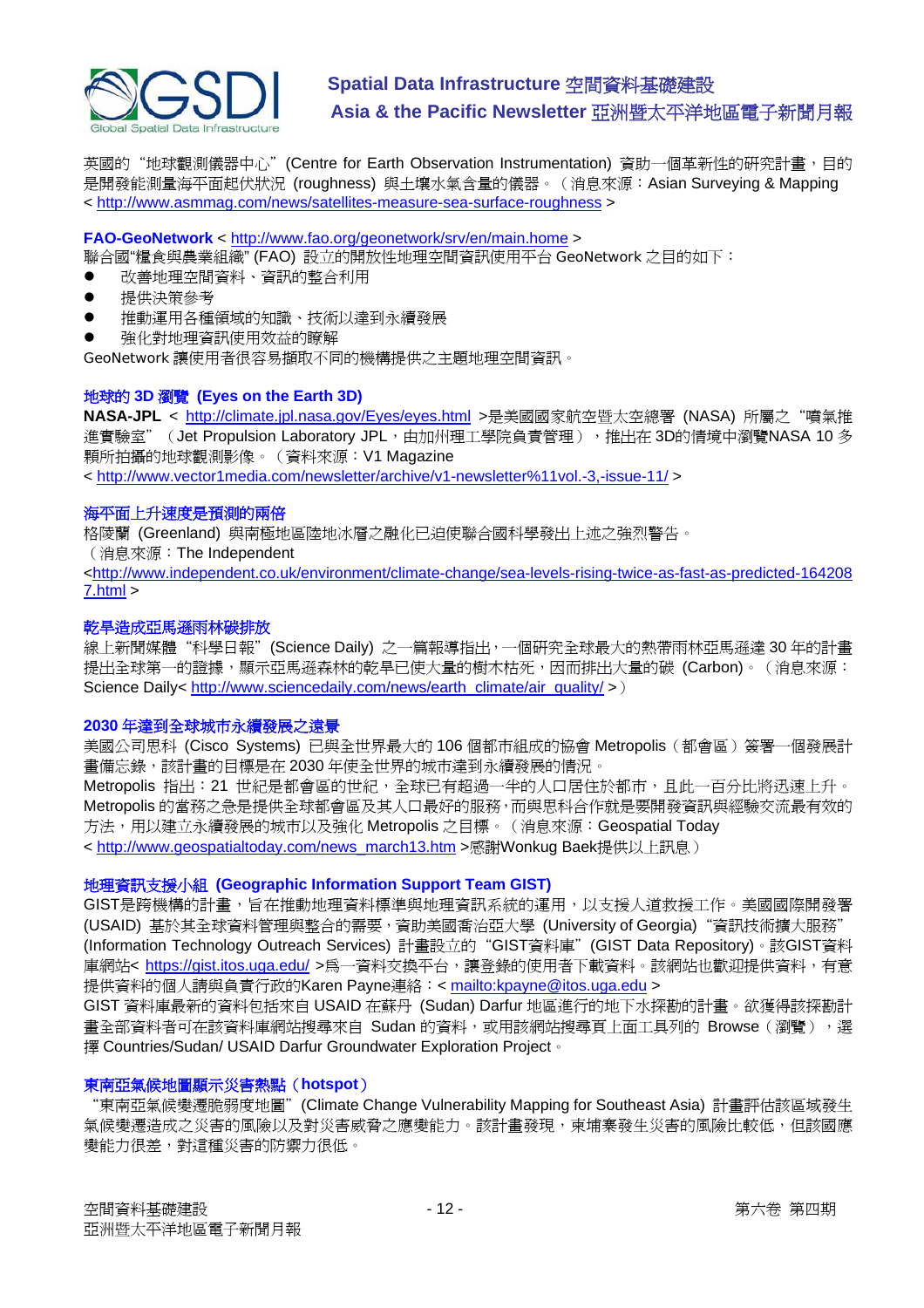<span id="page-12-0"></span>

該製圖計畫是加拿大國營企業"國際發展研究中心"(International Development Research Centre) 的"東南亞 經濟與環境計畫"(Economy and Environment Program for South-East Asia) 所進行的大尺度研究計畫之一部 分。(消息來源: SciDev.net < <http://www.scidev.net/>> <<http://tinyurl.com/d6l2nh> > and GIS Development < [http://www.gisdevelopment.net/news/viewn.asp?id=GIS:N\\_satzncdwfu&Ezine=mar1609&section=News](http://www.gisdevelopment.net/news/viewn.asp?id=GIS:N_satzncdwfu&Ezine=mar1609§ion=News) >

#### [回到目錄](#page-0-0)

### 文章(本期新增)

#### **Planning in an urbanizing world: Market is not enough (**規劃在都市化世界之功能:彌補市場力量不足**)**

"全球的都市人口將從 2007 年的 33 億持續增加至 2050 年的 64 億,增加的數目約等於 2004 年的全球人口(聯 合國之統計,2007 年出版)"。該文探討亞洲人口成長與分布,焦點是從全國性到地方性的都市都需要規畫 (planning),以避免人口都市化的過程導致空間分布上的失衡。(消息來源:The Jakata Post,該文作者為Andi Irawan, <http://www.thejakartapost.com/news/2009/03/27/planning-urbanizing-world-market-not-enough.html>)

**Space tech is effective decision making tool for sustaining earth (**太空技術是確保永續的地球之決策工具**)**  訪談印度"國家高等研究院" (National Institute of Advanced Studies NIAS, 為非營利、非政府機構)院長、印 度國會議員K Kasturirangan博士之文章< <http://gisdevelopment.net/magazine/global/2009/february/46.htm>>(消 息來源:GIS Development)

#### **Are we going around a circle?**(我們繞圓圈而行?)

作者為美國維吉尼亞州 George Mason 大學 (George Mason University) 的教授 David W. Wong < <mailto:dwong2@gmu.edu> >

加拿大的全國GIS系統 (Canadian GIS) 在將近 50 年前開始服役,是全世界第一個GIS系統。當初,加拿大政府建 置該GIS系統之目的是建立全國的土地資料庫,以提高環境與自然資源管理之效率。然而,那時候社會並不關切永 續發展的問題。(消息來源:GIS Development<<http://gisdevelopment.net/magazine/global/2009/february/48.htm>  $\boldsymbol{>})$ 

#### **Editorial: "Democratisation of geospatial data"**(評論:地理空間資料之民主化)

< <http://www.gisdevelopment.net/ezine/weekly/mar2309.htm>>

作者: Hrishikesh Samarnt博士< <mailto:hrishikesh@gisdevelopment.net> >

"…地理空間…民享、民治、民有…"(消息來源: GIS Development, 2009年3月 23日)

#### **The view from over here - India and NSDI**(由此處觀察-印度及其全國性空間資料基礎建設)

作者: AR Dasgupta教授[arup.dasgupta@GISdevelopment.net](mailto:arup.dasgupta@GISdevelopment.net) (消息來源:GIS Development <<http://gisdevelopment.net/magazine/global/2009/march/49.htm> >)

#### [回到目錄](#page-0-0)

### 新書、期刊出版

#### **Open Geospatial Consortium News**

欲訂閱者請洽< <mailto:newsletter-request@lists.opengeospatial.org> > 在主旨欄 (subject) 填上"訂閱"(subscribe)。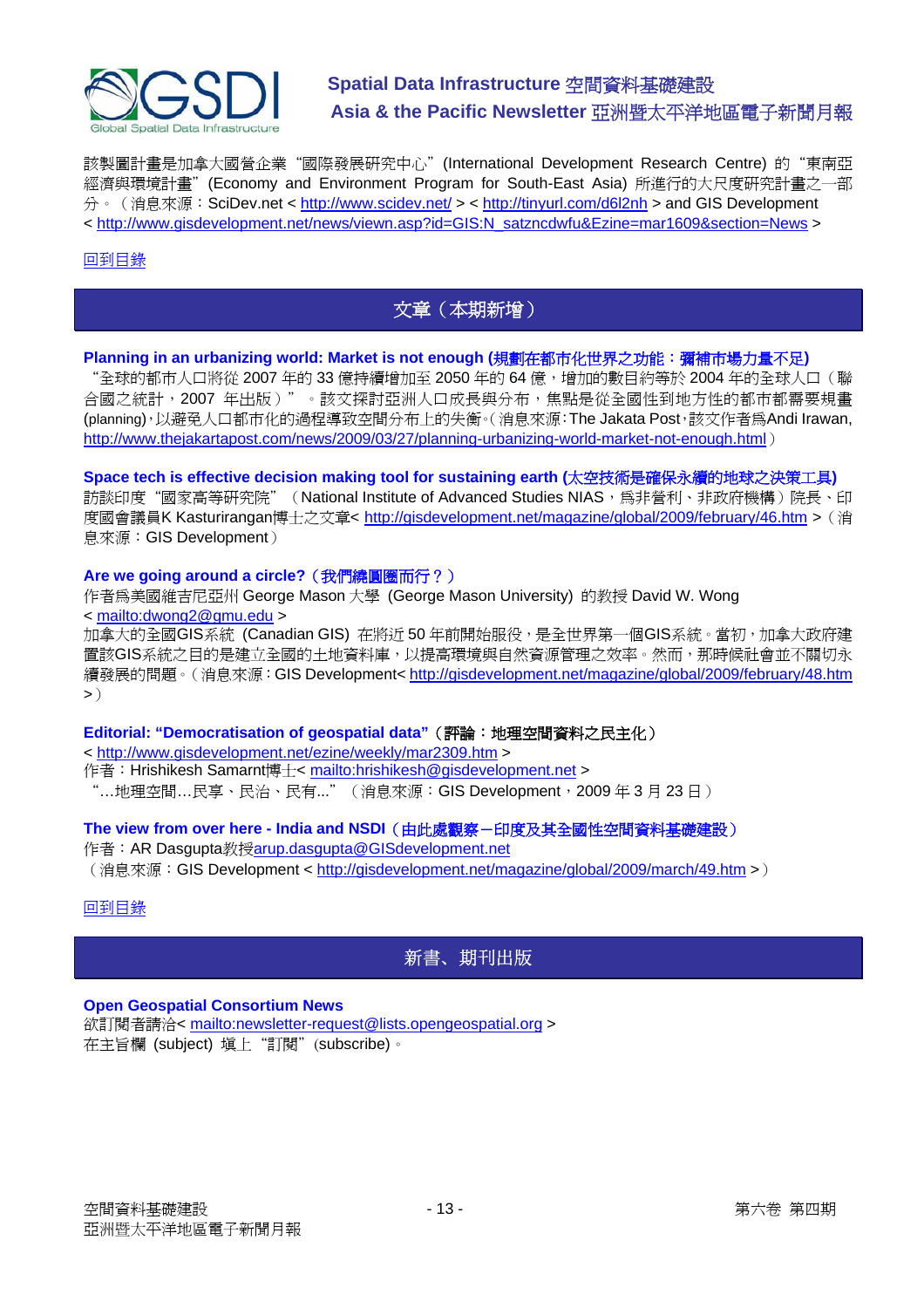<span id="page-13-0"></span>

#### **GIS for Decision Support and Public Policy Making**



AFRI

由選舉產生的政府官員以及政府部門首長運用 GIS 技術做準確、高效率的決策之情形日益增加。 *GIS for Decision Support and Public Policy Making* 這本書列舉 27 個個案研究與 8 個實務案例, 用以說明 GIS 方法在政府行政上發揮的功能,讓讀者瞭解 GIS 如何強化政府行政體系的連絡、 合作、協調、決策。該書並包括一個投資報酬矩陣,做為評估因使用 GIS 而提昇生產力,進而 節省成本、時間投入之參考資料。出版者: ESRI Press, 2009年 < <http://www.amazon.com/exec/obidos/ASIN/158948231X/directionsm00-20> >

#### **Aereality: On the World from Above**

作者: William Fox最近幾年的寫作焦點是人類從空中俯視地面,不論是實際搭乘飛行器或在心中想 像。在Aereality (譯者註: aerial reality, 即從空中俯視的實境)一書中, Fox從空中鳥瞰美國內華 達州 (Nevada) 與猶它州 (Utah) 的土方工程、全球最大的露天開採礦坑、以及洛杉磯 (Los Angelos) 廣大的都市發展。在美國東岸,Fox從空中俯視哈德森河谷 (Hudson River Valley) 與紐 約市的建市建築。最後,Fox在澳洲從空中觀察歐洲移民與原住民之歷史與現有的景觀,並為空中 俯視之想像尋找心中認知的根。出版者:Counterpoint(英國文化協會"British council"之文化關 [係智囊\),](http://newsletter.directionsmag.com/link.php?M=145624&N=1392&L=24470)2009 年<<http://www.amazon.com/exec/obidos/ASIN/1582434298/directionsm00-20> >

#### **GIS Tutorial for Health, Third Edition**

此為美國的環境系統研究公司 (ESRI) 出版處 (ESRI Press) 發行之GIS Tutorial for Health(公共衛生的GIS教科 書)的第三版,教導讀者如何運用ESRI開發之軟體工具ArcGIS Desktop整理、分析公共衛生資料並繪製空間分布 圖、趨勢圖等,供決策作參考。該書教材內容可運用ESRI最新的軟體 ArcGIS9.3,是公共衛生專業人士、學生GIS 應用即時訓練的教科書。<<http://www.esri.com/esripress> >

#### **Cartography and Art**

該書探討不同地理資料表達 (geo-communication) 工具,這些工具引用"藝術" (Art) 以提昇地 理資料的視覺呈現效果。該書被認為有助於重新界定一個觀念,即如何利用科學、技術、藝術使 空間 (Space) 與場所 (Place) 有更佳的視覺化展示。因此,該書相當於藝術與地圖製作之"交集" 里程碑,是探索利用藝術、科學、技術作為互補技術之創新性地理資料表達方法、技術的起點。 出版者:Springer,2009 年



< <http://www.amazon.com/exec/obidos/ASIN/3540685677/directionsm00-20> >

#### [回到目錄](#page-0-0)

### 趣聞 **(Just for Fun) !**

#### **Britta Gustafson**(一位寫部落格之女生)做了一本美麗的"藝術簿"**(artbook)**,名為**Summer Map Book**(夏 季地圖冊)。該作品參加部落格網站Information Aesthetics(資訊美學)



<http://newsletter.directionsmag.com/link.php?M=145624&N=1364&L=24326> >的 Paper-Based Visualization Competition (紙製品審美競賽) (參與競賽之其它作品也值得 一看,但不是地圖)。Britta對其地圖作品之註解如下:這是以帥氣的地圖展示我三個暑季 的旅遊地點,我熟悉的地區以較深的顏色標示並以文字描述。地圖是平面的展示,也可視為 三度空間的展示,因為折疊的地圖分 3 次展開,以不同的比例尺顯示 (1) 加州,包括我在 夏季以外期間就讀的學校與住所,接著是 (2) 舊金山灣區,那裡有我暑季工作與居住地點, 接著是 (3) 舊金山市,是我渡暑假的城市,接著是 (4) Mission與 Castro,是我在兩個暑季

分別居住的兩個住宅社區。 Britta Gustafson首頁 <<http://jeweledplatypus.org/cgi-bin/blosxom.cgi/me/>> Map Book (上述之地圖冊) < <http://jeweledplatypus.org/cgi-bin/blosxom.cgi/text/summermapbook.html> > (消息來源: Directions Magazine < <http://www.directionsmedia.net/newsletters.archive/index.php?ID=1334> >)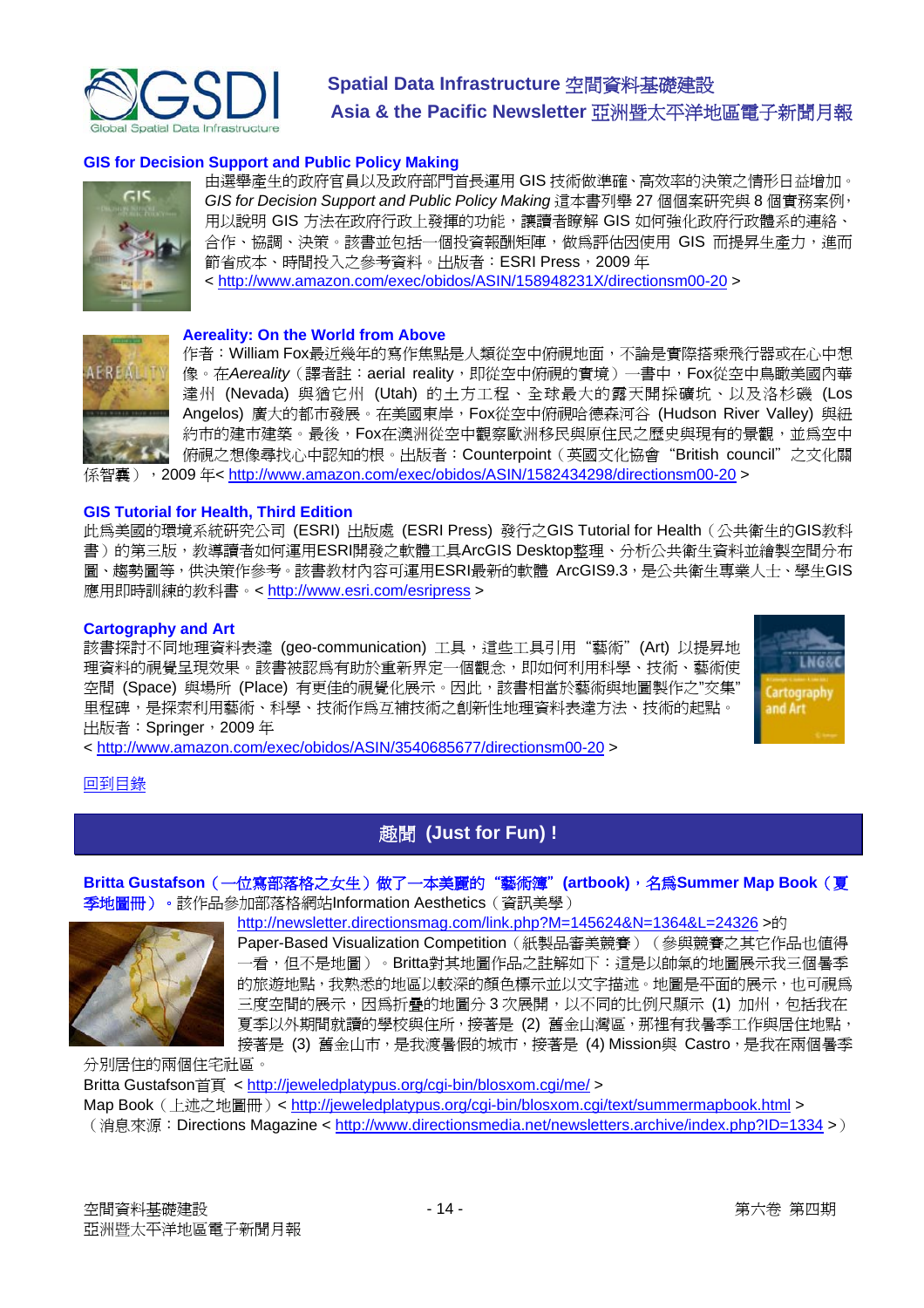

#### **How [the Crash Will Reshape America](http://www.theatlantic.com/doc/200903/meltdown-geography)**(金融海嘯引發的經濟蕭條如何重塑美國)

此為刊登於 Atlantic Monthly (大西洋月刊) 2009 年 3 月號的文章, 作者為都市理論學者 Richard Florida, 他解釋 當前的巨變將如何使美國的都市地理特徵發生永久的變化。

該文線上版 <<http://www.theatlantic.com/doc/200903/meltdown-geography>>

有互動式地圖顯示美國全國在下列項目與期間之變化:病人數,1975-2002;所得,2001-2006;最大 30 個都市 之人口,1860-2007 <<http://www.theatlantic.com/floridamap/> >

#### 孤獨的母狼千里尋伴卻找錯地方

< <http://www.rockymountainnews.com/news/2009/feb/25/yellowstone-wolf-travels-1000-miles-colorado/> > MAP: Wolf's trek to Colorado <<http://media.rockymountainnews.com/drmn/content/static/wolf.pdf>>

這可謂愛情的力量!據美國科羅拉多州 (Colorado) 與蒙大拿州 (Montana) 主管野生動物官員描述,一隻母狼為 了尋找公狼作伴,行經 5個州,路程超過 1,000 哩 (約 1,600 公里),最後來到科羅拉多的 Eagle 郡。該母狼稱 為 314F,出生於一個小狼群,2008 年 9 月她 20 個月大時,狼群尚有其它 6 隻狼,但 314F 卻不知何故因渴望公 狼伴侶而變得悶悶不樂,因而展開寂寞的尋伴之旅。

314F 依照自己的想法,從黃石國家公園 (Yellowstone National Park) 北部的山谷地區 Paradise Vallev, 行經懷 俄明州 (Wyoming)、猶它州 (Utah)、愛達荷州 (Idaho)。其間,她經過曾有狼群棲息的地區,但這些地區已知 60 年來並沒有狼的大群體形成。

蒙大拿州野生動物官員於 2008 年 7 月在該母狼頸部掛上衛星定位裝置,並編號 314F,用以追蹤其活動的地點。 (消息來源:Rocky Mountain News, MapHawk blog

< <http://maphawk.blogspot.com/> >)

#### 火星的 **Valles Marineris**

火星表面的 Valles Marineris (譯者註:為拉丁文, 英文是 Valley Mariner, 即水手河谷,名稱來自美國水手 9 號太空船。即 Mariner 9,於 1971-1972 發現該河谷)是位於火星赤道南方的一個峽谷系統。該峽谷系統長達 4,000 公里,如果是在地球表面,足可橫跨美國。右邊的照片由 Google Mars 的 影像製成,由西(前景)向東(背景),陽光照射在峽谷的北坡。



影像來源:**Google Mars**

(消息來源: <<http://astrogeology.usgs.gov/Projects/VallesMarineris/> > & GIS Development "Image of the Week" < <http://gisdevelopment.net/ezine/weekly/imgoftheweekmar1609.htm>>)

#### **NASA** 運用 **GIS** 規劃內部空間配置

美國國家航空暨太空總署 (NASA) 所屬的研究中心"Langley Research Center"的 GIS 小組正運用地理空間資 訊技術規劃該研究中心的空間配置,以達到更有效率的空間利用。(消息來源:GIS Development < [http://www.gisdevelopment.net/news/viewn.asp?id=GIS:N\\_zcrvygqxnm](http://www.gisdevelopment.net/news/viewn.asp?id=GIS:N_zcrvygqxnm) > and

Government Computer News < <http://gcn.com/articles/2009/03/23/update-nasa-space-allocation.aspx>>)

下列因出版時間距今過久,本電子月報編輯部決定不列入"新書、期刊出版"(Books & Journals**)**  "2007 年澳洲墨爾本大學地理資訊科學系大學部學生生存手冊"(The 2007 University of Melbourne **Geomatics Undergraduate Survival Manual**) 提供下載< <http://www.geom.unimelb.edu.au/ugrad/manual.html> >

#### 美國賓州州立大學推動地理空間資訊大眾教育

美國賓州州立大學 (Pennsylvania State University,簡稱 Penn State) 的公共廣播平台 Penn State Public **Broadcasting 推出"地理空間資訊革新計畫" (Geospatial Revolution Project)**, 進行地理空間資訊的公共教 育。該計畫包括 60-90 分鐘的公共電視節目與一個教育推廣方案,其簡介影片可供觀賞

< <http://geospatialrevolution.psu.edu/index.html> >

(消息來源:Directions Magazine

< <http://newsletter.directionsmag.com/link.php?M=145624&N=1434&L=24740> >

#### 地球之美:**NASA** 衛星影像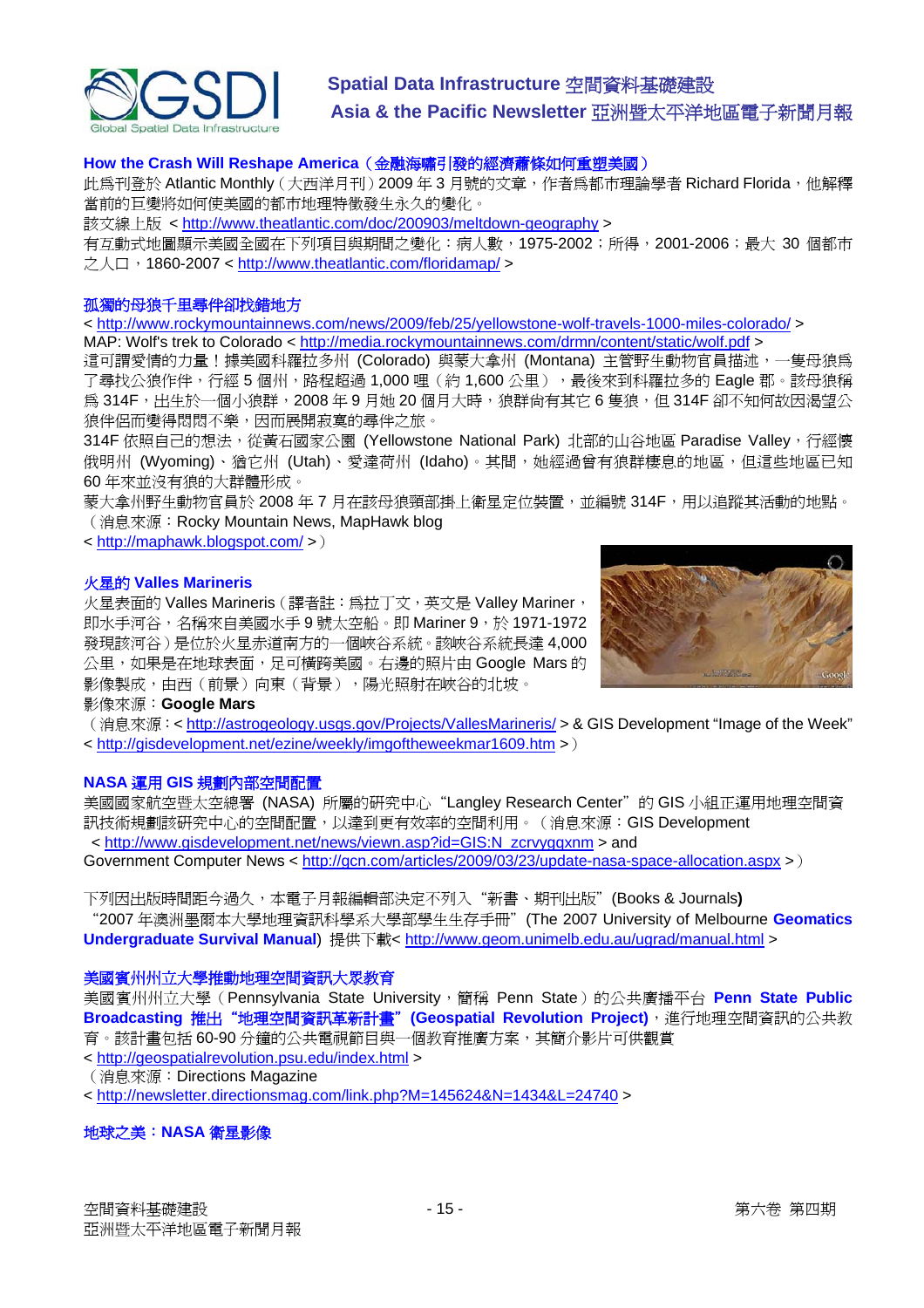<span id="page-15-0"></span>

美國國家航空暨太空總署 (NASA) 的"地球觀測系統計畫科學處"(Earth Observing System Project Science Office EOSPSO) 所經營的網站NASA Earth Observatory提供大眾欣賞地球之美。該網站有很多NASA衛星觀測 地球的高解析度影像,並附詳細說明與專文。從Flexijourney部落格Philip Ze就可以體會太空人漫遊的樂趣。(消 息來源: Flexijourney blog < <http://www.flexijourney.com/blog/earth-is-beautiful/> >)

#### [回到目錄](#page-0-0)

### 教育訓練

#### 第二次全球變遷地球觀測國際會議之會前研習會 **(Pre-Conference WORKSHOP at the 2nd International Conference on Earth Observation for Global Changes, EOGC 2009)**

2009 年 5 月 25~29 日於中國成都市<http://www.eogc2009.com.cn/>該會前研習會有 3 個主題:

W1:生質 (biomass) 燃燒之衛星觀測

W2:海岸生態系統之遙測

W3:利用高解析度衛星影像於地表覆蓋之分類

#### 第 **4** 次 **"**地理分析、都市模擬、空間統計**"** 國際研習會 **(Fourth International Workshop on "Geographical Analysis, Urban Modeling, Spatial Statistics" GEOG-AN-MOD 09)**

**<**<http://www.lisut.org/workshop/GEOG-AN-MOD09/>**<**<http://www.lisut.org/workshop/GEOG-AN-MOD09/>**>**與 **2009** 年 **"**計算機科學及其應用**"** 國際會議 **(The 2009 International Conference on Computational Science and its Applications, ICCSA 2009)** 同時同地舉行

日期:2009 年 6 月 29 日至 7 月 2 日 地點:南韓龍仁市(首爾以南約 40 公里)慶熙大學 (Kyung Hee University) 之國際校區 重要事項日期 2009 年 3 月 24 日:報告接受與否之通知 2009 年 4 月 12 日:照像排版報告 (Camera Ready Papers) 收件之截止 2009 年 6 月 29 日至 7 月 2 日:ICCSA 2009 會議 <http://www.iccsa.org/>

#### 美國地理學會以優惠年費招亞太區會員

(消息來源:< <http://www.aag.org/developing/index.htm> >)

亞太區域的地理學者以及從事有關空間資料基礎建設、GIS、遙測、地理空間資料之專業人士可以申請加入"美國 地理學會"(Association of American Geographers),可享優惠的會員年費率 20 美元,但申請者的國籍必須是 AAG 指定的亞太國家之一且申請者必須是住在該國、年所得在 25,000 美元以下。

AAG指定的亞太國家請參閱< <http://www.aag.org/developing/eligibility.htm> >

這一類的亞太區會員與 AAG 一般會享有同樣的權利,唯一的差別是出版物僅以數位格式供應。

詳細情形請參閱<<http://www.aag.org/developing/index.htm> >

或洽Matthew Hamilton<<mailto:mhamilton@aag.org>. >,有關AAG的資料請到該機構之網站< [www.aag.org](http://www.aag.org/) >

#### 巴基斯坦**ISNET**將舉辦遙測與**GIS**高階訓練<<http://www.isnet.org.pk/course02-09.htm> >

巴基斯坦的"伊斯蘭太空科學與技術單位組織" (Inter-Islamic Networks on Space Sciences and Technology, 簡稱 ISNET)是跨州的非政治、非營利執行單位,是由"伊斯蘭會議組織"(Organization of Islamic Conference) 的"科學與技術合作常設委員會"(Standing Committee on Scientific and Technological Cooperation) 支持的獨 立、自治機構,編制上屬於"巴基斯坦太空與上大氣層研究委員會" (Pakistan Space and Upper Atmosphere Research Commission, SUPARCO) 訓練執行單位:位於喀拉奇 (Karachi) 的巴基斯坦國家遙測與地理資訊科學中心 (National Center for Remote

Sensing and Geo-Informatics)

申請截止日期與申請表格:2009 年 6 月 1 日<<http://www.isnet.org.pk/Downloadables/form-courses-08.doc> > 訓練期間:2009 年 7 月 13 日起兩個星期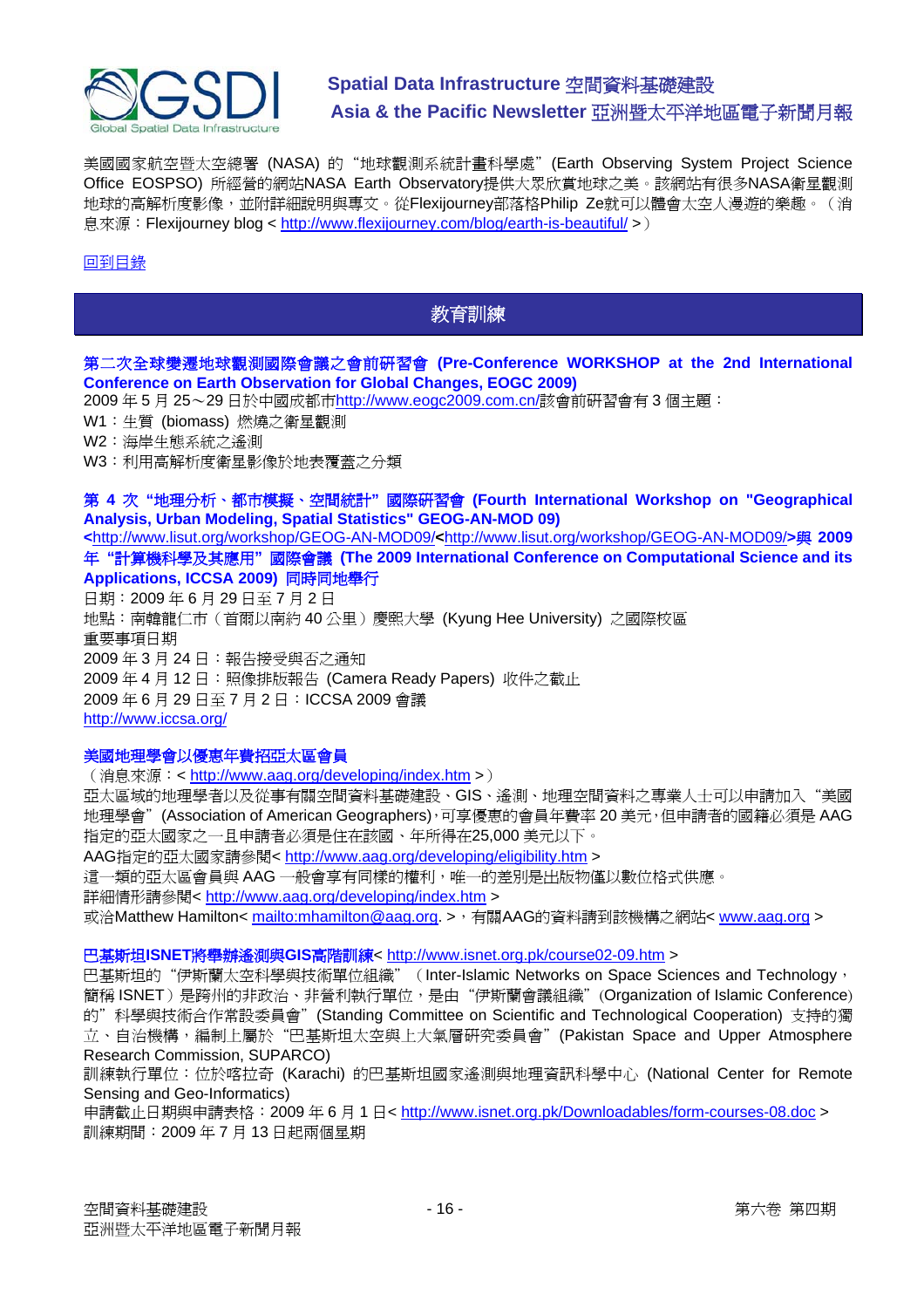

訓練課程涵蓋最新遙測技術的知識、操作技術、應用以及實務導向的數位影像處理技術、影像處理演算軟體之開發。 同時,課程也探討各種商用系統之功能並作比較,並以試操作的方式訓練學員處理影像的實務技術。課程內容涉及 太空與地面遙測的最新發展。

ISNET 將依據課程設計委員會的評估,以先到優先的原則資助受訓學員,但通常只有 4 或 5 個名額,金額則視 ISNET 在該課程的預算而定。感謝 Kate Lance 提供上述資訊

#### 整合型防洪管理研習會將在伊朗舉行

由"世界氣象組織" (World Meteorological Organization)、德黑蘭的"都市水資源管理區域中心" (Regional Centre on Urban Water Management-Tehran)、"聯合國水資源管理能力發展 10 年計畫"(UN-Water Decade Programme on Capacity Development) 合作規劃的"整合型防洪管理"(Integrated Flood Management) 訓練研 習會將於 2009 年 5 月 11-14 日於伊朗首都德黑蘭舉行。該研習會之目的是在受洪水威脅的國家、城市、社區推動 整合型防洪管理以減少洪水的人命損失以及促進洪水(氾濫)平原的資源利用。該研習會課程將深入探討防洪管理 的社會、經濟、環境、組織與法規面,並讓學員發展一個適合他們國家的防洪、治洪、開發洪水平原之整合性觀念 架構。

該 3 天的研習會專為西亞與阿拉伯區域之下列領域的中、高階經理人、專業人士設計:水資源管理、災害應變管 理、土地利用管理、空間規劃;學員來自的國家包括伊朗、伊拉克、巴基斯坦、阿富汗、印度、孟加拉、阿曼 (Oman)、 塔吉克 (Tajikistan)、吉爾吉斯 (Kyrgyzstan)、葉門 (Yemen)。

詳情請洽<<mailto:info@rcuwm.org.ir> >或上網< [http://www.rcuwm.org.ir](http://www.rcuwm.org.ir/) >

(感謝 Kate Lance 提供消息)

#### 聯合國大學、**ITC** 提供災害地理資訊管理之訓練課程

由於氣候的極端情況與防禦能力下降,人類面臨的天然災害之衝擊愈來愈大,因此衍生一個迫切的需要,即將災害



風險管理的概念引進規劃、永續發展、環境影響評估。由於天然災害的構成因 素因時間、空間而異,評估災害可能造成的損失必須使用處理空間資料的工具 (例如 GIS)進行空間分析。

為達到有效的災害風險管理,必須建立這方面的能力與培養專業人才。為此,

聯合國大學 (United Nations University) 與"國際地理資訊科學與地球觀測 研究院"(ITC) 的"災害地理資訊管理硏究院"(School for Disaster Geo-information Management) 合作,2009

年提供下列的課程:

#### §"**GIS** 應用於災害風險管理"**(GIS for Disaster Risk Management)**

簡短課程< [http://www.itc.nl/education/courses/course\\_descriptions/\\_pdf/C09-ESA-TM-01.pdf](http://www.itc.nl/education/courses/course_descriptions/_pdf/C09-ESA-TM-01.pdf) >,與"亞洲理工學 院" (Asian Institute of Technology,在泰國)的"亞洲災害防備中心" (Asian Disaster Preparedness Center)、 "地理資訊科學中心"(Geoinformatics Center) 共同提供。

#### §"多種災害評估"**(Multi-Hazard Risk Assessment)**

遠距離教學課程< [http://www.itc.nl/education/courses/course\\_descriptions/C09-ESA-DED-01.aspx](http://www.itc.nl/education/courses/course_descriptions/C09-ESA-DED-01.aspx) >

§"地理資訊應用空間規劃與災害管理" (**Geo-information for Spatial Planning and Risk Management)**

科學碩士學位課程< [http://www.itc.nl/education/courses/course\\_descriptions/\\_pdf/C08-AES-MSC-06.pdf](http://www.itc.nl/education/courses/course_descriptions/_pdf/C08-AES-MSC-06.pdf) >, 與印 尼的Gadjah Mada大學共同提供。

§"應用地球科學-土地相關之天然災害"**(Applied Earth Sciences – Geo-hazards stream)**  科學碩士學位、碩士後證書課程

< [http://www.itc.nl/education/courses/course\\_descriptions/C09-AES-MSc-01.aspx](http://www.itc.nl/education/courses/course_descriptions/C09-AES-MSc-01.aspx) >

#### §"土地相關之天然災害"**(Geo-hazards)**

科學碩士學位、碩士後證書課程< [http://www.iirs-nrsa.gov.in/msc\\_hra.pdf](http://www.iirs-nrsa.gov.in/msc_hra.pdf) > 與印度的"印度遙測研究所"(Indian Institute of Remote Sensing IIRS) 共同提供。 以上課程詳細資料請到ITC網站< <http://www.itc.nl/unu/dgim/default.asp> >

#### 都市模型化資料 **(city models)** 之品質、規模、分析研習會

地點:Lund,瑞典,時間:2009 年 12 月 3~4 日 該研習會之題綱如下:

z 都市模型化資料之多樣展示型態、儲存、分析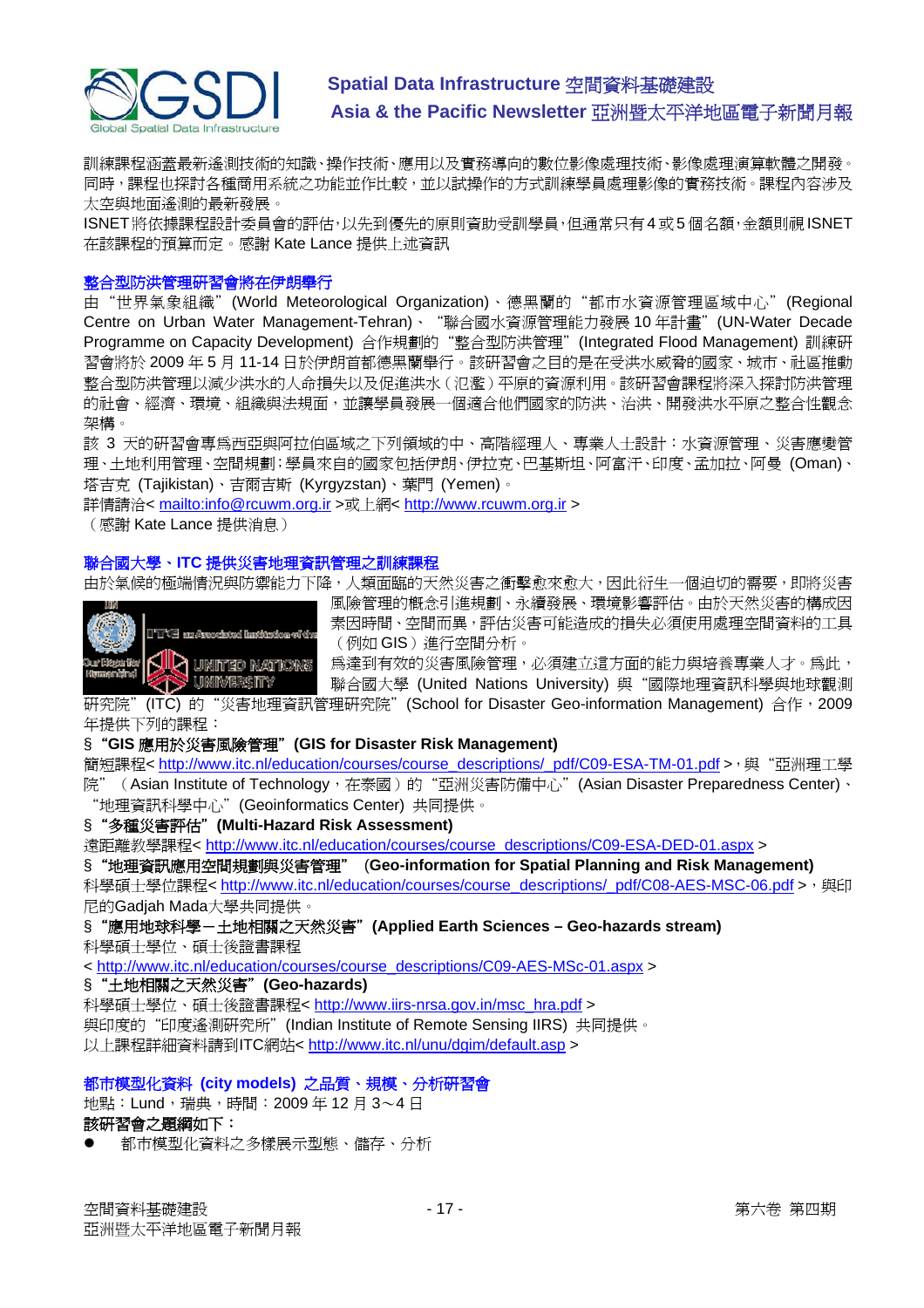<span id="page-17-0"></span>

- 2D 或 3D 資料或兩者與影像資料之整合
- z 一般性的資料品質控制與評估
- 資料模式的意義概括化 (Semantic generalization)
- z 探討空間資料之不確定性
- 運用 GIS 詮釋資料 (metadata) 呈現高品質資訊
- z 影像使用之品質控管
- 空間特性之推理方法
- 都市環境之空間-時間 (spatio-temporal) 資料與模型的品質
- 與本研習會主題或都市有關的其它議題

#### 截止日期

2009 年 6 月 30 日:提交報告之完整摘要

2009 年 8 月 31 日:主辦單位通知接受與否

2009 年 10 月 1 日:參加之註冊

2009 年 11 月 1 日:提交完整的報告

#### 提交報告指南

所有報告必須以英文撰寫且格式必須完全依照"國際航測與遙測學會"(ISPRS) 的規定

< <http://www.isprs.org/documents/orangebook/app5.aspx> >,報告之完整的摘要不能超過5頁,包括圖與參考資 料。報告必須使用微軟Word製作。

#### 出版

所有被主辦單位接受的報告將錄在一片 CD 光碟供分發。主辦單位將從全部報告挑選一部分進行審查,以便刊登於 預計 2011 年初出版的 ISPRS 期刊之特刊。

#### 研習會網站

本研習會之相關資訊在<<http://isprs.gis.lu.se/>>,該網站可供線上註冊以及提報摘要、報告。如有疑問,請洽 < <mailto:isprs@gis.lu.se>>

#### **Lund** 簡介

Lund 是位於瑞典南部的古城,據信是建於丹麥佔有 Scanian 時的西元 990 年左右。不久 Lund 即發展成爲北歐的 基督教中心,有一位大主教以及一座建於西元 1103 年的 Lund 大教堂 (Lund Cathedral) 。

Lund 大學 (Lund University) 則塑造 Lund 現在的都市風貌。Lund 大學設於 1666 年, 是北歐最大的大學之一, 學 生總人數約有 4.2 萬。在 1950 年以前,Lund 只是一個小城市,面積僅約為現在的四分之一,除了大教堂與 Lund 大學外幾乎沒有大型產業。但自那時以後,Lund 大學的學生人數迅速增加,同時很多化學、醫療、電子產業的公 司陸續進駐,最近更有資訊管理公司設立,因而帶動該市人口結構、建築、活動的轉型。

連絡人:Lars Harrie, GIS Centre, Department of Physical Geography and Ecosystems Analysis, Lund University Sölvegatan 12, SE-223 62 Lund, Sweden, Tel: +46 46 222 01 55, < mailto: isprs@gis.lu.se >

### [回到目錄](#page-0-0)

### 獎助金、獎勵

**[The 8th Geospatial Solutions Applications Contest](http://www.geospatial-solutions.com/applicationsContest)** (第 **8** 屆**Geospatial Solutions** 應用競賽,註:**Geospatial Solutions** 為**GIS**與地理空間技術的 國際論壇組織)



GeoExpress Tools或DeLorme(美國公司)生產的Bluelogger GPS Receiver 加上XMap 5.2 Professional軟體或 ERDAS (美國公司)的TITAN GeoHub!同時,比賽結果的前幾名將會登於Geospatial Solutions的網站。報名參 加者需提出地理空間技術的創新或具成本效益的應用,以(大約) 500 個字說明。說明的格式在 <http://www.geospatial-solutions.com/applicationsContest>

(消息來源:Geospatial Solutions)

#### 中國政府提供留學澳洲之獎金

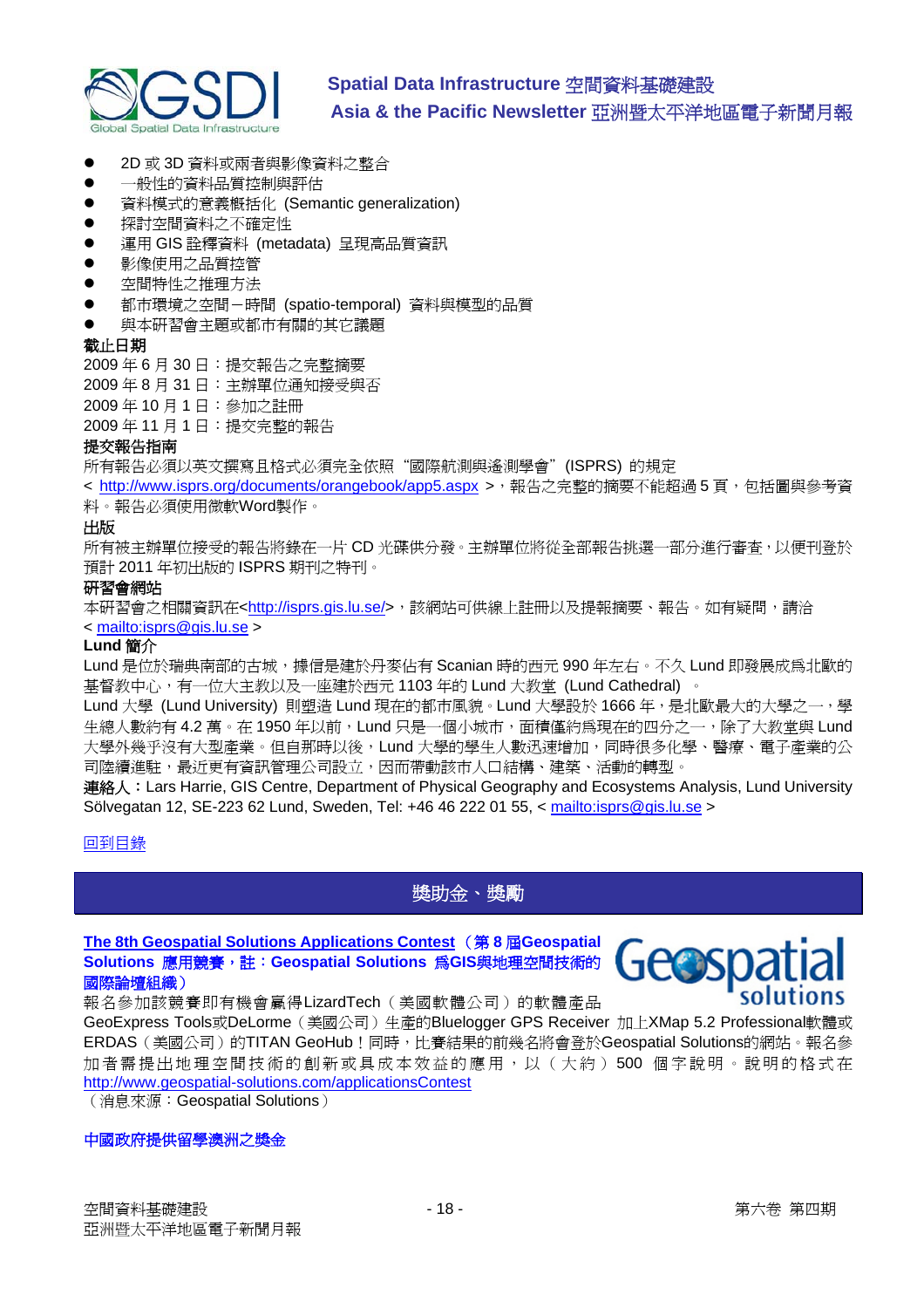<span id="page-18-0"></span>

中國之 "國家留學基金管理委員會" 將提供中國博士後研究員在澳洲新南威爾斯大學 (University of New South Wales) 進修之獎學金, 名額不詳。該項進修由該大學葛林林 (Linin Ge, 華裔) 指導, 他是"合成孔徑雷達干涉 測量" (interferometric synthetic aperture radar) 應用方面的國際知名專家。(消息來源:*Asia Survey Magazine* [http://www.asmmag.com/news/Professor%20linlin%20Ge%20scholoarship](http://www.asmmag.com/news/Professor%2520linlin%2520Ge%2520scholoarship))

#### 中國遼寧工程技術大學招博士班學生

中國遼寧省的遼寧工程技術大學(位於阜新市)測繪與地球科學研究院徐愛功教授擬招收學生在其指導下攻讀博士 學位。徐教授的專長包括大地測量學、空間資訊科學、全球衛星導航系統、GIS、智慧型運輸系統。學生可申請遼 寧省政府 2009 年獎學金,有意者請洽徐教授< <mailto:eagxu@ntu.edu.sg> >

注意:申請截止日期為 **2009** 年 **4** 月 **30** 日。徐教授也歡迎洽詢後續年度提供之學位攻讀資訊。(消息來源:Asian Survey & Mapping)

#### **URISA**舉辦第三次年度學生論文競賽

都市與區域資訊系統協會(Urban and Regional Information Systems Association, URISA, 非營利之地理資訊專 業人員組織,總部設於美國伊利諾州)舉辦其第3次年度學生論文競賽,目的是激勵大學生與研究所的學生展現資 訊系統的開發與運用能力,這些資訊系統包括他們所學的領域以及一般性之應用。該競賽為開放性質,尤其歡迎對 使用GIS、資訊技術、地理空間技術、規劃與社區發展技術之職業工作有興趣的學生參加。論文提交之截止日期為 **2009**年**5**月**1**日。(消息來源:[http://www.urisa.org](http://www.urisa.org/node/1190))

#### **Intergraph**的**2009**年**Carl Pulfrich**獎競賽

**Carl Pulfrich**獎 **(Carl Pulfrich Award)** 表揚在航空測量 **(Photogrammetry)**、遙測、地球觀測方面之傑出成就。 該獎競賽由美國地理空間資訊軟體公司Intergraph Corp.每兩年舉辦一次,旨在表彰對航空測量、遙測、衛星影像 之設計與硬體製造的貢獻。該獎是紀念德國光學公司Carl Zeiss, Inc.之已故的科學家Carl Pulfrich博士, 他在1890 年至1927年間主持Carl Zeiss第一批立體航空測量儀器之設計工作。後來,Intergraph與Carl Zeiss合作,設立該公 司的Z/I影像與航照測量部。

Intergraph歡迎攝影測量、遙測、地球衛星影像業界的專家推荐參賽者。Carl Pulfrich獎將於2009年9月7-11日在德 國Stuttgart舉行的第52屆年度"航空測量週"(Photogrammetric Week) 活動期間頒發,得獎者可獲獎金7,500美 元。

據Intergraph航空測量主任同時也是Carl Pulfrich獎委員會主席Mostafa Madani,該獎競賽始於2001年,很榮幸能 在今年繼續舉辦(第5屆)。Madani強調,Intergraph與同業都認為當代對地球影像產業有傑出貢獻者中,Carl Pulfrich 正是開始先鋒。

該獎的推荐截止時間是2009年7月1日美國中部時區(比美國東部時間晚1個小時)下午5點。有關推荐的指南、程 序請參閱< [www.intergraph.com/promo/carlpulfrichaward/](http://www.intergraph.com/promo/carlpulfrichaward/) >

#### [回到目錄](#page-0-0)

### 徵求人才

網路上之澳洲地區空間資訊相關工作機會:因申請截止日期緊迫,本電子月報編輯部提供下列兩個網站供有意求 職者直接洽詢< <http://www.spatialjobs.com.au/>>與< [http://www.GISjobs.com.au](http://www.gisjobs.com.au/) >

#### [回到目錄](#page-0-0)

### 會議與活動

**GSDI** 第 **11** 次國際大會 **(GSDI 11)** 徵求有關的報告(**GSDI-11** 將於 **2009** 年 **6** 月 **15-19** 日在荷蘭鹿特丹舉行)。 < <http://gsdi.org/gsdi11/papers.html> >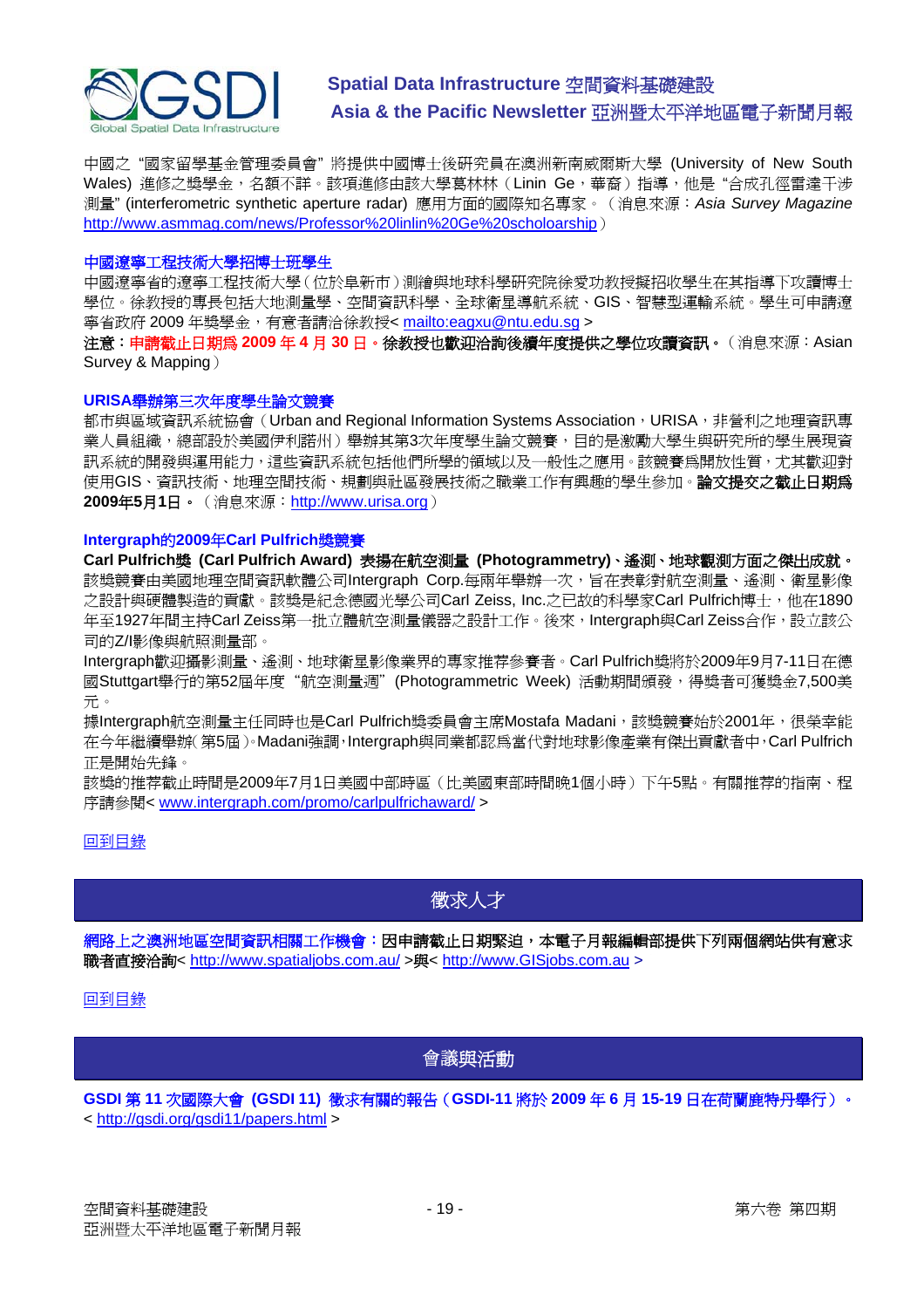

**2008** 年 **12** 月 **1** 日為止已提交到GSDI 11 聯合會議的完整報告 (Full Papers) 會被考慮列入會議時發送的已審核報 告集 (refereed Book) 或列入會議後出版的"空間資料基礎架構研究國際期刊"(International Journal of Spatial Data Infrastructure Research) 的專輯 (Special Issue)。2008 年 12 月 1 日以後到 **2009** 年 **4** 月 **1** 日為止提交的完 整報告也有機會列入該期刊的專輯。(消息來源: <http://gsdi.org/gsdi11/papers.html>)

關於即將來臨的全球性或國際性的主要會議,請瀏覽GSDI網站[upcoming conference list](http://gsdi.org/events/upcnf.asp) 

< <http://gsdi.org/events/upcnf.asp>>

| <b>Date</b>             | <b>Location</b>                         | <b>Event</b>                                                                                                                                                                                                                                                                                                                                                                    |
|-------------------------|-----------------------------------------|---------------------------------------------------------------------------------------------------------------------------------------------------------------------------------------------------------------------------------------------------------------------------------------------------------------------------------------------------------------------------------|
| <b>April 2009</b>       |                                         |                                                                                                                                                                                                                                                                                                                                                                                 |
| April 8-9, 2009         | Toronto, Canada<br>多倫多<br>加拿大           | <b>DMTI Spatial announces registration for Expedition 2009</b><br>DMTI Spatial (DMTI), provider of solutions for location intelligence,<br>announced that registration is now open for its annual customer and<br>partner conference, Expedition 2009. The Conference is scheduled<br>for, at The King Edward Hotel in Toronto<br>Website:< http://www.dmtispatial.com >        |
| 26-28 April             | Dubai, UAE<br>杜拜<br>阿拉伯聯合大公<br>國        | <b>Map Middle East</b><br>Website: < http://www.mapmiddleeast.org/ >                                                                                                                                                                                                                                                                                                            |
| 15-17 April             | Moscow region<br>莫斯科區<br>俄羅斯            | III International conference Remote Sensing - the Synergy of<br><b>High Technologies</b><br>Website: < http://www.sovzondconference.ru/eng/ >                                                                                                                                                                                                                                   |
| <b>19-22 April</b>      | Tampa, FL, USA<br>坦帕<br>佛羅里達<br>美國      | <b>Geospatial Infrastructure Solutions Conference 2009</b><br>maito:info@gita.org<br>Website: $\lt$<br>http://gita.org ><br>The Geospatial Information & Technology Association (GITA) is<br>very pleased to announce that an expanded slate of topics will be<br>covered in more than 100 sessions during GITA's 2009 Geospatial<br><b>Infrastructure Solutions Conference</b> |
| 22-23 April             | Penamg,<br>Malaysia<br>檳城<br>馬來西亞       | <b>Map Malaysia 2009</b><br>Theme -'Geospatial for All - All for Geospatial', it will explore<br>manners and ways in which geospatial tools can reach out and<br>benefit the country in the future<br>website: < http://www.mapmalaysia.org/ >                                                                                                                                  |
| $26 - 8$ April<br>"NEW" | Abu Dhabi, UAE<br>阿布達比<br>阿拉伯聯合大公<br>國  | Map Middle East 2009 < http://www.mapmiddleeast.org/ ><br>< mailto:info@mapmiddleeast.org >                                                                                                                                                                                                                                                                                     |
| 28 - 9 April<br>"NEW"   | New Delhi, India<br>新德里<br>印度           | 10th ESRI User Conference 2009<br>< http://www.esriindia.com/event%20website/UC index.asp ><br>< mailto:info@esriindia.com<br>$\geq$                                                                                                                                                                                                                                            |
| <b>May 2009</b>         |                                         |                                                                                                                                                                                                                                                                                                                                                                                 |
| 3-8 May                 | Eilat,<br>Israel<br>埃拉特<br>以色列          | FIG Working Week and XXXII General Assembly - New<br>Horizons across the Red Sea - Surveyors Key Role in<br>Accelerated Development < mailto:fig@fig.net ><br>Website: < http://www.fig.net/fig2009/>                                                                                                                                                                           |
| $4-6$ May               | Khobar,<br>Saudi Arabia<br>科巴<br>沙鳥地阿拉伯 | The Fourth National GIS Symposium in Saudi Arabia<br>Website: < http://www.saudigis.org/ >                                                                                                                                                                                                                                                                                      |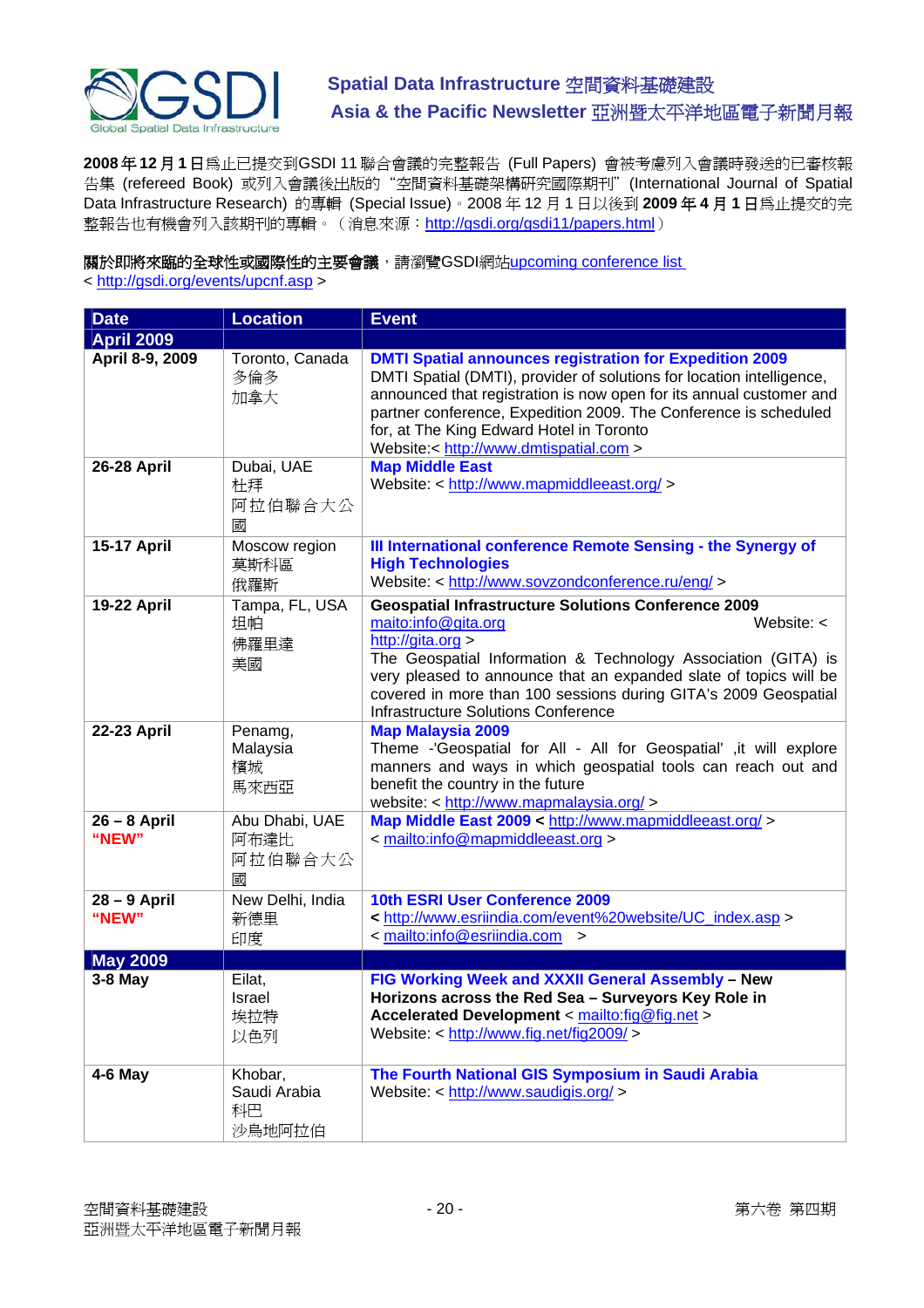

| $4-6$ May           | Denver,<br>Colorado, USA<br>丹佛<br>美國科羅拉多州                          | <b>ESRI Business GIS Summit</b><br>Website: < http://www.esri.com/events/business/index.html >                                                                                                                                                                                                                                                                                                                                                                                                                                                                                                                                                                                                         |
|---------------------|--------------------------------------------------------------------|--------------------------------------------------------------------------------------------------------------------------------------------------------------------------------------------------------------------------------------------------------------------------------------------------------------------------------------------------------------------------------------------------------------------------------------------------------------------------------------------------------------------------------------------------------------------------------------------------------------------------------------------------------------------------------------------------------|
| $4-8$ May           | Stresa,<br>Lago Maggiore,<br>Northern Italy<br>史翠薩<br>拉哥美吉爾<br>義大利 | 33rd ISRSE (The 33rd International Symposium on 'Remote<br><b>Sensing of the Environment')</b><br>< http://isrse-33.jrc.ec.europa.eu/index.php?page=home >                                                                                                                                                                                                                                                                                                                                                                                                                                                                                                                                             |
| 08-11, May          | Riyadh, Saudi<br>Arabia<br>利雅德<br>沙烏地阿拉伯                           | <b>Remote Sensing Arabia</b><br>Website: < www.remotesensingarabia.com >                                                                                                                                                                                                                                                                                                                                                                                                                                                                                                                                                                                                                               |
| May 21-22           | Ibaraki, Japan<br>茨城<br>日本                                         | <b>GEOSS Sensor Web Workshop</b><br>< http://www.earthobservations.org/meetings/20090521_22_geoss_<br>sensor web workshop invitation.pdf >                                                                                                                                                                                                                                                                                                                                                                                                                                                                                                                                                             |
| 25-29 May           | Chengdu, China<br>成都<br>中國                                         | <b>EOGC2009 (the Second International Conference on Earth</b><br><b>Observation for Global Changes)</b><br>Website < http://www.eogc2009.com.cn/ >.<br>The deadline for abstracts closed on 31 December, 2008.<br>Conference web site: < http://www.eogc2009.com.cn/ ><br>Contact:<br>Xianfeng Zhang, Ph.D., Conference Secretariat, EOGC2009<br>Institute of Remote Sensing & GIS, Peking University<br>Beijing 100871, China<br>Tel: 86-10-62759123<br>$\,<\,$<br>main: xfzhang@pku.edu.cn                                                                                                                                                                                                           |
| May 28-30           | Molde, Norway<br>摩爾德<br>挪威                                         | <b>ISO/TC211 28th Plenary</b><br>Website: < http://www.isotc211.org/ >                                                                                                                                                                                                                                                                                                                                                                                                                                                                                                                                                                                                                                 |
| <b>June 2009</b>    |                                                                    |                                                                                                                                                                                                                                                                                                                                                                                                                                                                                                                                                                                                                                                                                                        |
| $01 - 04$ June      | Vancouver, BC,<br>Canada<br>溫哥華<br>加拿大                             | <b>GeoTec Event 2009</b><br>Website: $\lt$<br>www.geoplace.com ><br>< mailto:khastings@geoplace.com >                                                                                                                                                                                                                                                                                                                                                                                                                                                                                                                                                                                                  |
| 2-5 June            | Hannover,<br>Germany<br>漢諾威<br>德國                                  | Call for Papers for the 12th AGILE International Conference<br>Deadline of pre-conference workshop proposals: November 30,<br>2008; Deadline for full paper submissions: December 12, 2008;<br>Deadline for short paper and poster submissions: January 16, 2009<br>< http://www.ikg.uni-hannover.de/agile/ >                                                                                                                                                                                                                                                                                                                                                                                          |
| 15-16 June<br>"NEW" | Canberra,<br>Australia<br>坎培拉<br>澳洲                                | spatial@gov Conference 2009<br>Abstract submission deadline: 16 March 2009<br>The 2009 spatial@gov Conference is a new event for the spatial<br>community and will focus on the importance of spatial information in<br>enhancing the business of all tiers of government. This conference<br>will focus on the benefits of using "place" or "location" as a powerful<br>enabler to support policy development, service delivery and internal<br>business processes. The program will cover government spatial<br>activities in the areas of national priority including Social Inclusion,<br>Climate Change and a range of other government activities.<br>Website: < http://www.spatialgov2009.com > |
| 15-19 June          | Rotterdam,<br>The Netherlands                                      | 11th International Conference on Global Spatial Data<br><b>Infrastructure (GSDI 11)</b><br>Website: $\lt$                                                                                                                                                                                                                                                                                                                                                                                                                                                                                                                                                                                              |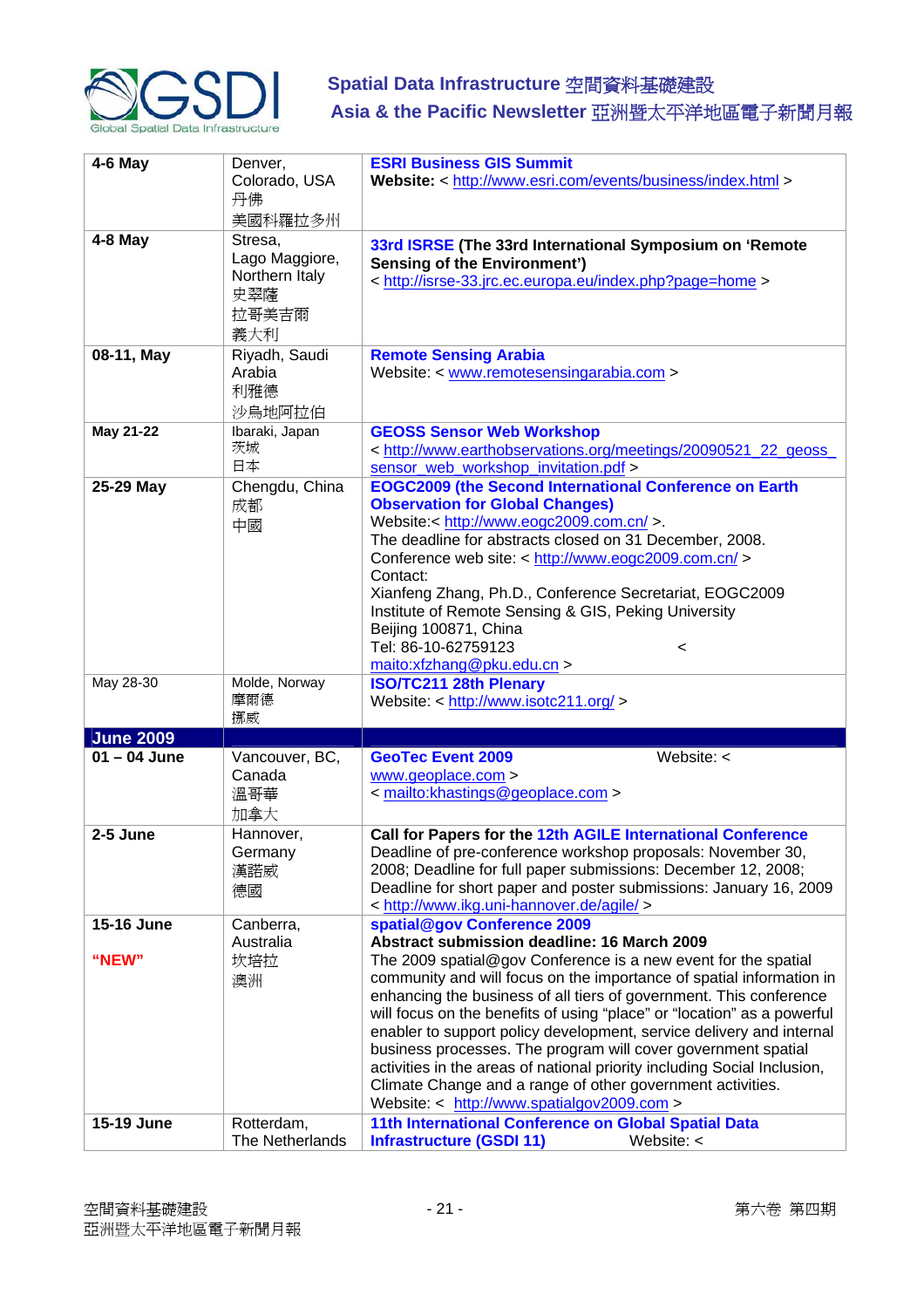

| Theme: Spatial<br>Data<br>Infrastructure<br>Convergence -<br><b>Building SDI</b> | 鹿特丹<br>荷蘭<br>Information:<br>http://www.gsdi.o<br>rg/gsdi11 | http://gsdi.org/gsdi11/ ><br>The first call for papers is published at<br>< http://www.gsdi.org/gsdi11/papers.html > Please, visit<br>< http://www.gsdi.org/gsdi11 > for more information. If you want to<br>secure your participation in the GSDI 11 World Conference, it is now                                                                                                                                                                                                                                                                                                                                                                                                                                                                                                                                                                                                                                                                                                                          |
|----------------------------------------------------------------------------------|-------------------------------------------------------------|------------------------------------------------------------------------------------------------------------------------------------------------------------------------------------------------------------------------------------------------------------------------------------------------------------------------------------------------------------------------------------------------------------------------------------------------------------------------------------------------------------------------------------------------------------------------------------------------------------------------------------------------------------------------------------------------------------------------------------------------------------------------------------------------------------------------------------------------------------------------------------------------------------------------------------------------------------------------------------------------------------|
| <b>Bridges to</b><br>address Global<br>Challenges                                | (English) and<br>http://www.gsdi1<br>1.nl (Dutch)           | possible to register here as well!<br>DEADLINES: 1 December, 2008 and 1 April, 2009<br>Contact information:<br>PCO agency GSDI 11 (BlomBerg Instituut/Geonovum)<br>Esther Stukker, tel. +31 (0)73 - 684 25 25                                                                                                                                                                                                                                                                                                                                                                                                                                                                                                                                                                                                                                                                                                                                                                                              |
| 17-19 June                                                                       | Newport Pagnell,<br>UK<br>紐波特帕格奈爾<br>英國                     | and maito:e.stukker@geonovum.nl<br>The British Cartographic Society's Annual Symposium,<br>Mapping At Work. This 3-day event is an opportunity for<br>mapmakers, users, librarians and enthusiasts to share information<br>about recent mapping projects, research and know-how.<br>URL: < http://www.cartography.org.uk/default.asp?contentID=581 >                                                                                                                                                                                                                                                                                                                                                                                                                                                                                                                                                                                                                                                       |
| 22 June 2009                                                                     | Nottingham, UK<br>諾丁漢<br>英國                                 | CFP - FIRST OPEN SOURCE GIS UK CONFERENCE 2009<br>Website: < http://www.opensourcegis.org.uk ><br>The Centre for Geospatial Science of University of Nottingham,<br>Open Source Geospatial Foundation (UK Chapter), ICA Working<br>Group on Open Source Geospatial Technologies, SOSoRNET and<br>Open Knowledge Foundation are organizing the First Open Source<br><b>GIS UK Conference</b><br>Abstracts (max 500 words) can be submitted to<br>< mailto:Suchith.Anand@nottingham.ac.uk > before 15 March 2009.<br><b>IMPORTANT DATES:</b><br>* Notification of acceptance: 15th March 2009<br>* Final papers delivered by: 15 May 2009<br>* OSGEO UK Live Software demo submission deadline: 30 April<br>2009<br>* Notification of acceptance: 15th May 2009                                                                                                                                                                                                                                              |
| June 29-30,<br>"NEW"                                                             | Ulaanbaatar,<br>Mongolia<br>烏蘭巴托<br>蒙古                      | The National University of Mongolia will be holding the 3rd<br><b>International and National workshop "Applications of</b><br><b>Geo-informatics for Mongolian Natural Resource and</b><br><b>Environment"</b><br>Participants are invited to electronically submit their abstracts and<br>interest of attendance. The abstracts should be submitted as an<br>email attachment to the addresses<br>< mailto: mongeoinfo@gmail.com > and < mailto: tzr112@psu.edu >.<br>Abstracts must include title, authors (first name, surname), indicating<br>the presenter by underlining their name, and providing lead author's<br>contact details: affiliations, department, full address (street, city,<br>state/province, and country), telephone, fax, and email. Student<br>paper session will be held during the workshop.<br><b>Important Dates:</b><br>Abstract Deadline: April 26, 2009<br>Full paper Deadline: June 5, 2009<br>Registration Deadline: June 26, 2009<br>Conference Dates: June 29-30, 2009 |
| 29 June - 2 July                                                                 | Yongin, Korea<br>龍仁<br>南韓                                   | Fourth International Workshop on "Geographical Analysis,<br><b>Urban Modeling, Spatial Statistics" (GEOG-AN-MOD 09)</b><br>< http://www.lisut.org/workshop/GEOG-AN-MOD09/><br>in conjunction with<br>The 2009 International Conference on Computational<br><b>Science and its Applications (ICCSA 2009)</b><br>< http://www.iccsa.org/ >                                                                                                                                                                                                                                                                                                                                                                                                                                                                                                                                                                                                                                                                   |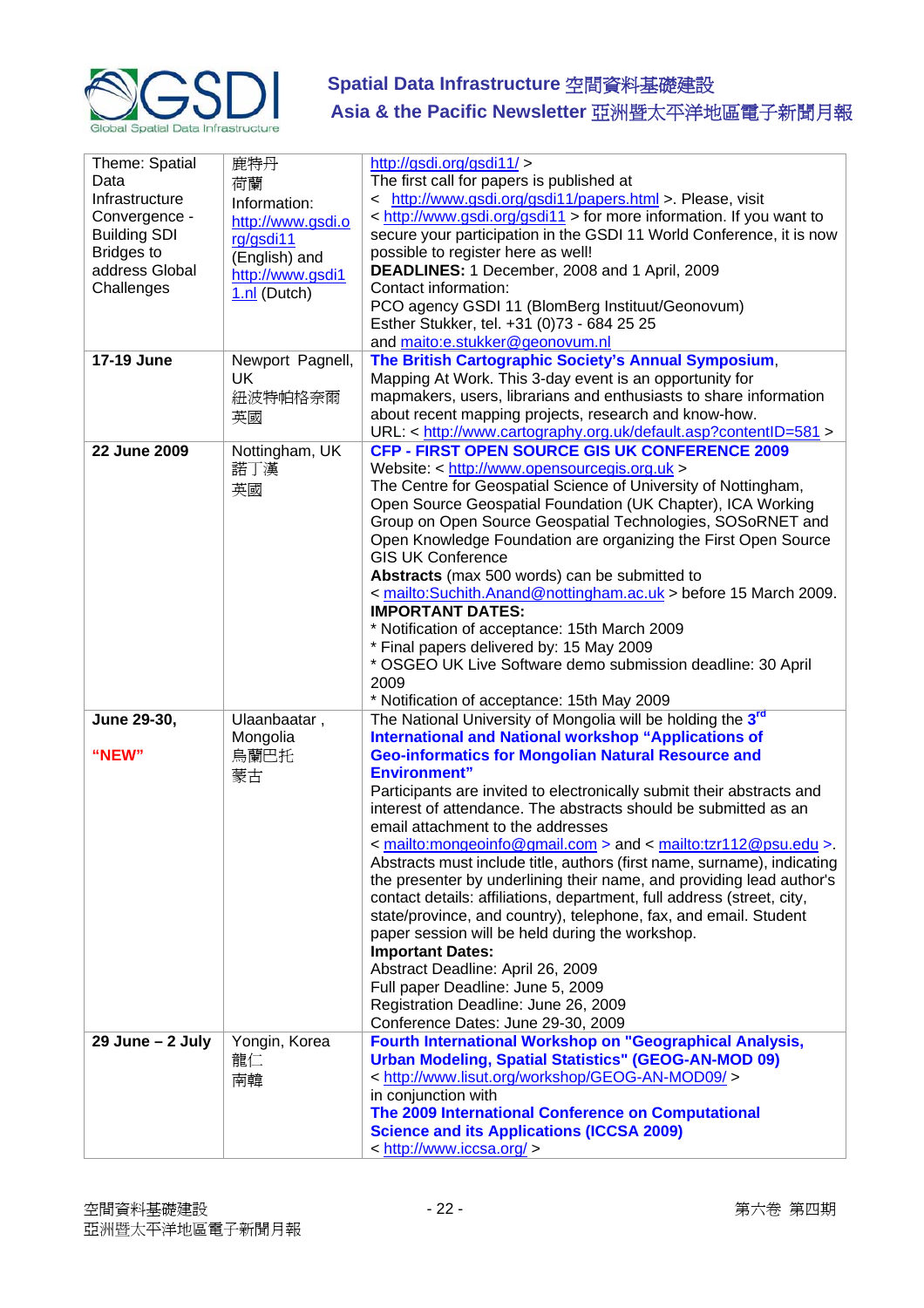

|                    |                                                  | June 29th to July 2rd, 2009<br>Kyung Hee University-Global Campus, Yongin (Korea)<br>*Important dates<br>*16 February 2009: Deadline for full paper submission                                                                                                                                                                                                                                                                                                                                                 |
|--------------------|--------------------------------------------------|----------------------------------------------------------------------------------------------------------------------------------------------------------------------------------------------------------------------------------------------------------------------------------------------------------------------------------------------------------------------------------------------------------------------------------------------------------------------------------------------------------------|
|                    |                                                  | *24 March 2009: Notification of acceptance<br>*12 April 2009: Deadline for Camera Ready Papers<br>*June 29 - July 2, 2009: ICCSA 2009 Conference.                                                                                                                                                                                                                                                                                                                                                              |
| June 29-July 10    | Florence (Firenze),<br>Italy<br>佛羅倫斯<br>義大利      | Vespucci summer institute 2009: 7th Annual Summer Institute<br>on Geographic Information Science < http://www.vespucci.org/ >                                                                                                                                                                                                                                                                                                                                                                                  |
| <b>July 2009</b>   |                                                  |                                                                                                                                                                                                                                                                                                                                                                                                                                                                                                                |
| 7-10 July<br>"NEW" | Salzburg, Austria<br>薩爾茲堡<br>奧地利                 | <b>GI Forum 09</b><br>< http://www.gi-forum.org/ >                                                                                                                                                                                                                                                                                                                                                                                                                                                             |
| 7-11 July          | Cape Town,<br>South Africa<br>開普敦<br>南非          | 2009 IEEE International Geoscience & Remote Sensing<br><b>Symposium (IGARSS)</b><br><<br>http://www.igarss09.org >                                                                                                                                                                                                                                                                                                                                                                                             |
| 13-14 July         | Oxford, UK<br>牛津<br>英國                           | <b>GEOSENSOR NETWORKS 2009</b><br>Website: < http://www.comlab.ox.ac.uk/geosensornetworks/ ><br>Sponsored by: University of Oxford<br>Papers to be published by Springer<br><b>IMPORTANT DATES:</b><br>Paper Submission: 3 April 2009<br>Notification of Acceptance: 27 April 2009<br>Camera Ready Papers Due: 5 May 2009<br>Conference: 13-14 July 2009                                                                                                                                                       |
| 13-17 July         | San Diego, CA,<br><b>USA</b><br>聖地牙哥<br>美國<br>加州 | 29 <sup>th</sup> ESRI International User Conference<br>The deadline for abstract submissions has CLOSED<br>< http://www.esri.com/events/uc/index.html >                                                                                                                                                                                                                                                                                                                                                        |
| 13-17 July         | Cairns, Australia<br>克恩斯<br>澳洲                   | 18th IMACS WORLD CONGRESS - MODSIM09<br>International Congress on Modelling & Simulation<br>"Interfacing Modelling and Simulation with Mathematical and<br><b>Computational Sciences"</b><br>< http://www.esri.com/events/uc/index.html ><br>Early Bird Registration closes Friday 13 March 2009<br>Submission and Acceptanbce od Abstracts has CLOSED<br>Final papers submitted Friday 13 March 2009<br>Websites: < http://www.imacs-modsim-world-congress.org > and<br>< http://www.mssanz.org.au/modsim09 > |
| <b>24-6 July</b>   | Hyderabad, India<br>海德拉巴                         | 3rd International Conference on HealthGIS 2009<br>< http://e-geoinfo.net/healthgis2009/>                                                                                                                                                                                                                                                                                                                                                                                                                       |
| "NEW"              | 印度                                               | Call for papers: http://e-geoinfo.net/healthgis2009/callforpaper.html<br>Abstract Deadline 10th April 2009<br>Fulll Paper Deadline 10th May 2009<br>$\bullet$<br>Early Registeration 19 th June 2009<br>< mailto:healthgis9@gmail.com >                                                                                                                                                                                                                                                                        |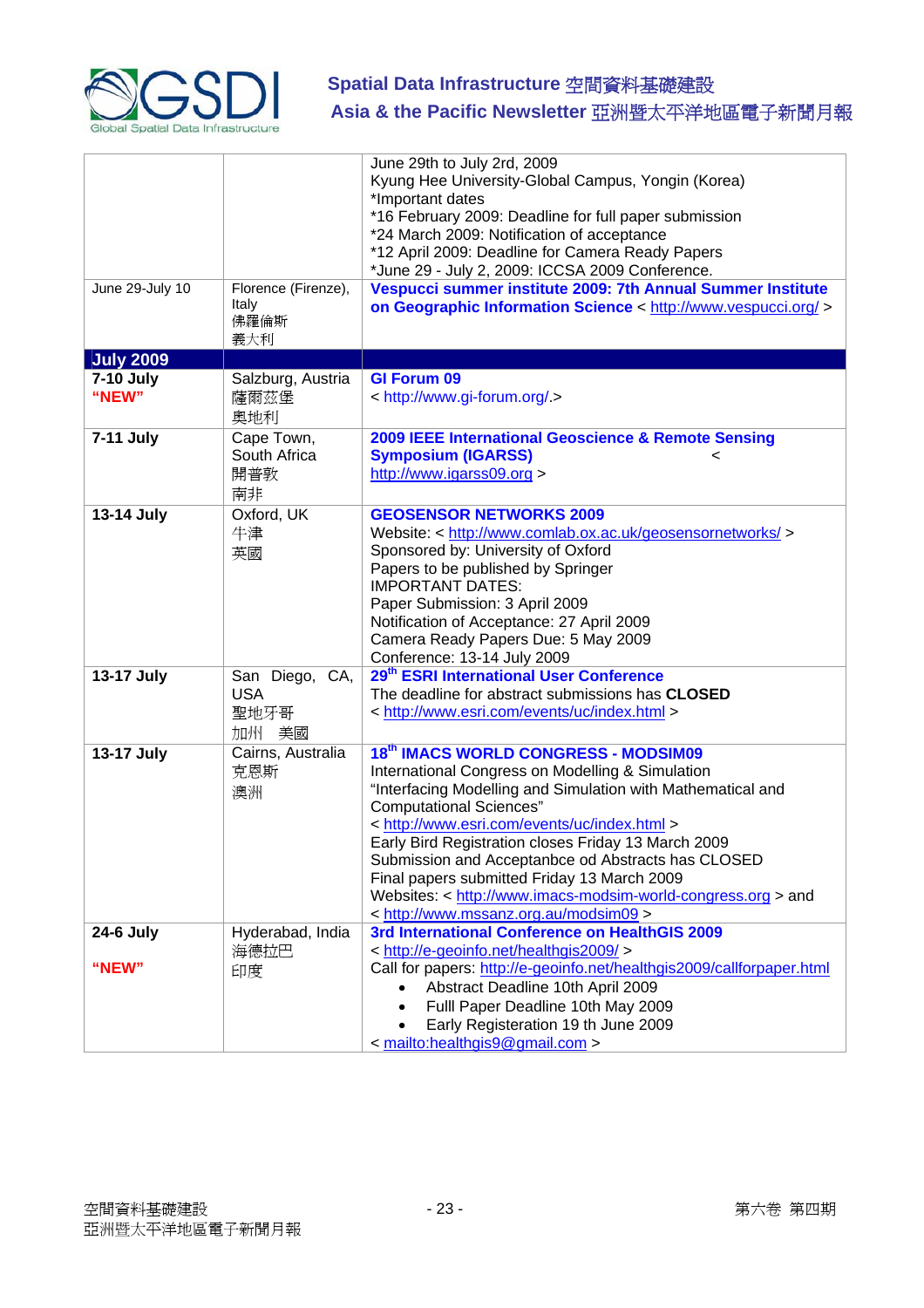

| <b>July 27-31</b>     | Vancouver,<br>Canada<br>溫哥華<br>加拿大              | GeoWeb2009<<br>http://www.directionsmag.com/companies/byID.php?id=4734<br>GeoWeb 2009 organizers are currently seeking submissions for<br>presentations and workshops at<br>< http://geowebconference.org/papers-workshops >.<br>Details: All abstracts must 200 words and be submitted via the<br>online form at < http://geowebconference.org/papers-workshops ><br>no later than February 27, 2009.<br>For all questions regarding the submission of abstracts and agendas<br>please contact Julie Eckhart at mailto:jeckhart@gita.org. Complete<br>information on the call for papers process and conference may be<br>obtained at http://www.geowebconference.org.                                                                                                                                                                                                                                                                                                                                                                                                                                                                                                                                                                                                                                                                                                                                                                                                                                                                                                                                                                                                                                                                   |
|-----------------------|-------------------------------------------------|-------------------------------------------------------------------------------------------------------------------------------------------------------------------------------------------------------------------------------------------------------------------------------------------------------------------------------------------------------------------------------------------------------------------------------------------------------------------------------------------------------------------------------------------------------------------------------------------------------------------------------------------------------------------------------------------------------------------------------------------------------------------------------------------------------------------------------------------------------------------------------------------------------------------------------------------------------------------------------------------------------------------------------------------------------------------------------------------------------------------------------------------------------------------------------------------------------------------------------------------------------------------------------------------------------------------------------------------------------------------------------------------------------------------------------------------------------------------------------------------------------------------------------------------------------------------------------------------------------------------------------------------------------------------------------------------------------------------------------------------|
| <b>August 2009</b>    |                                                 |                                                                                                                                                                                                                                                                                                                                                                                                                                                                                                                                                                                                                                                                                                                                                                                                                                                                                                                                                                                                                                                                                                                                                                                                                                                                                                                                                                                                                                                                                                                                                                                                                                                                                                                                           |
| 4 - 6 August<br>"NEW" | Fairbanks,<br>Alaska<br>費爾班斯美國阿<br>拉斯加州         | The GeoNorth 2009 conference is a unique opportunity to discuss<br>issues and present current research related to geospatial activities<br>in the arctic environment. This conference provides an opportunity<br>to present results associated with the International Polar Year (IPY),<br>environment and climate change monitoring and geographic<br>analysis, geospatial standards and their application, and the<br>construction of virtual collaborative networks including Arctic<br>mapping and the virtual Arctic Spatial Data Infrastructure (ASDI).<br>The conference is coordinated by the USGS, the University of<br>Alaska Fairbanks, and the IPY Program Committee.<br>Sessions are planned for the following themes with a focus on the<br>development, publication, and application of interdisciplinary data<br>for analysis and re-use in the Arctic context:<br>* Societal, cultural, and indigenous mapping of local and<br>traditional knowledge<br>* Imagery, remote sensing, and sensor networks for the arctic<br>landscape<br>* Virtual globes, geo-browsers, and spatio-temporal data<br>exploration<br>* Ocean data access and analysis<br>* Natural resource assessment in the Arctic<br>* Understanding and assessing changes on land and ice<br>* Climate and atmospheric data, trends, and analysis<br>* Forum on arctic mapping and the Arctic Spatial Data<br>Infrastructure<br>* Geosphere and hydrosphere modeling<br>* Understanding geospatial standards and their application<br>The following website includes information on the conference, the<br>Call for Papers, and registration details. We look forward to your<br>participation!<br>http://alaska.usgs.gov/science/geography/IPYGeoNorth/ |
| 4 - 7 August          | Bali - Indonesia<br>峇里島<br>印尼                   | 10th South East Asian Survey Congress (SEASC '09) Hosted by<br>Bakosurtanal (Indonesia's land information agency)<br>URL: < http://www.bakosurtanal.go.id/seasc2009/04/><br>< mailto:dkirana@bakosurtanal.go.id >                                                                                                                                                                                                                                                                                                                                                                                                                                                                                                                                                                                                                                                                                                                                                                                                                                                                                                                                                                                                                                                                                                                                                                                                                                                                                                                                                                                                                                                                                                                         |
| 3-14 August           | Rio de Janeiro,<br><b>Brazil</b><br>里約熱內盧<br>巴西 | <b>XXVII General Assembly of the International Astronomical</b><br><b>Union</b><br>http://www.astronomy2009.com.br/ >                                                                                                                                                                                                                                                                                                                                                                                                                                                                                                                                                                                                                                                                                                                                                                                                                                                                                                                                                                                                                                                                                                                                                                                                                                                                                                                                                                                                                                                                                                                                                                                                                     |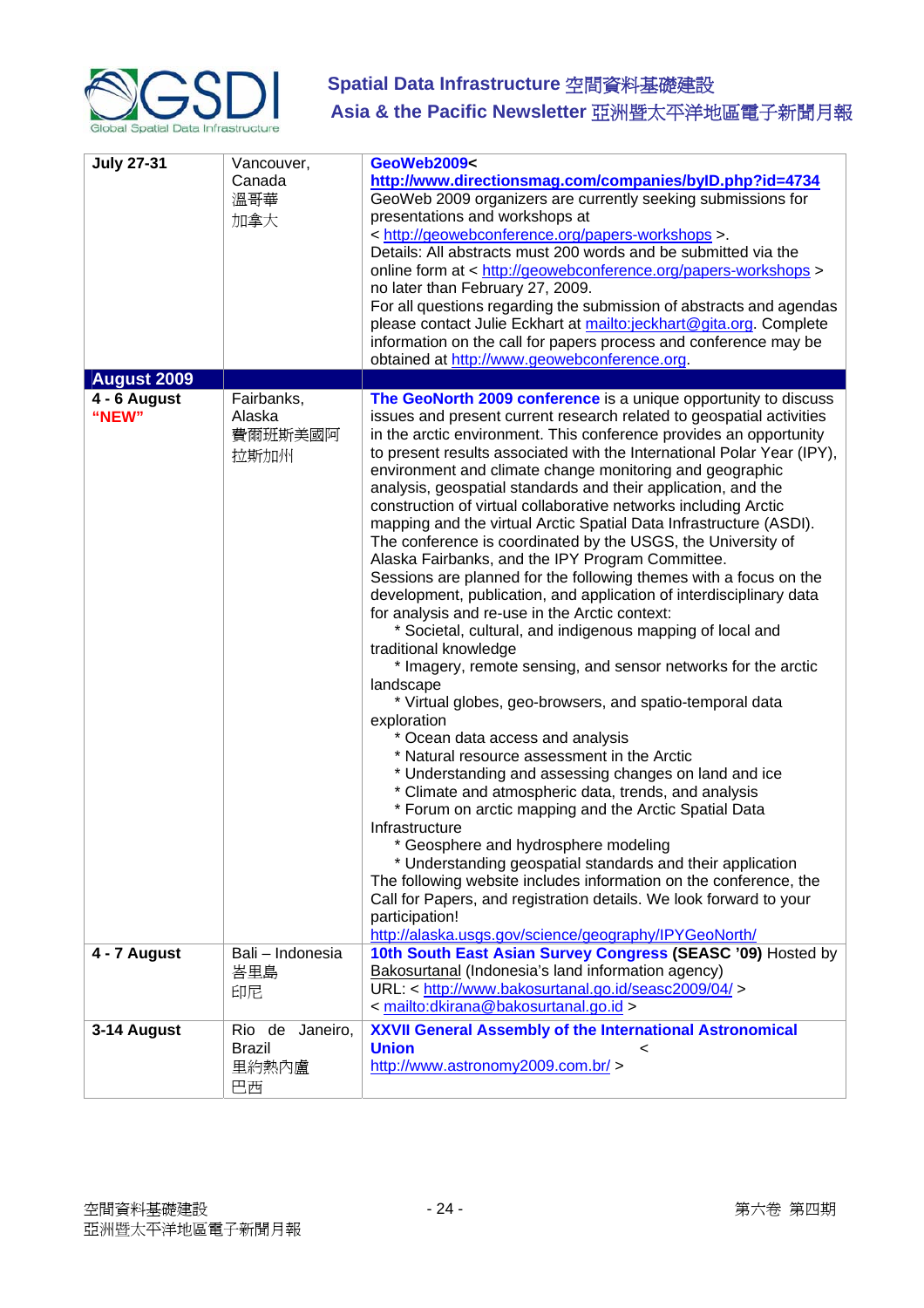

| $7 - 8$ August<br>"NEW"      | Darwin, Australia<br>達爾文<br>澳洲                       | 2009 IMTA Asia Pacific Conference<br>< http://www.maptrade.org/events/displayevent.php?id=94 ><br><b>Call for Papers:</b><br>< http://www.maptrade.org/docs/events/IMTA%20Darwin%20Call%<br>20for%20Papers.pdf ><br>The International Map Trade Association is hosting an Asia Pacific<br>conference and trade show. The theme is 'Connecting the Business<br>of Maps in Australia's Top End'. The organisers have issued a call<br>for presentations. Presentations may address any topic closely<br>related to the geospatial industry. The deadline for applications is 24<br>April.<br>International Map Trade Association < http://www.maptrade.org/><br>contact Damien Demaj,< mailto:damien.demaj@demap.com.au >                                                                                                                                                                                                                                                                                                                                                                                                                                                                                                                                                             |
|------------------------------|------------------------------------------------------|-------------------------------------------------------------------------------------------------------------------------------------------------------------------------------------------------------------------------------------------------------------------------------------------------------------------------------------------------------------------------------------------------------------------------------------------------------------------------------------------------------------------------------------------------------------------------------------------------------------------------------------------------------------------------------------------------------------------------------------------------------------------------------------------------------------------------------------------------------------------------------------------------------------------------------------------------------------------------------------------------------------------------------------------------------------------------------------------------------------------------------------------------------------------------------------------------------------------------------------------------------------------------------------|
| <b>August 12-14,</b><br>2009 | Fairfax, Virginia,<br><b>USA</b><br>費爾費克斯<br>美國維吉尼亞州 | The 17th International Conference of Geoinformatics<br>(Geoinformatics 2009) George Mason University,<br>URL: < http://www.geoinformatics2009.org/ >                                                                                                                                                                                                                                                                                                                                                                                                                                                                                                                                                                                                                                                                                                                                                                                                                                                                                                                                                                                                                                                                                                                                |
| <b>August 13-14</b><br>"NEW" | Perth, Australia<br>伯斯<br>澳洲                         | <b>2009 Australasian Mine Surveying Conference</b><br>< http://www.minesurveyors.com.au/2009convention ><br>The event will bring together mining industry surveyors and spatial<br>professionals from Australia, South East Asia and the South Pacific.<br>It is a joint venture between the Australian Institute of Mine<br>Surveyors and the Spatial Sciences Institute.<br>< mailto:hazel@cimages.com.au >                                                                                                                                                                                                                                                                                                                                                                                                                                                                                                                                                                                                                                                                                                                                                                                                                                                                       |
| <b>August 16-19</b><br>"NEW" | Hong Kong<br>香港                                      | <b>10th Asian Urbanisation Conference</b><br>< http://www.hku.hk/asia2009/ ><br>Email: < mailto:asia2009@hku.hk >                                                                                                                                                                                                                                                                                                                                                                                                                                                                                                                                                                                                                                                                                                                                                                                                                                                                                                                                                                                                                                                                                                                                                                   |
| 24-9 August<br>"NEW"         | Dresden,<br>Germany<br>德斯登<br>德國                     | <b>Ist International Conference on 3-D Maps</b><br>< http://kartographie.geo.tu-dresden.de/true3Dincartography09/ >                                                                                                                                                                                                                                                                                                                                                                                                                                                                                                                                                                                                                                                                                                                                                                                                                                                                                                                                                                                                                                                                                                                                                                 |
| 27-8 August                  | Bishnek,<br>Kyrgyzstan<br>比斯凱克<br>吉爾吉斯共和國            | <b>GISCA '09 Conference (3rd Central Asia GIS)</b><br>Call for Papers announced for GISCA'09 Conference<br>The Kyrgyz State University for Construction, Transportation and<br>Architecture together with the Salzburg University Centre for<br>Geoinformatics have published a call for papers for the forthcoming<br>GISCA (GIS-in-Central-Asia) conference. The conference is being<br>organised on August 27-28, 2009 in Bishkek, Kyrgyzstan with a<br>focus on "GIScience for Environmental and Emergency<br>Management". The GISCA conference aims at building a regional<br>network of GIS experts to stimulate and enhance Geoinformatics<br>applications for the development of regional expertise and qualified<br>human resources.<br><b>Submission of contributions:</b><br>May 1 - Submission of abstracts (min 500 words)<br>June 1 - Notification of acceptance<br>July 1 - Camera-ready copy of full papers (see authoring instructions!)<br>Aug 1 - Registration for poster exhibit<br><b>Pre-conference events:</b><br>Aug 14-16 Joint ICA-UNIGIS summer school in Kashgar<br>Aug 17-23 ICA-led field trip Kashgar-Lhasa return<br>Aug 24-26 pre-conference summer school and various workshops in<br><b>Bishkek</b><br>Website: < http://www.aca-giscience.org > |
| 28-9 August                  | Bangalore, India<br>班加羅爾                             | The iGeoMap 2009 conference on urban infrastructure and<br>geoinformatics. The Indian Institute of Science and GIS<br>Consultancy Sky Group are calling for paper submissions. The                                                                                                                                                                                                                                                                                                                                                                                                                                                                                                                                                                                                                                                                                                                                                                                                                                                                                                                                                                                                                                                                                                  |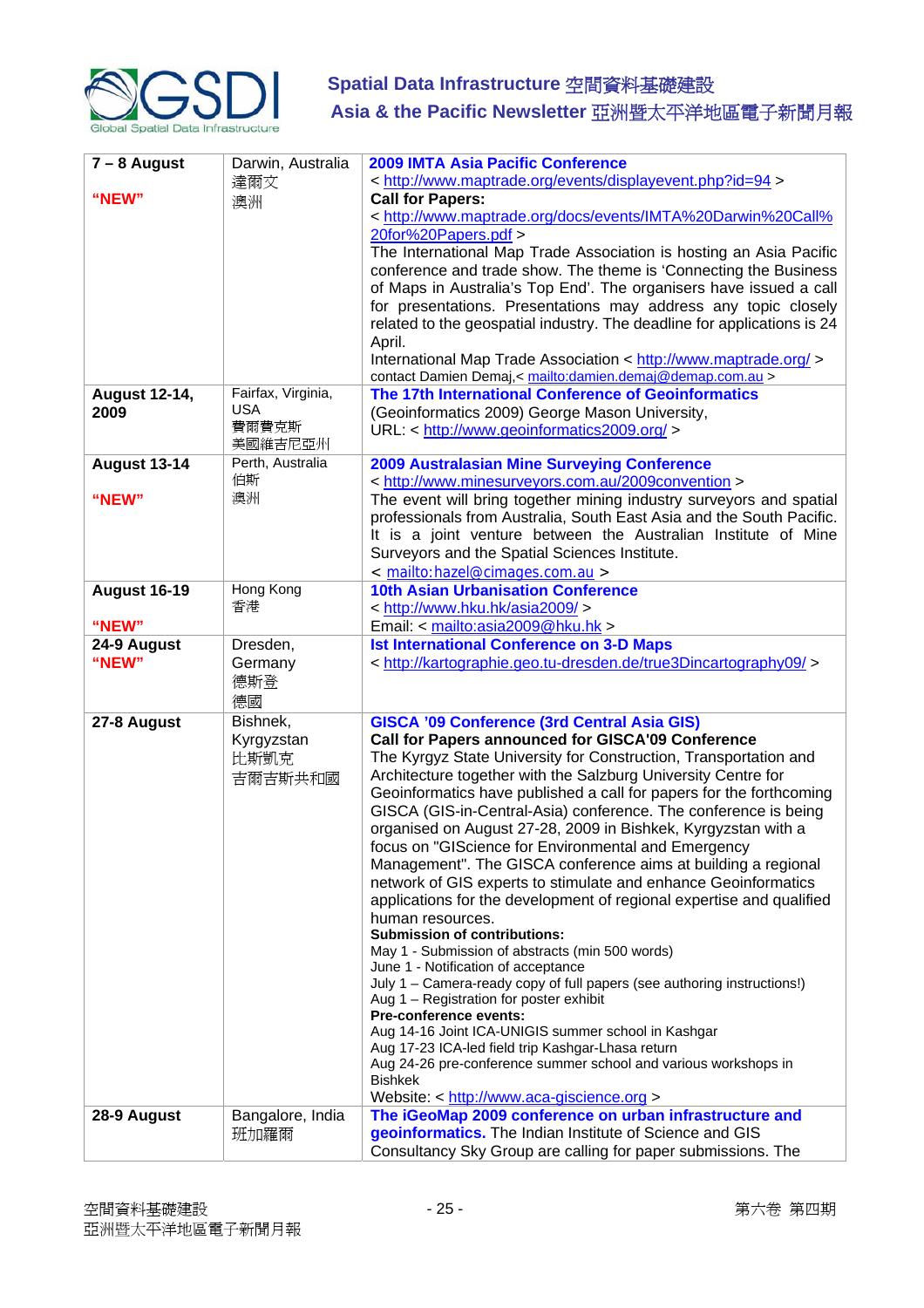

|                               | 印度                                           | conference will address urban infrastructure issues and GIS<br>practices.<br>Website: $\lt$<br>http://www.igeomap.org/ >                                                                                                                                                                                                                                                                                                                                                                                                                                                                                |
|-------------------------------|----------------------------------------------|---------------------------------------------------------------------------------------------------------------------------------------------------------------------------------------------------------------------------------------------------------------------------------------------------------------------------------------------------------------------------------------------------------------------------------------------------------------------------------------------------------------------------------------------------------------------------------------------------------|
| <b>September</b><br>2009      |                                              |                                                                                                                                                                                                                                                                                                                                                                                                                                                                                                                                                                                                         |
| $9 - 12$<br>September         | Beijing, China<br>北京<br>中國                   | 6th International Symposium on Digital Earth<br>< maito:ISDE6@ceode.ac.cn ><br>ISDE6 WEBsite: < http://www.isde6.org ><br>The deadline for abstract submissions for the 6th International<br>Symposium on Digital Earth (9-12 September, Beijing) has been<br>extended to 30 April<br>Secretariat, The 6 <sup>th</sup> International Symposium on Digital Earth<br>14F, Kedian Tower, No.9 Beiyitiao Road, Zhongguancun, Beijing,<br>100190, China<br>Tel: 86-10-58887298, Fax:86-10-58887406<br>For ISDE < mailto:Secretariat:isde@ceode.ac.cn ><br>ISDE WEBsite: < http://www.digitalearth-isde.org > |
| $14 - 16$<br><b>September</b> | Beijing<br>北京                                | <b>Emergency Management Conference</b><br>The international conference on Geospatial Solutions for<br>Emergency Management (GSEM 2009) is being held in<br>conjunction with the 50th anniversary of the Chinese Academy of<br>Surveying and Mapping. The organisers are calling for papers on<br>themes including data and image fusion, disaster management and<br>new sensors. The deadline for abstracts is 31 March.<br>WEBSITE: < http://www.gsem2009.org/ >                                                                                                                                       |
| $21 - 25$<br>September        | Venice, Italy<br>威尼斯<br>義大利                  | <b>OceanObs '09</b><br>Website: < http://oceanobs09.net/ >                                                                                                                                                                                                                                                                                                                                                                                                                                                                                                                                              |
| October 2009                  |                                              |                                                                                                                                                                                                                                                                                                                                                                                                                                                                                                                                                                                                         |
| 5-7 October                   | Westminster,<br>Colorado<br>威斯敏斯特<br>美國科羅拉多州 | More information will be forthcoming but we ask you to "save the<br>date" for the Location Intelligence Conference 2009. We'll be at<br>the Westin Westminster Hotel in Westminster, Colorado, just<br>outside of Denver toward Boulder from Oct. 5-7                                                                                                                                                                                                                                                                                                                                                   |
| 19-22 October                 | Hanoi, Vietnam<br>河內<br>越南                   | <b>7th FIG Regional Conference</b><br>< http://www.fig.net/vietnam/ ><br>awaiting Timeline for registration and submission of abstracts,<br>papers, and presentations<br>< http://www.fig.net/news/news 2008/vietnam july 2008.htm ><br>Electronic submission of papers by June 2009                                                                                                                                                                                                                                                                                                                    |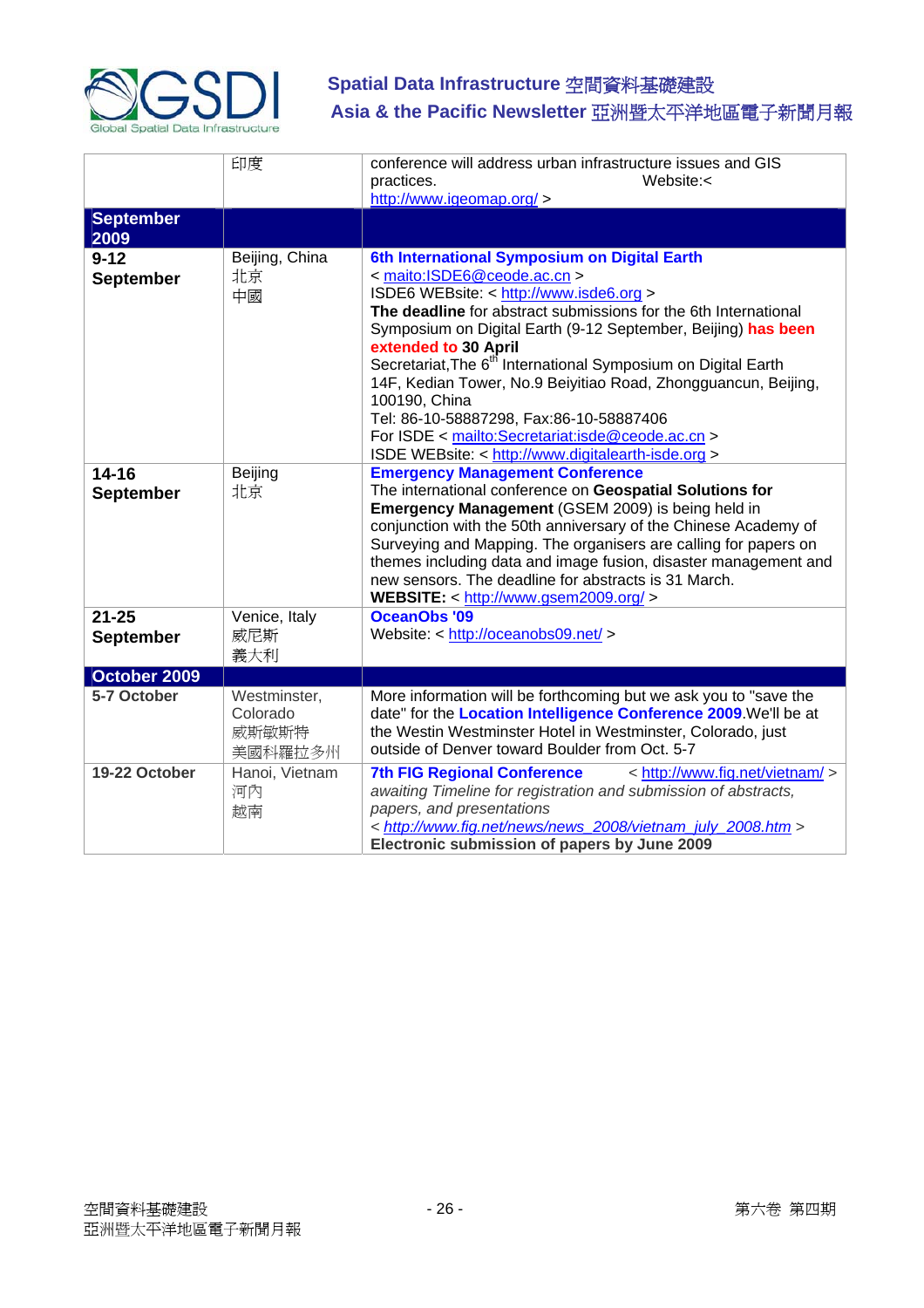

| 20-23 October<br>"NEW"      | Sydney, Australia<br>雪梨<br>澳洲                         | <b>FOSS4G 2009 Call for Abstracts</b><br>< http://wiki.osgeo.org/wiki/FOSS4G_2009_Press_Release_7 ><br>The Organising Committee would like to welcome all interested<br>participants to submit abstracts for presentations for the Free and<br>Open Source Software for Geospatial conference (FOSS4G)<br>$\langle$ http://2009.foss4g.org/ $>$ and<br>< http://2009.foss4g.org/presentations/ >, being held in Sydney,<br>Australia October 20-23. FOSS4G offers participants an opportunity<br>to learn from and share your knowledge, experience and ideas with<br>a group of like minded individuals representing a wide array of<br>industries, governments, technologies and nationalities.<br>Presentations are open to all those interested and will comprise a 30<br>minute slot which includes hand-over, introductions and 5 minutes<br>for questions. Presentations will be selected which have a strong<br>"Open Geospatial" theme to them. The committee is looking for a<br>mixture of technical and non-technical presentations.<br>Deadline for submissions: June 1, 2009.<br>For more information: < http://2009.foss4g.org/presentations/><br>Email: < cameron.shorter@lisasoft.com > and |
|-----------------------------|-------------------------------------------------------|--------------------------------------------------------------------------------------------------------------------------------------------------------------------------------------------------------------------------------------------------------------------------------------------------------------------------------------------------------------------------------------------------------------------------------------------------------------------------------------------------------------------------------------------------------------------------------------------------------------------------------------------------------------------------------------------------------------------------------------------------------------------------------------------------------------------------------------------------------------------------------------------------------------------------------------------------------------------------------------------------------------------------------------------------------------------------------------------------------------------------------------------------------------------------------------------------------------|
| 26-29 October               | Kampala Uganda<br>坎帕拉<br>烏干達                          | <foss4g2009@tourhosts.com.au><br/><b>AFRICAGIS 2009; International Conference</b><br/>Theme of the conference "GEO-SPATIAL INFORMATION<br/>AND SUSTAINABLE DEVELOPMENT IN AFRICA; FACING<br/><b>CHALLENGES OF GLOBAL CHANGE"</b><br/>URL: &lt; http://www.africagis2009.org/ &gt;</foss4g2009@tourhosts.com.au>                                                                                                                                                                                                                                                                                                                                                                                                                                                                                                                                                                                                                                                                                                                                                                                                                                                                                              |
| <b>November</b>             |                                                       |                                                                                                                                                                                                                                                                                                                                                                                                                                                                                                                                                                                                                                                                                                                                                                                                                                                                                                                                                                                                                                                                                                                                                                                                              |
| 2009<br>10-12 November      | St Petersburg,<br>Florida, USA<br>聖彼德堡<br>佛羅里達州<br>美國 | <b>Fifth National GIS in Transit Conference</b><br>This biennial conference will focus on the growing role of GIS in<br>supporting planning, service delivery, and decision making in public<br>transit.<br>The Programme Committee will organise an educational<br>programme based upon the abstracts submitted through the Call for<br>Participation. All abstract submissions, received by February 27,<br>2009, will be reviewed and considered for this conference. The<br>Program Committee encourages abstract submissions in one or<br>more of these four general categories - Applications, Tools, Data,<br>and Management & Policy.<br>Website: < http://www.urisa.org/gis_transit >                                                                                                                                                                                                                                                                                                                                                                                                                                                                                                               |
| 15-22 November              | Santiago, Chile<br>聖地牙哥<br>智利                         | XXIV International Cartographic Conference<br><b>First call</b><br>$\langle$ http://www.icc2009.cl/ $>$<br>for papers:<br>< http://www.icc2009.cl/pdf/First_Call_for_Paper_ICC2009.pdf ><br>Deadline for Abstracts: 16 January, 2009                                                                                                                                                                                                                                                                                                                                                                                                                                                                                                                                                                                                                                                                                                                                                                                                                                                                                                                                                                         |
| 17-20 November              | Denver, USA<br>丹佛<br>美國                               | 7th William T. Pecora Memorial Remote Sensing Symposium<br>< mailto:asprs@asprs.org ><br>Website:< http://www.asprs.org/pecora17 >                                                                                                                                                                                                                                                                                                                                                                                                                                                                                                                                                                                                                                                                                                                                                                                                                                                                                                                                                                                                                                                                           |
| 30 November -<br>2 December | Sydney, Australia<br>(Univ NSW)<br>雪梨<br>澳洲           | <b>GeoComputation 2009</b><br><b>Call for Papers</b><br>The 10th International Conference on GeoComputation<br>< http://www.biodiverse.unsw.edu.au/geocomputation/index.html ><br>Contributors are invited to submit extended abstracts, which will be<br>reviewed for inclusion in the conference program.<br>See http://www.biodiverse.unsw.edu.au/geocomputation/index.html<br>for more information.                                                                                                                                                                                                                                                                                                                                                                                                                                                                                                                                                                                                                                                                                                                                                                                                      |